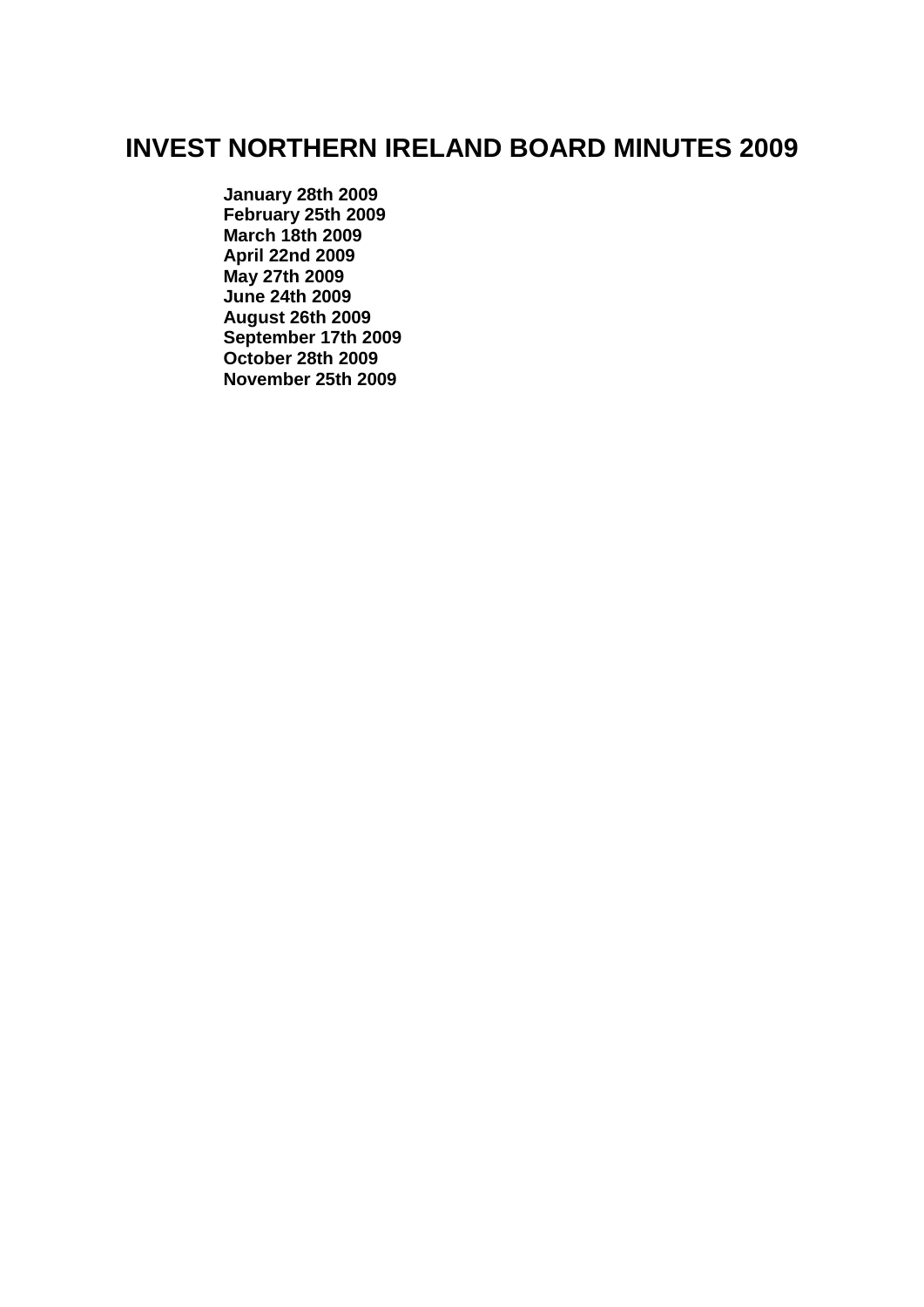# <span id="page-1-0"></span>**SIXTY FIRST MEETING OF THE INVEST NORTHERN IRELAND BOARD ON 28 JANUARY 2009**

#### **Present:**

| Stephen Kingon (Chairman) | Rotha Johnston (Vice Chairperson) |
|---------------------------|-----------------------------------|
| Roy Adair                 | Dr Alan Lennon                    |
| John Brady                | <b>Prof Gerry McCormac</b>        |
| Mark Ennis                | <b>Gerry McGinn</b>               |
| <b>Frank Hewitt</b>       | <b>Rosemary Peters-Gallagher</b>  |
| Dr Bryan Keating          | Ed Vernon                         |

**Minute Taker:** Michelle McBride

**In Attendance:** Leslie Morrison, Jeremy Fitch, Colin Lewis, Tracy Meharg, Ian Murphy, Charles Hamilton

## **61.1 APOLOGIES**

Tim Brundle, Dr David Dobbin and Sir Patrick Haren passed on their apologies for this Board meeting.

Jeremy Fitch arrived late to the Board meeting as he was attending the Financial Services Skills Council meeting.

The Chairman asked Board Members to declare any conflicts of interests:

Ed Vernon asked that it was noted that he has joined BT"s Advisory Board and advised he has been asked to be involved in Capital Realisation.

## **61.2 MINUTES OF LAST MEETING**

The Chief Executive pointed out one amendment to the minutes. Point 60.10 (paragraph 3-line 3) should read: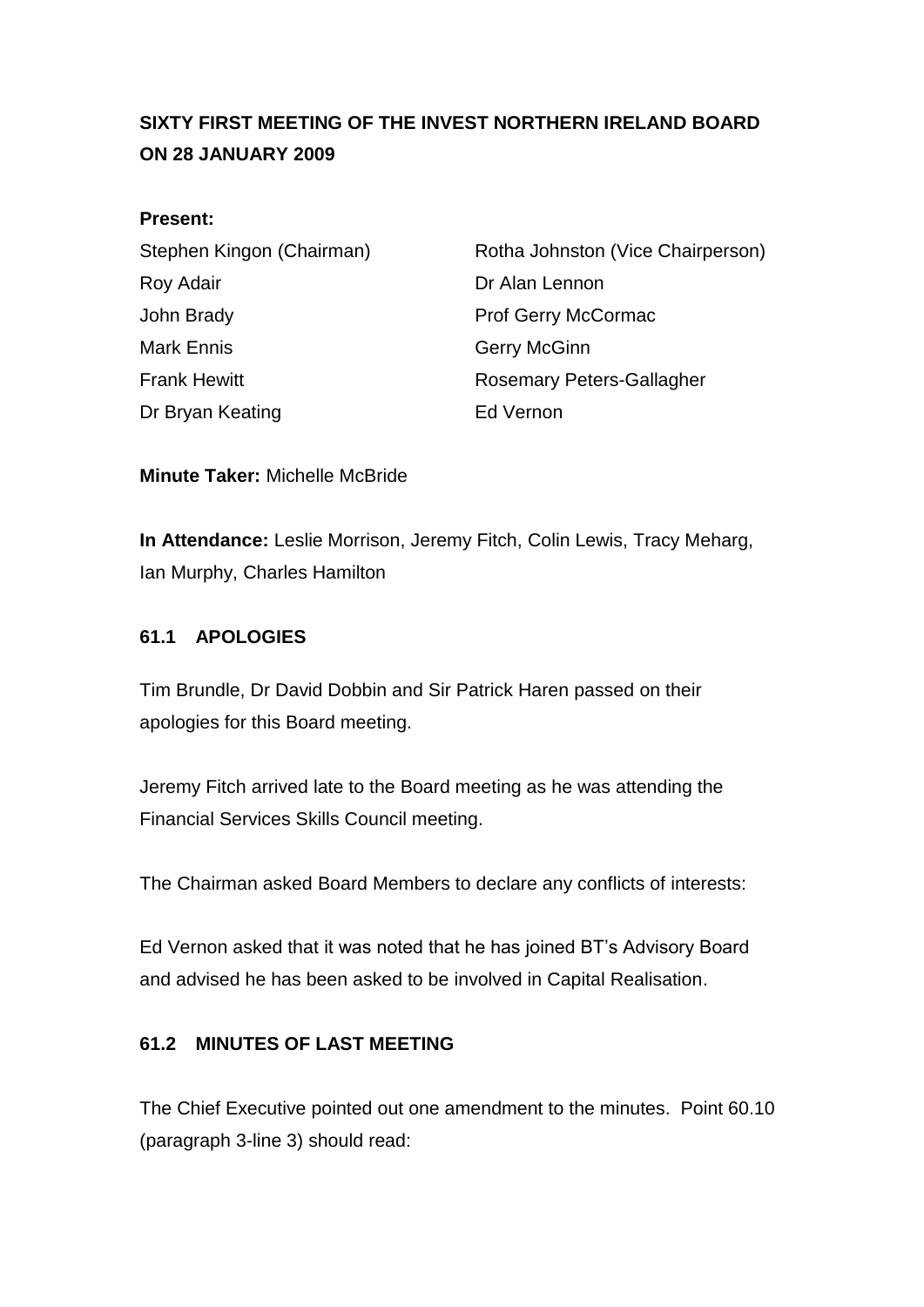"£3m for a non university proof of concept fund. Cresent 1 Fund and Cresent 2 Fund will be evaluated by the end of March 2009."

Members agreed that the minutes were approved with this one change.

## **61.3 MATTERS ARISING**

The Chairman gave an overview of the Outstanding Actions Arising paper.

The updated minutes of the Board Away Day meeting on the 27 and 28 October were circulated to the Board. Members agreed to note the amendments requested by Rotha Johnston and forward any comments to Michelle McBride. **ACTION: Board members**

The Chief Executive responded to Roy Adair"s query in the Actions Arising paper explaining that the Corporate Plan describes Productivity as Profits and Salary (gross-value added). The Executive agreed to consider how to word this phrase in future PR activities. **ACTION: Chief Executive/Alison Gowdy**

# **61.4 CHAIRMAN'S BUSINESS**

Colin Lewis updated members regarding his presentation made to the panel reviewing Economic Policy in NI and circulated the paper to Board members.

The Chairman further updated the Board on how the review of Economic Policy in NI is progressing, stressing how this is not just a review of Invest NI. He confirmed that he has had a number of "one to one" discussions with review panel members and other Board members have met, or are to meet with, review panel members over the coming weeks (though not necessarily in the context of being Invest NI Board Members). The Executive agreed to provide the Board with an "aide memoire" of important Invest NI issues that would be useful for them to stress when meeting members of the review panel. **ACTION: Colin Lewis**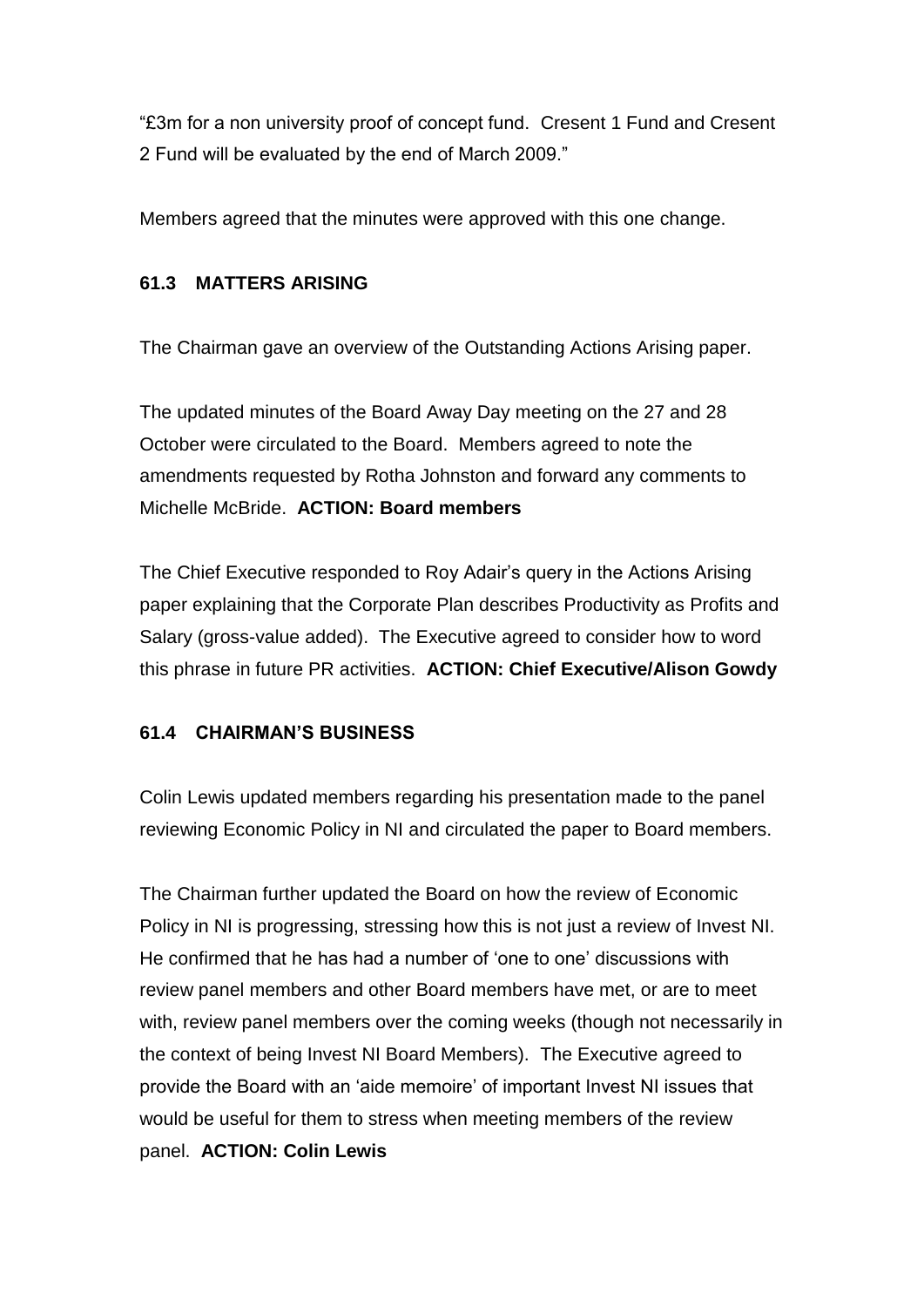The Chairman also updated the Board on the new CEO appointment and noted that Alastair Hamilton will be attending future Board Meetings. Alastair will also attend the quarterly oversight and liaison meeting in February with DETI.

# **61.5 CHIEF EXECUTIVE'S REPORT TO THE BOARD**

Chief Executive provided a verbal update on his report and brought the Board"s attention to the PSA targets. He stated that he is confident that the performance targets will be met or exceeded for this year. Tracy Meharg advised that the level of activity on R & D greatly exceeds that of last year and also exceeds the Corporate Plan targets. The Chief Executive noted that the Credit Crunch initiatives have been successful and that the follow up continues.

The Chairman queried the Interim Manager/Non Executive Director application process and raised concerns that the advert and the application form were potentially confusing. Tracy Meharg agreed to look at this again to ensure that the process is clear. **ACTION: Tracy Meharg**

The Board were updated on numbers attending credit crunch events, taking part in the diagnostics and undertaking projects. The Chairman stressed the importance of maintaining the momentum in this area with companies and, in particular, securing actual projects from the Credit Crunch diagnostics. Tracy Meharg noted she is comfortable with the progress to date which is likely to accelerate in the next three months.

The Chairman asked that the summary briefing document on the Credit Crunch/ State Aid Framework prepared in relation to the visit from the Business Alliance is circulated to Board members. **ACTION:** Michelle **McBride**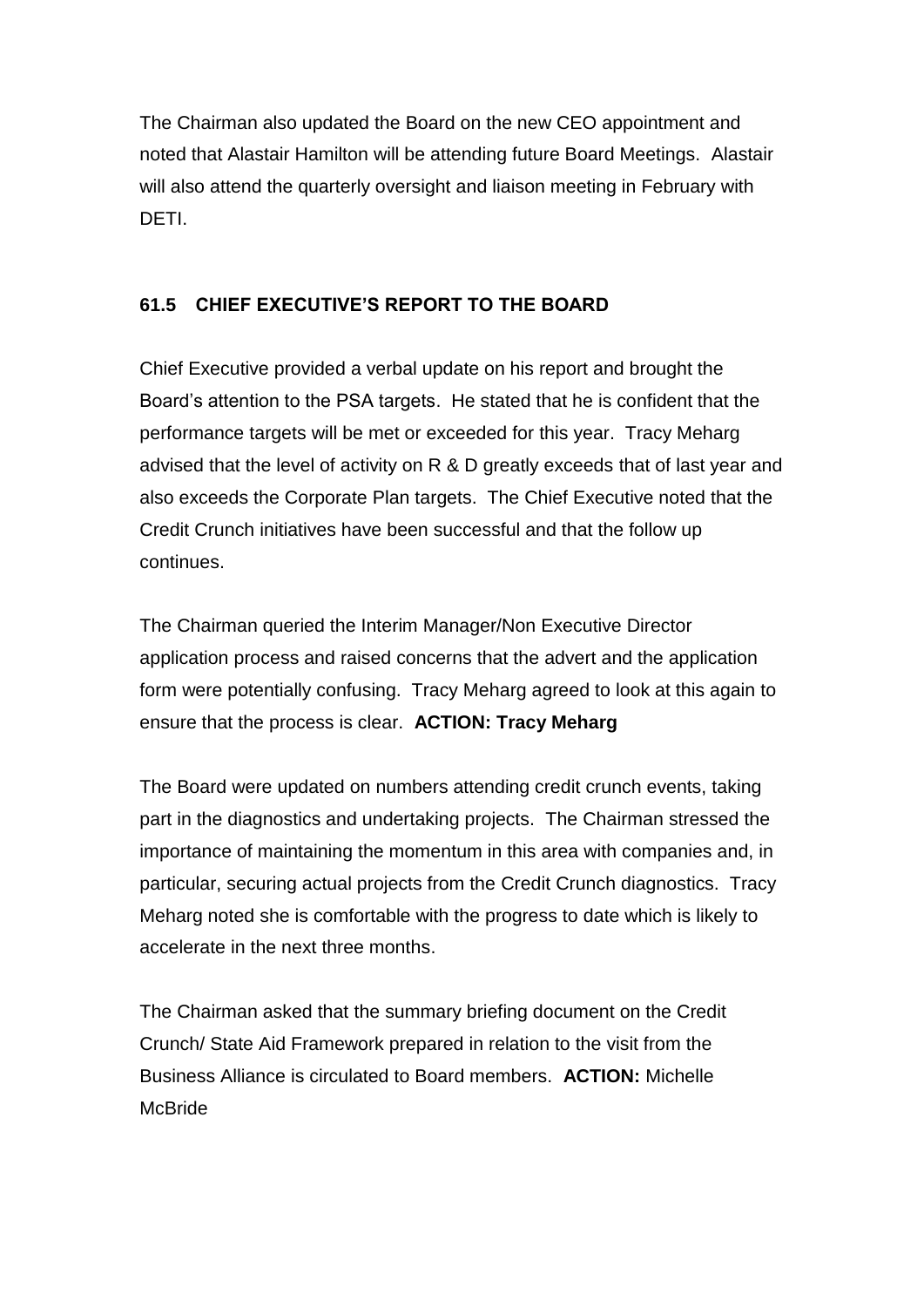The Board expressed concerns over how long it is taking to get NISPO approved and the resultant delay in the programme going live, and asked the Chairman to raise this with the Permanent Secretary. The Board wishes to ensure that the approval process is not unduly lengthened and that DETI and DFP take due account of the scrutiny carried out by the Executive and Board at Invest NI. The Chief Executive indicated that NISPO should be approved in the next four weeks. **ACTION: Chairman**

There was discussion on the EU Temporary Framework relaxing some elements of State Aid Regulations that was announced by the EU just before Christmas. DBERR is now leading on a single overarching notification from the UK under the framework and Invest NI is feeding into this through DETI. The Board felt that close interaction with colleagues in Scotland and Wales was important to ensure the needs of the devolved administrations are recognised by DBERR in the UK submission.

Roy Adair raised a potential conflict of interest regarding the HBO project discussion in relation to using the Paint Hall at the Harbour. Rotha Johnston identified a potential conflict of interest with the HBO project regarding her BBC involvement.

#### **61.6 FINANCE REPORT TO THE BOARD**

Colin Lewis outlined the details of the Finance report. In summary Invest NI has offered up to £1m of direct capital as a reduced requirement in February. He noted that the only risk of not meeting the Financial projections relates to the purchase of land at Drumad. Invest NI are moving to complete the purchase but the transaction is on hold awaiting OFM/DFM discussions regarding this ex MoD land in Northern Ireland with the Prime Minister. DETI are supporting Invest NI"s stance and line to take. If the Drumad purchase does not happen Invest NI would have an underspend in the direct capital outturn for the year.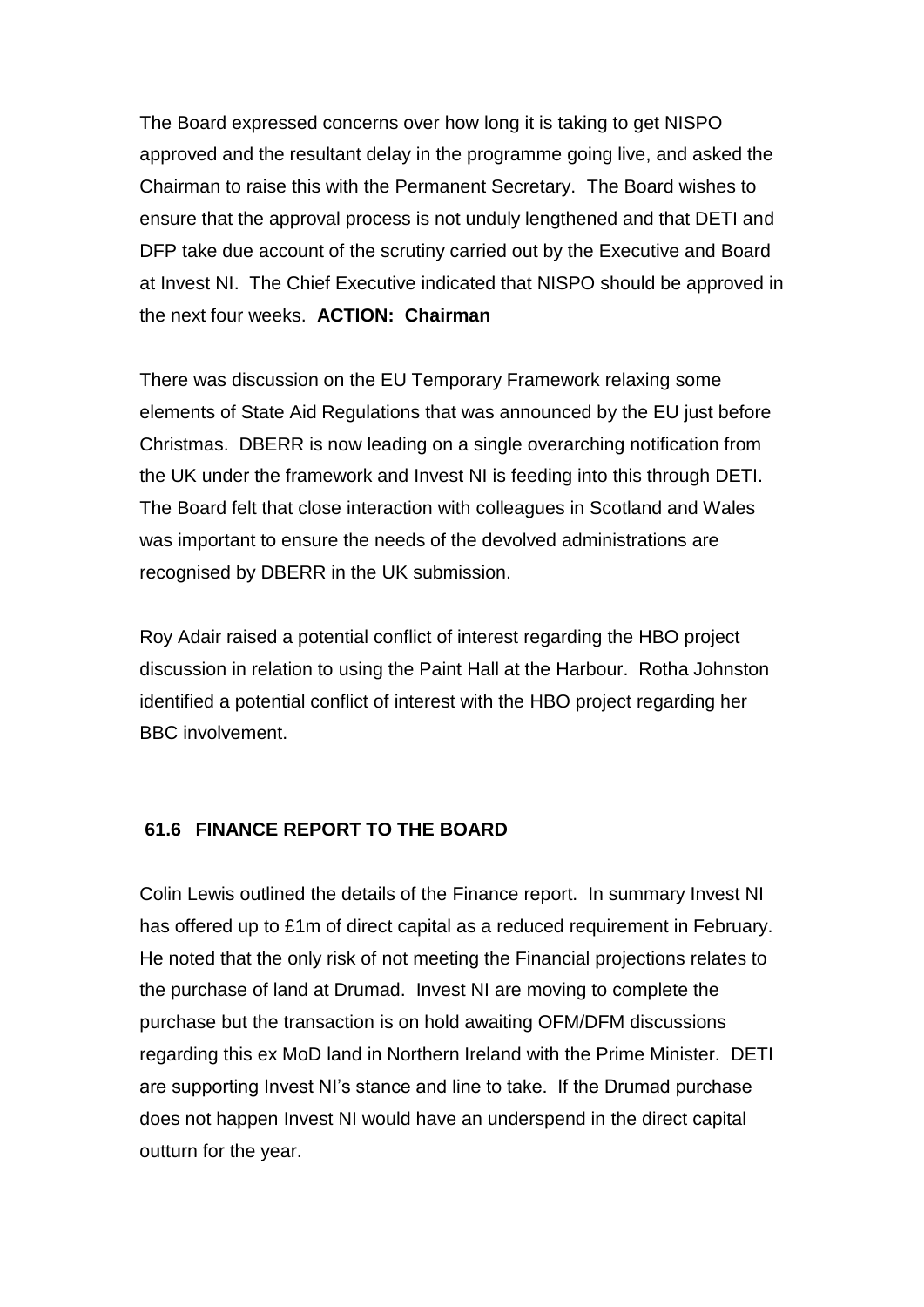# **61.7 MARKETING AND COMMUNICATIONS REPORT TO THE BOARD**

Members were asked to note the Marketing and Communications Report to the Board.

#### **61.8 CASEWORK REPORT TO BOARD**

Members were asked to note this report to the Board.

## **61.9 UPDATE FROM BOARD SUB COMMITTEES**

#### **Strategy and Policy Board Sub Committee**

The Committee Chairperson, Rotha Johnston, confirmed that the Committee will meet on the 25 February.

#### **International Board Sub Committee**

The Committee Chairman, Ed Vernon, confirmed that the Committee met on the 10 December. The discussion focused on the Economic slowdown and the Committee have shared their ideas on this issue with the Chair of the Policy and Strategy committee. It was noted that a key issue discussed related to EU State Aid rules and the Committee had queried if Northern Ireland is disadvantaged in comparison to other regions. The next meeting is scheduled for the 25 February 2009.

## **Marketing and Communications Board Sub Committee**

The Committee Chairman, John Brady, stated that this Committee met after the Board meeting on 25 November and again today before this afternoon"s Board meeting. He explained that the discussions had focused on three areas. How to deal with Public Affairs (paper for information was distributed to members), PR/Communication of Credit Crunch issues and how Board members might contribute more in communication issues (Alison Gowdy to liaise with Board members). Alison Gowdy has agreed to look at developing a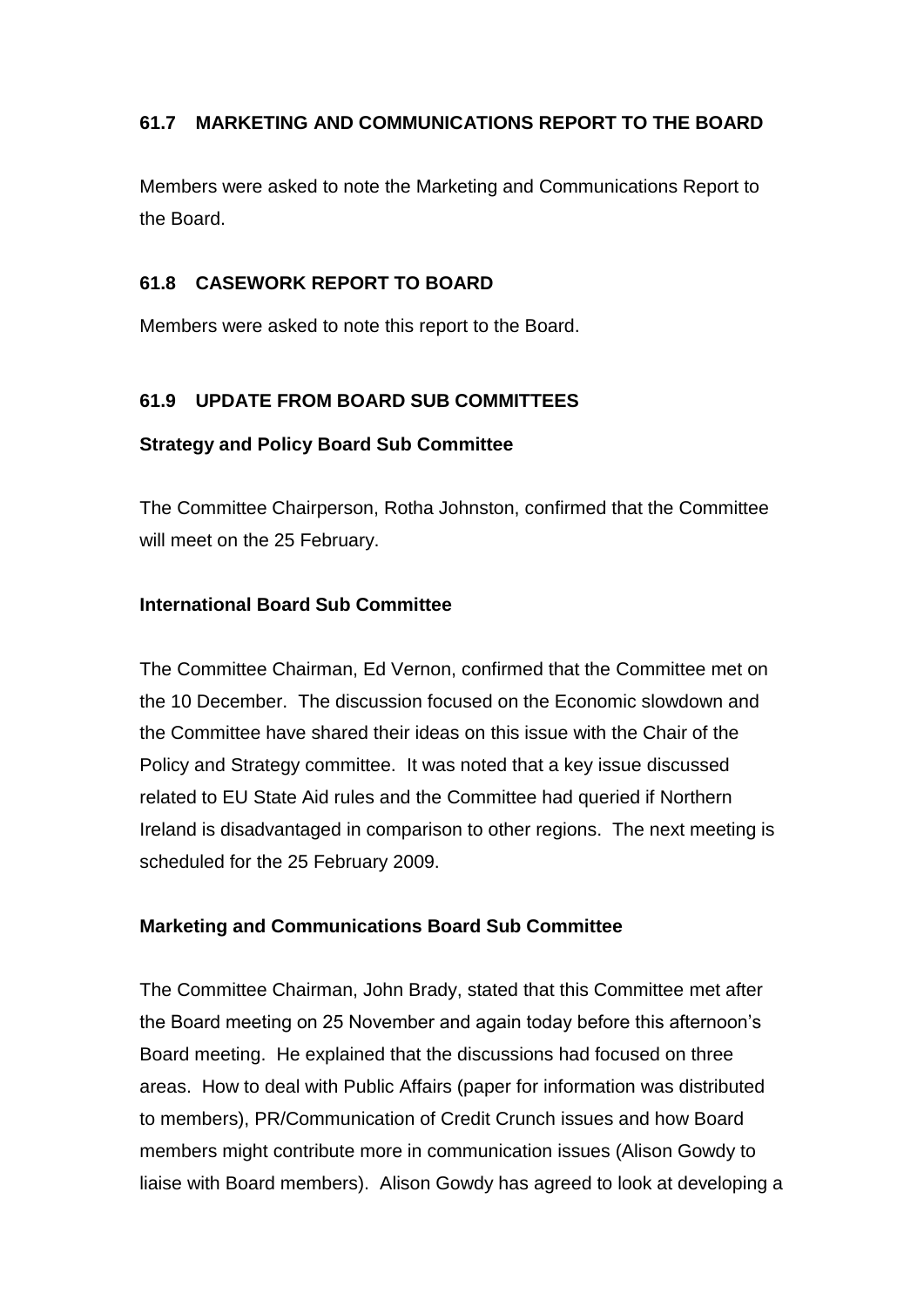coordinated Communication Plan over the next 2/3 months. **ACTION: Alison Gowdy**

## **Audit Board Sub-Committee**

The Committee Chairperson, Rosemary Peters-Gallagher, confirmed that the Audit Committee will meet on the 9 March 2009.

# **TOPICS FOR DISCUSSION**

# **61.10 FOI & GUIDANCE PUBLICATION SCHEME**

Danny Smyth joined the Board Meeting and presented on FOI and the New Model Publication Scheme. Board Members noted the particular changes that would affect the Board going forward as a result of the publication scheme's implementation.

# **61.11 TRADE MISSIONS UPDATE**

Tracy Meharg updated the Board on Trade Missions.

# **61.12 SKILLS: OWNER-MANAGER BUSINESSES**

Tracy Meharg updated the Board on Owner-Manager businesses and succession planning, identifying particular schemes available. She explained that a product is being developed in this area out of ASF Consultation. This will result in a new product for rolling out in quarter one of next year, including succession planning advice. Tracy noted that the Business Development Solutions brochure needs to be reviewed from a Client perspective rather than from a product perspective and that this is underway.

# **61.13 CREDIT CRUNCH UPDATE**

Tracy Meharg updated members regarding the Credit crunch events, giving figures of participants and the conversion rate of attendance to consultation to doing projects. The Chairman stressed the need for Client Executives to have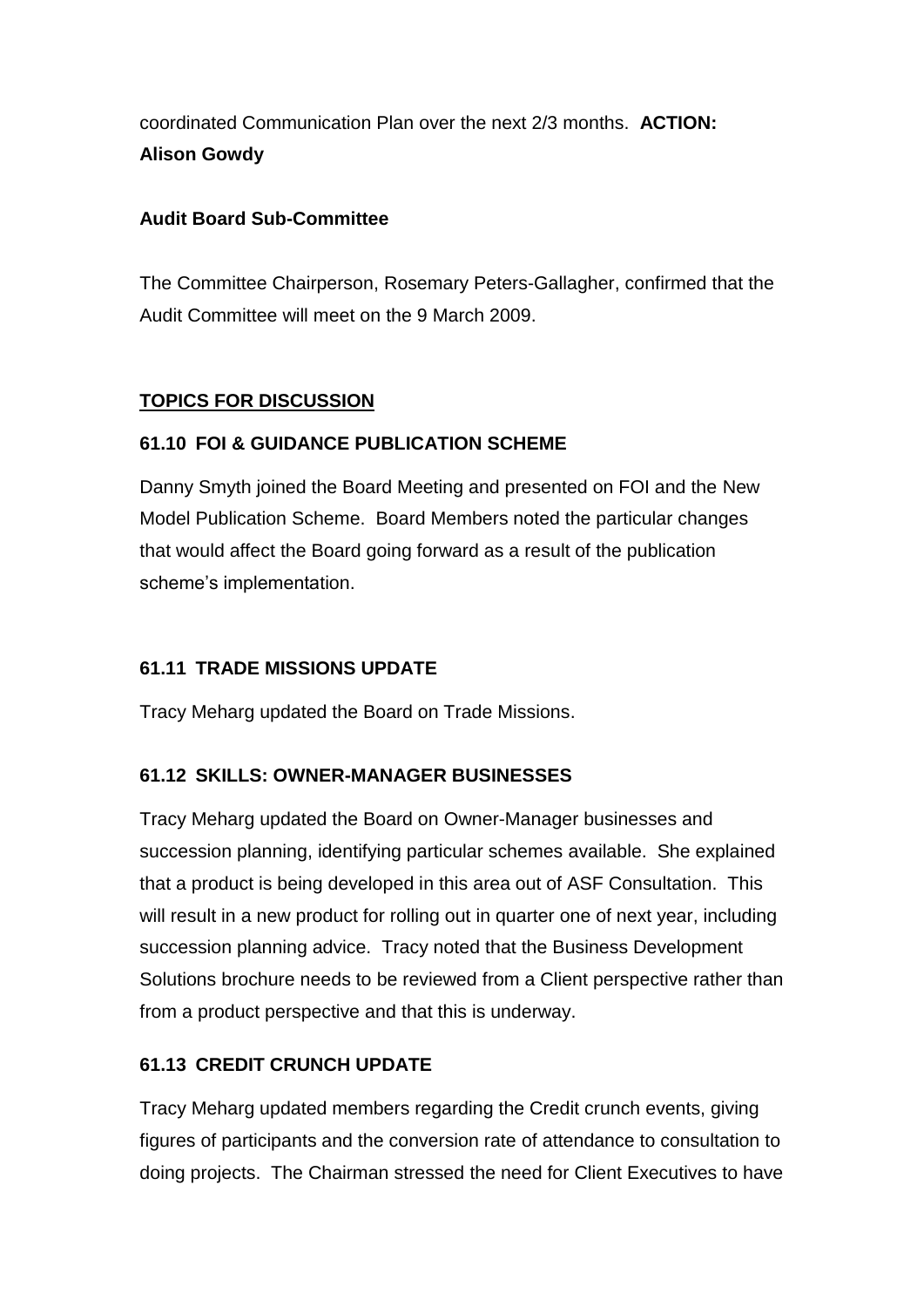contacted all Clients for then to be offered the five day Business Diagnostic whether or not they attended a Credit crunch seminar.

John Brady pointed out that he had not been able to locate the link to the Credit Crunch information on the Invest NI website and also noted that he has received emails regarding growing your business but nothing about the Credit Crunch and how Invest NI can help.

The Chief Executive gave members an overview of recent Business downsizing announcements.

The Board suggested that INI review details and distribution of recent job losses and consider if a focused follow-up action plan with DEL is required. **ACTION: Ian Murphy**

Mark Ennis talked about covering cashflow by training/processes initiatives to help companies do these activities at a time when they have time to do it but not the money to undertake the work.

It was agreed that the Credit Crunch and the review of economic development will be two of the agenda items for next months Board Meeting.

## **AOB**

Roy Adair asked if the papers provided to the Economic Policy in NI review meeting could be circulated to members. Colin Lewis agreed to discuss with Damian McAuley. **ACTION: Colin Lewis/Damian McAuley**

## **61.14 DATE OF THE NEXT BOARD MEETING**

The Chairman confirmed that the next Board meeting will be held in Invest NI Headquarters on 25 February 2009. The meeting will commence at 1pm, with a buffet lunch served from 12.30pm.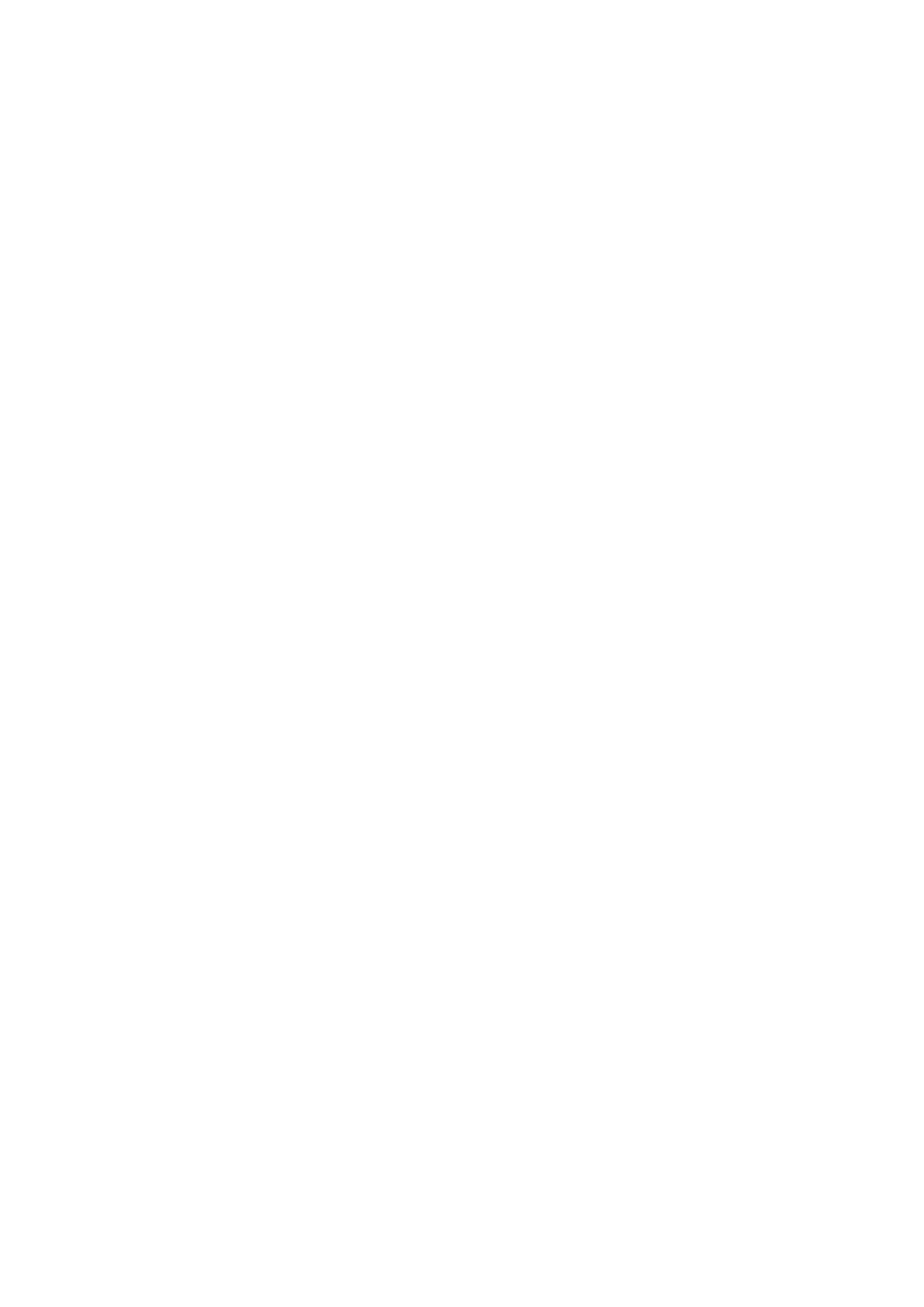# <span id="page-9-0"></span>**SIXTY SECOND MEETING OF THE INVEST NORTHERN IRELAND BOARD ON 25 FEBRUARY 2009**

#### **Present:**

Roy Adair **Note 2018 Dr Bryan Keating** Tim Brundle **Dr Alan Lennon** John Brady **Prof Gerry McCormac** Dr David Dobbin Gerry McGinn Mark Ennis Ed Vernon Frank Hewitt

Stephen Kingon (Chairman) Rotha Johnston (Vice Chairperson)

## **Minute Taker:** Michelle McBride

**In Attendance:** Leslie Morrison, Jeremy Fitch, Colin Lewis, Tracy Meharg, Ian Murphy, Damian McAuley, Charles Hamilton

## **61.1 APOLOGIES**

Sir Patrick Haren and Rosemary Peters-Gallagher passed on their apologies for this Board meeting.

Alastair Hamilton, the Chief Executive Designate, joined the Board meeting.

The Chairman asked Board Members to declare any conflicts of interests: There were no to conflicts to note with regards to today's agenda.

## **61.2 MINUTES OF LAST MEETING**

Ed Vernon pointed out an amendment to the previous minutes and Rotha Johnston noted three changes to the minutes. Michelle McBride agreed to update the minutes with these amendments and circulate to Board members for approval. **ACTION: Michelle McBride**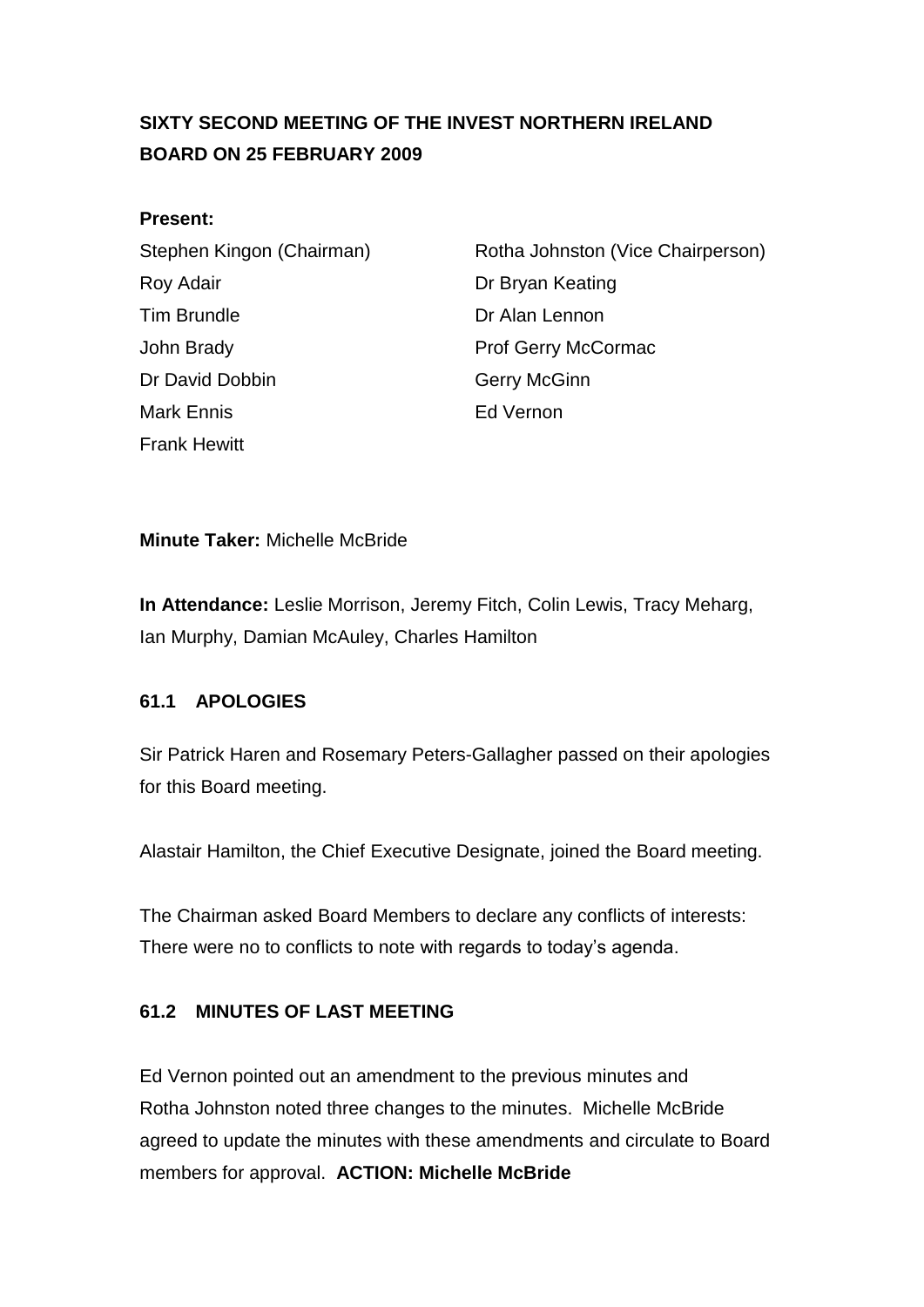#### **61.3 MATTERS ARISING**

The Chairman gave an overview of the Outstanding Actions Arising paper. He confirmed that the Board Away day minutes have now been agreed.

The Chief Executive updated the Board regarding the progress of NISPO. DFP have approved NISPO and that it is now with Stephen Quinn before it is passed to the Minister for final approval.

In response to a query from John Brady, Colin Lewis confirmed that it was agreed during the November Board that the additional Invest NI staff resources to address the Credit Crunch would be placed within CFFAD and this was immediately put into action.

Tracy Meharg updated members regarding the appointment of non-executive Director's to client companies. She pointed out that there is no formal process and that the selection was made by the company.

The Board asked about the communication Plan and John Brady confirmed that Alison Gowdy is taking this forward and will present to the Marketing and Communication Sub Committee.

Ian Murphy gave a verbal update regarding the Irish Technology Leadership Group (ITLG).

The Food Advisor Review will be presented to members at the April Board meeting.

The HR action point is ongoing and Colin Lewis agreed to update members in April/May.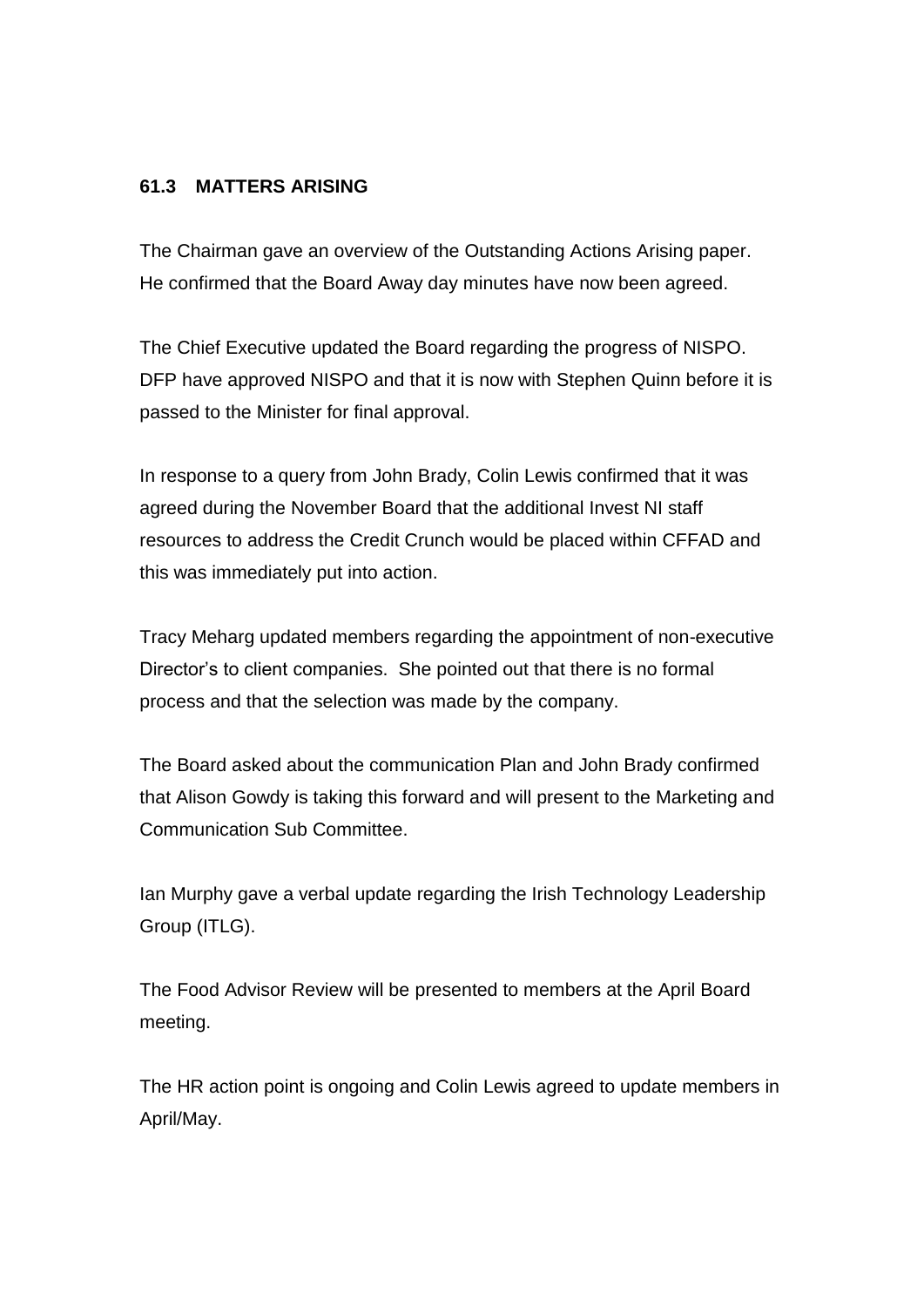## **61.4 CHAIRMAN'S BUSINESS**

(Item taken at the end of the Board meeting)

Members discussed the Board's meeting with the Review into Economic development in Northern Ireland Panel. The main issues discussed were the role of the Invest NI Board, their input to policy, input to development, view of accountability and the advantages of an Executive Board versus an Advisory Board.

The Chairman and Board members discussed the Board's view of these issues and their response to this meeting. They agreed that a formal response would be prepared and the Chairman agreed to raise the issues with the Permanent Secretary. **ACTION: Chairman**

The Executive agreed to pull together comprehensive information on a number of issues raised for the Board's information. The Managing Directors agreed to meet and take this further. **ACTION: Jeremy Fitch, Colin Lewis, Tracy Meharg and Ian Murphy**

# **61.5 CHIEF EXECUTIVE'S REPORT TO THE BOARD**

The Chief Executive provided a verbal update on his report and drew the Board's attention to a number of issues. He confirmed that Colin Lewis had forwarded a note to all members on 24 February regarding Valence.

The Chief Executive briefed the Board on the launch of the replacement for the Start a Business Programme.

Members noted the good news in the report, particularly in relation to the consolidated grant for R & D programme.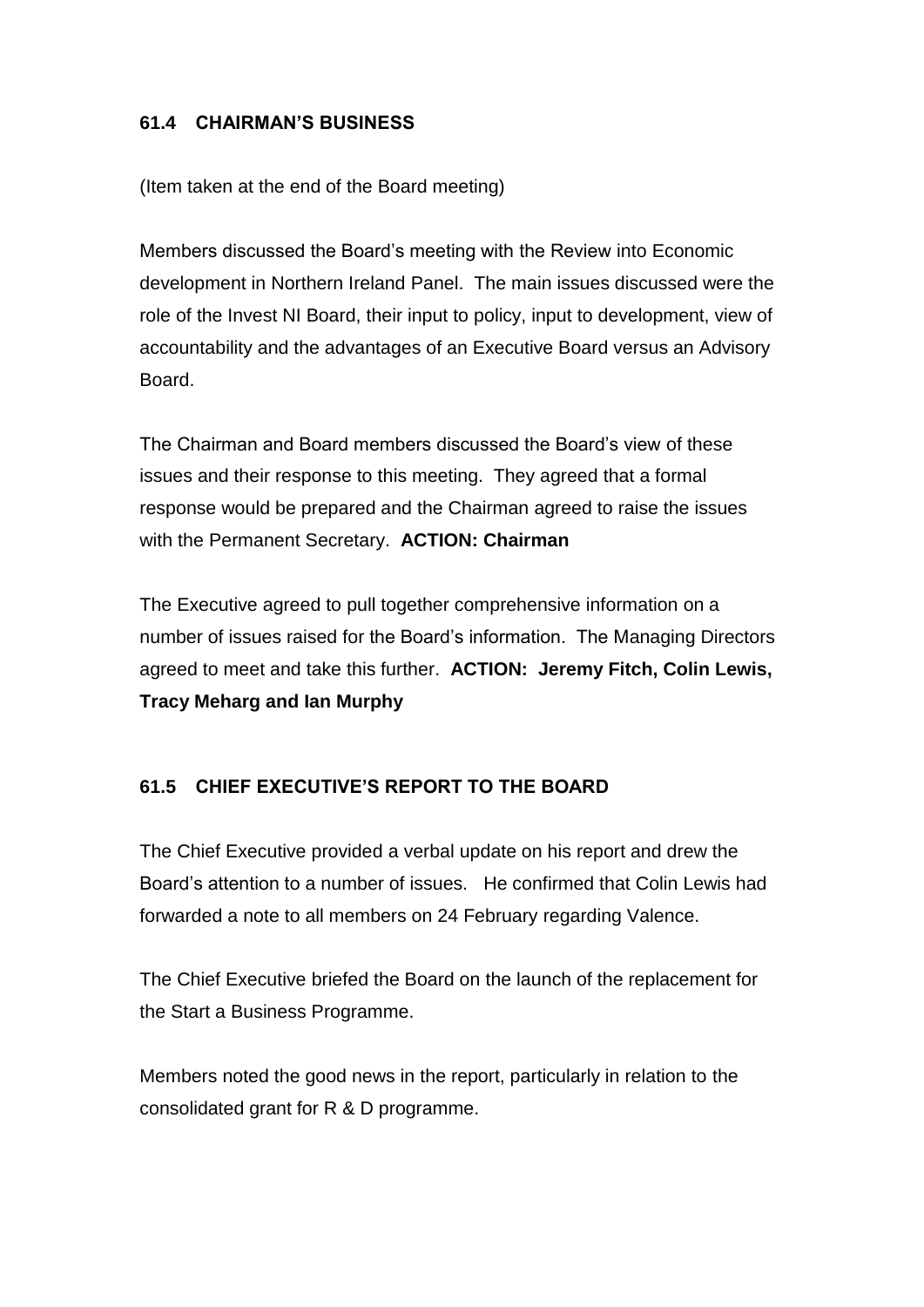The Board praised the Innovation and Export Awards event and asked that their congratulations are passed to Alison Gowdy and her team.

This successful event prompted a lengthy discussion regarding how Invest NI can ensure that more good news stories are promoted in the press. It was noted that Board members are willing to help promote Invest NI in any way that they can. The Board and the Executive stated that it was important that the Minister's role is considered in taking this forward. Mark Ennis agreed to discuss this with Alison Gowdy and Peter Harbinson at the next Marketing and Communications Sub-Committee meeting. **ACTION: Mark Ennis-Marketing and Communications Sub-Committee**

Rotha Johnston referred to Annex A of the Chief Executive's report and asked for further information. Ian Murphy stated that he believed the spend shortfall in the Regional Offices would be made up in the last quarter.

The members discussed the Economists Forum and the Chairman asked that any key themes from these meetings are distributed to the Board. **ACTION: Damian McAuley**

There was general discussion about the replacement for the Start a Business Programme and the transfer programmes to LEA's from Invest NI. It was agreed that it is important that the quality of these programmes does not diminish after the hand over. The Board emphasised the importance of communication regarding the issue.

## **61.6 FINANCE REPORT TO THE BOARD**

Colin Lewis outlined the details of the Finance report. He also provided a further update on the Dioxins issue. He explained Invest NI's financial position in handling the additional budget for Dioxin.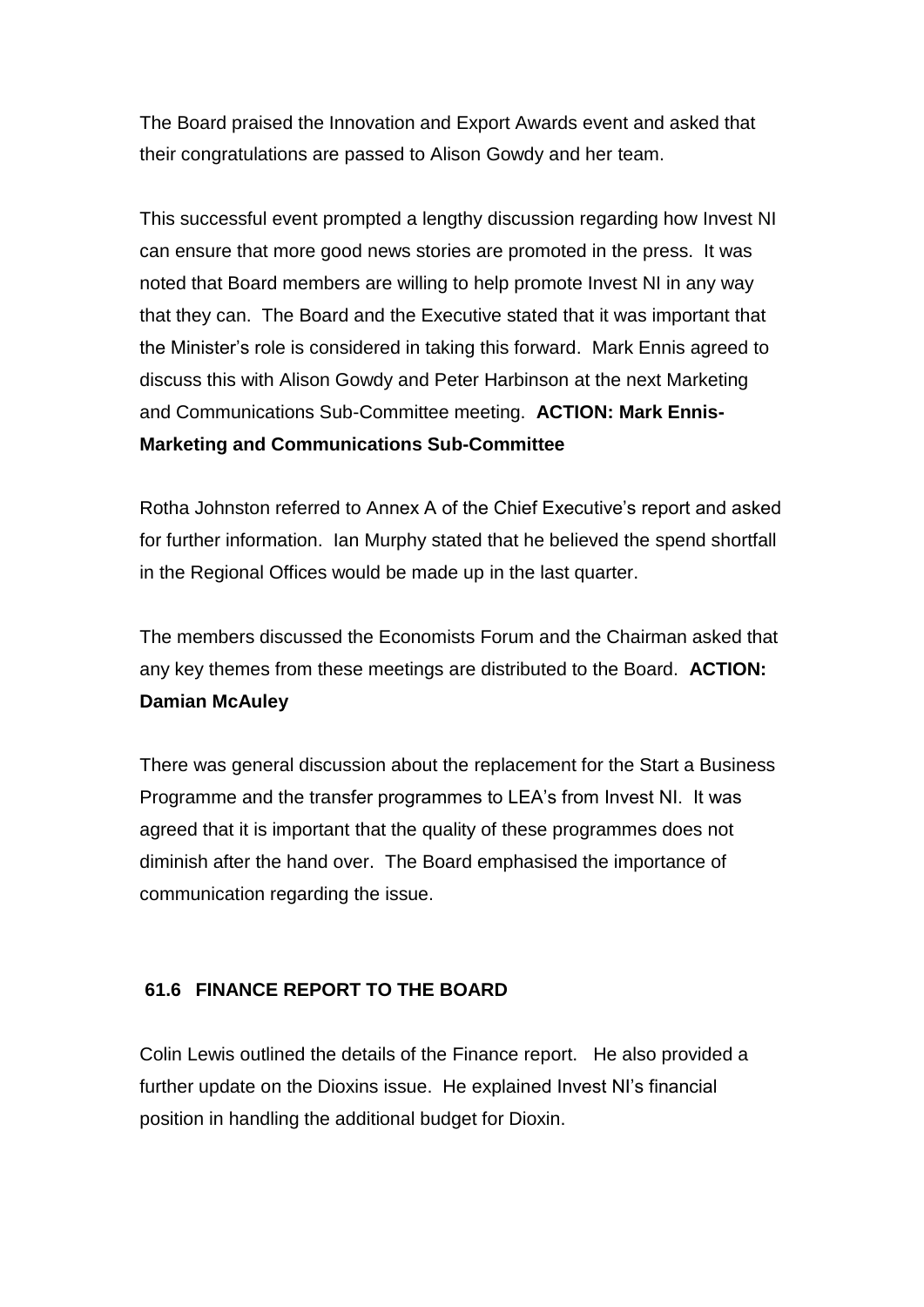Colin confirmed that programme spend is ahead of previous years, as claims are being received regularly in these difficult times. He noted, however, that Work in Progress is significantly weaker than in previous years.

Tracy Meharg noted the re-negotiation of some existing projects to ensure they are undertaken rather than abandoned.

# **61.7 MARKETING AND COMMUNICATIONS REPORT TO THE BOARD**

Members were asked to note the Marketing and Communications Report to the Board.

## **61.8 CASEWORK REPORT TO BOARD**

Members were asked to note this report to the Board.

# **QUARTERLY ECONOMIC REPORT**

Members were asked to note this report to the Board. The Board congratulated the Executive on this report compiled Richard Johnston.

## **61.9 UPDATE FROM BOARD SUB COMMITTEES**

## **Strategy and Policy Board Sub Committee**

The Committee Chairperson, Rotha Johnston, confirmed that the Committee was to meet after the Board meeting.

## **International Board Sub Committee**

The Committee Chairman, Ed Vernon, confirmed that the Committee moved their scheduled meeting to accommodate the Board's meeting with the Review panel. The next meeting is now agreed for 26 March 2009.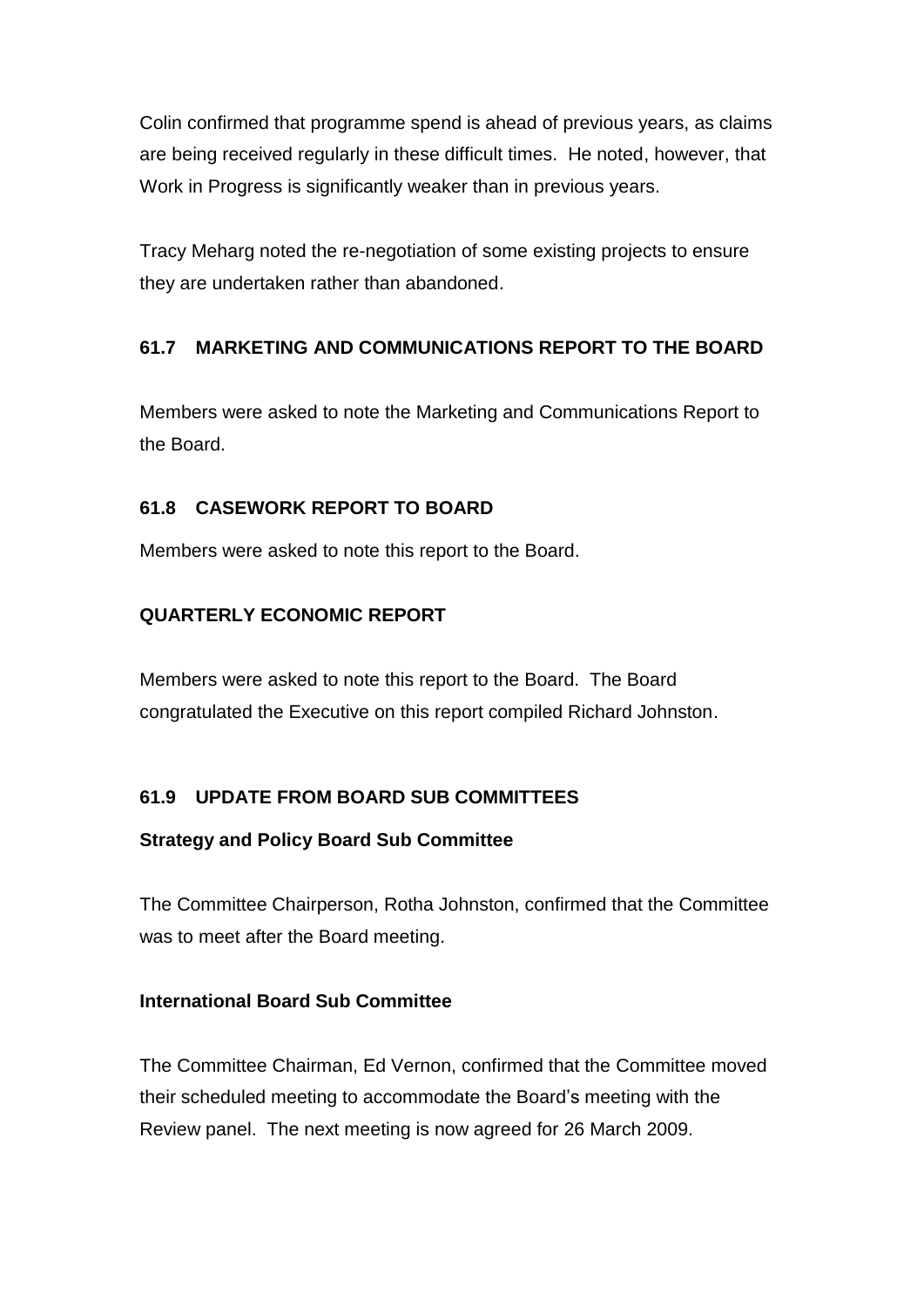#### **Marketing and Communications Board Sub Committee**

The Committee Chairman, John Brady, stated that this Committee was scheduled to meet on the 25 March 2009.

## **Audit Board Sub-Committee**

In the absence of the Committee Chairperson, Rosemary Peters-Gallagher, Stephen Kingon confirmed that the Audit Committee would meet on the 6 March 2009.

# **TOPICS FOR DISCUSSION**

## **61.10 CREDIT CRUNCH UPDATE**

Tracy Meharg updated members regarding the Credit crunch events, giving detailed figures regarding referrals, participants and information regarding participants who completed the diagnostics.

Ian Murphy and Jeremy Fitch confirmed that the process of contacting all nonmanaged clients is progressing. They noted that they are broadening their contact list to ensure that in each case the most appropriate people are contacted.

The Board discussed the Funds matrix to business provided as part of this paper and thanked Damian McAuley and Charles Hamilton for providing this comprehensive table. The Chairman indicated that he will discuss a coordinated response from the Executive/Minister with Stephen Quinn at the debrief session. **ACTION: Chairman**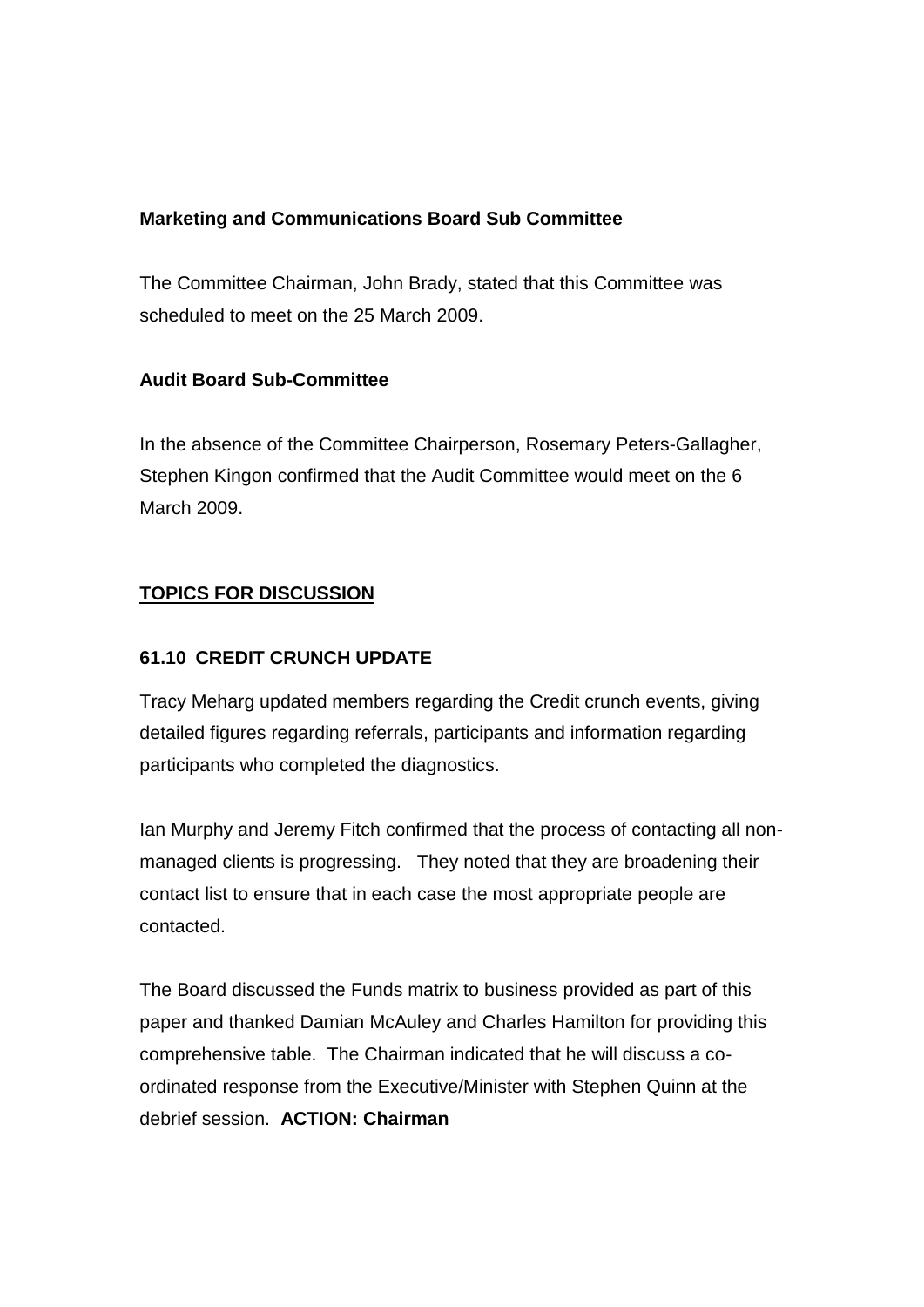# **AOB**

Tim Brundle queried the the use of regional 'JEREMIE Funds'. Damian McAuley agreed to consider further and report to the Board at a future meeting. **ACTION: Damian McAuley**

# **61.14 DATE OF THE NEXT BOARD MEETING**

The Chairman confirmed that the next Board meeting will be held in Invest NI Headquarters on 18 March 2009. The meeting will commence at 12.30pm, with a buffet lunch served from 12.00pm.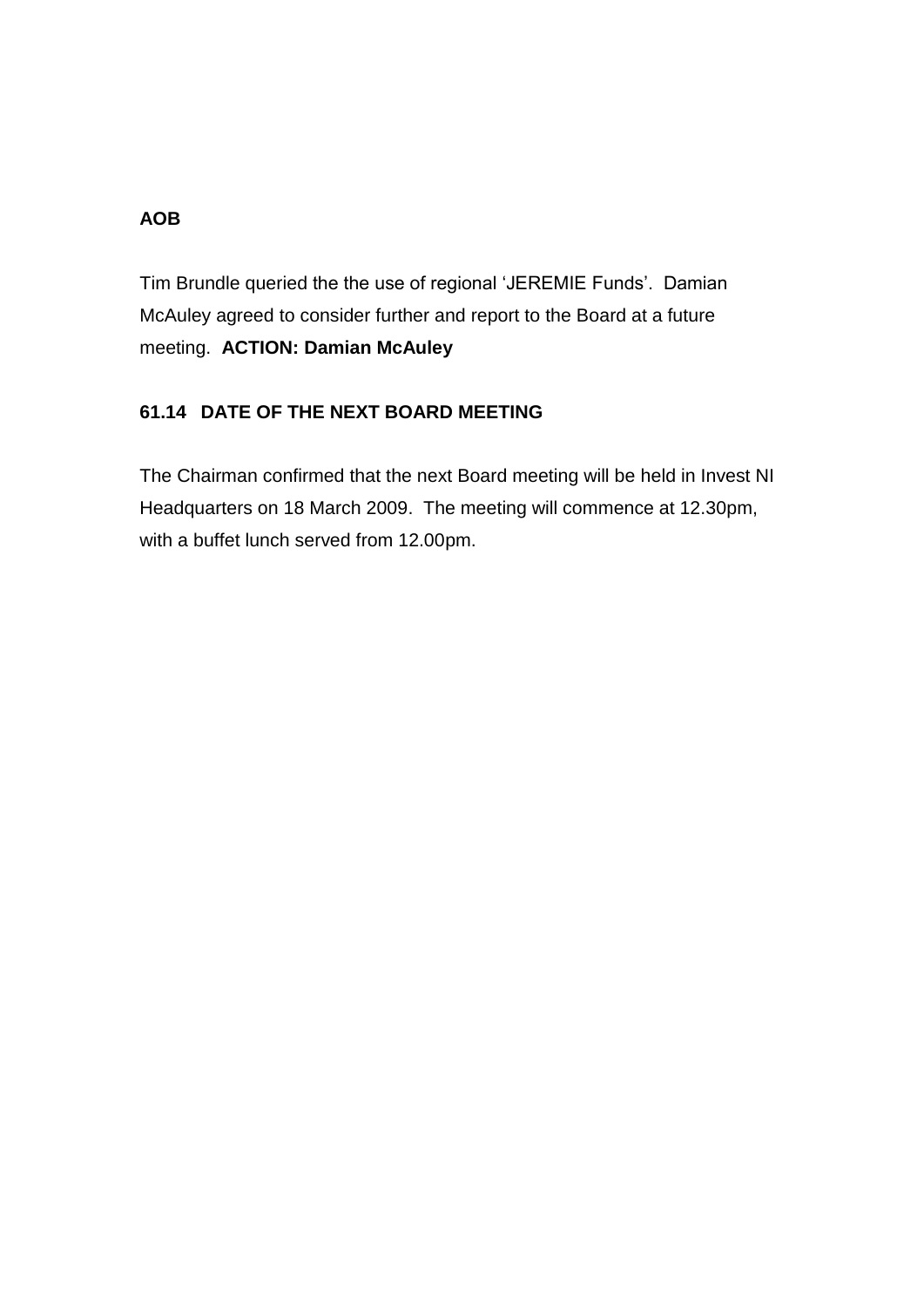# <span id="page-16-0"></span>**SIXTY THIRD MEETING OF THE INVEST NORTHERN IRELAND BOARD ON 18 MARCH 2009**

#### **Present:**

Stephen Kingon (Chairman) Dr Alan Lennon Tim Brundle **Prof Gerry McCormac** Patrick Haren Gerry McGinn Frank Hewitt **Rosemary Peters-Gallagher** Dr Bryan Keating

**Minute Taker:** Michelle McBride

**In Attendance:** Leslie Morrison, Jeremy Fitch, Colin Lewis, Tracy Meharg, Ian Murphy, Damian McAuley, Charles Hamilton

## **63.1 APOLOGIES**

Roy Adair, John Brady, David Dobbin, Mark Ennis, Rotha Johnston and Ed Vernon passed on their apologies for this Board meeting.

Alastair Hamilton, the Chief Executive Designate, joined the Board meeting.

The Chairman asked Board Members to declare any conflicts of interests: There were no conflicts to note with regards to today's agenda.

## **63.2 MINUTES OF LAST MEETING**

A number of amendments to these minutes were noted:

(i) Frank Hewitt asked that the minutes are amended to reflect the lengthy discussion regarding Invest NI PR. He noted that the action should be assigned to Mark Ennis, as Mark had agreed to take this item forward at the Marketing and Communications Sub-committee.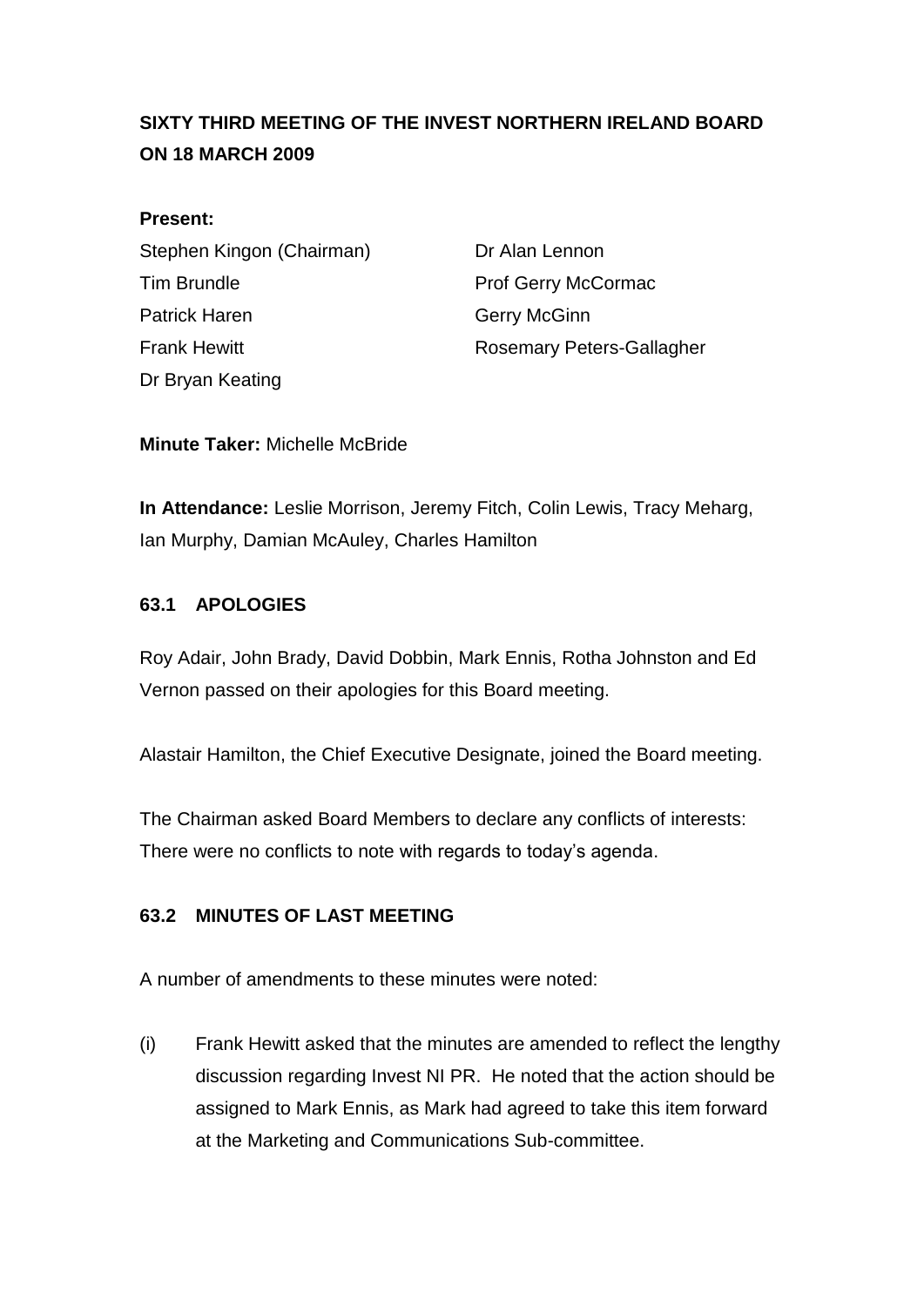(ii) Leslie Morrison asked that the word 'Private' in section 61.3 of the previous minutes is removed.

It was agreed that the minutes and actions table would be amended and then circulated to Board members for approval. **ACTION: Michelle McBride**

## **61.3 MATTERS ARISING**

The Chairman gave an overview of the Outstanding Actions Arising paper. He confirmed that the January Board meeting minutes have now been agreed.

It was noted that Tim Brundle's query about jobs was outstanding and Damian McAuley agreed to come back on this issue.

The Chairman confirmed that he was meeting with Richard Barnett the Chairman of the Review Panel after the Board meeting. The Chief Executive stated that he would meet John Wright of the Review Panel later that evening. It was noted that the Invest NI Board's response to the Review Panel would be discussed under agenda item five.

Damian McAuley informed members that the next meeting of the Economist Forum was scheduled for Friday 27 March 2009. He agreed to report back to the Board on this meeting in April.

# **61.5 CHIEF EXECUTIVE'S REPORT TO THE BOARD**

The Chief Executive provided a verbal update on his report and drew the Board's attention to a number of issues. The Board discussed the UK State Aid Grant scheme and Charles Hamilton provided an update on how Invest NI's proposal on this issue was progressing. Members asked about the criteria to qualify for this scheme and the possibility of a bench mark test to indicate that companies are fundamentally viable for this scheme. The Chief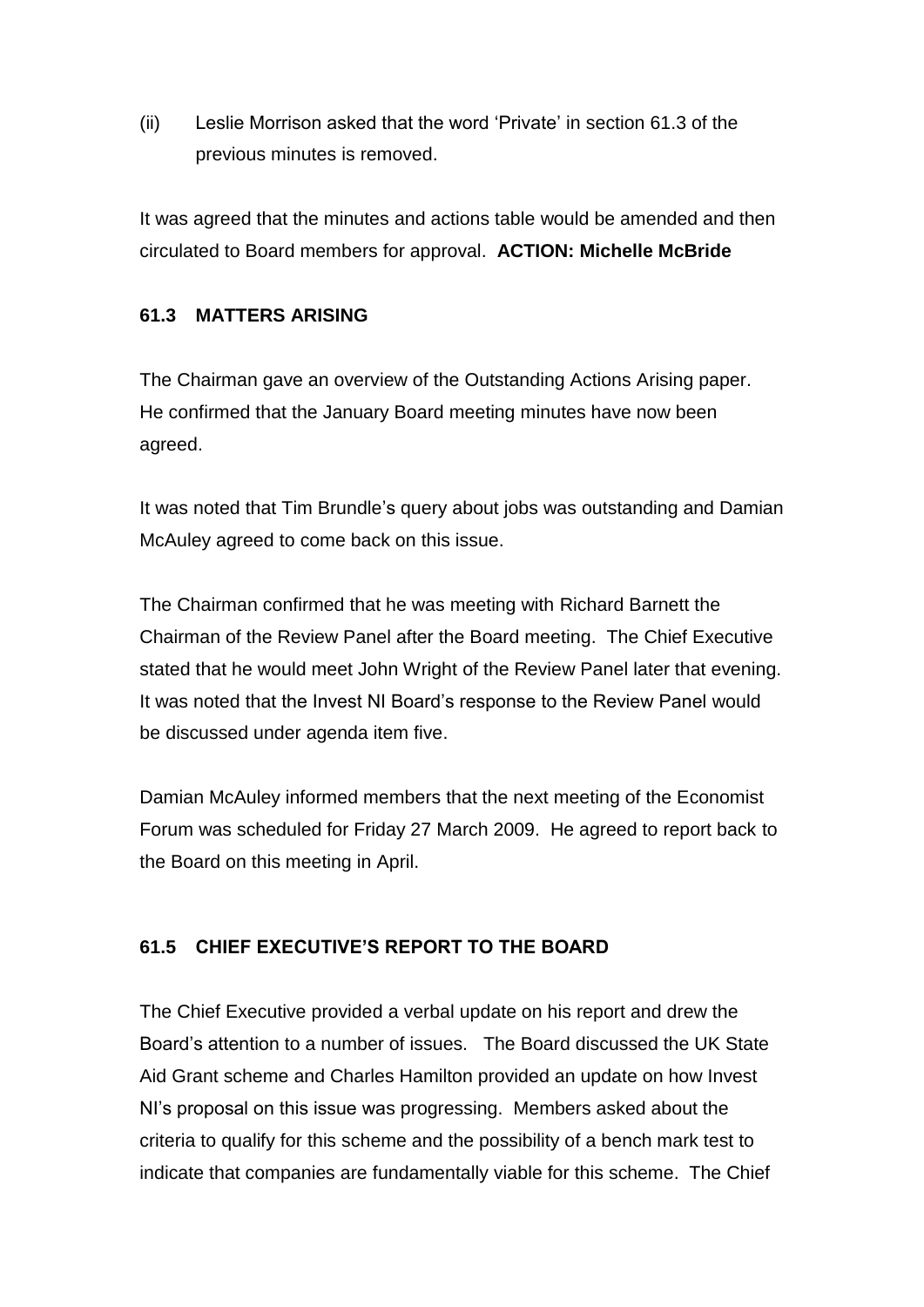Executive confirmed that viability would be an important issue and that there may need to be interaction with CFAAD for judgements on each case. The Chairman asked about timing in implementing this scheme and Charles expressed the hope that an April roll-out might be possible.

The Chairman asked for an update on the Enterprise Finance Guarantee Scheme. Charles Hamilton identified the issues regarding personal guarantees.

Leslie Morrison, Alastair Hamilton and Jeremy Fitch updated the Board on their recent separate meetings in the US with Client Companies.

Tim Brundle provided an update on a recent meeting he had with a potential investor.

The Chief Executive asked Jeremy Fitch to update the Board regarding Scaling. Jeremy noted that there have been ongoing meetings with Board members on this topic and Brian Dolaghan's team are working to bring the best practice elements together.

Alan Lennon raised a query regarding the Proof of Concept programme. He asked would there be an issue as the call has been extended to include applications from the Agri-Food and Biosciences Research Institute, given that the scheme is funded by DARD. Tracy Meharg assured members that there has been extensive research in relation to this programme and eligibility criteria for support.

In response to a query from the Chairman the Chief Executive updated the Board regarding the Bombardier C-Series.

Charles Hamilton provided an update on the SFA review by the EU.

The Chairman asked Damian McAuley to update the Board on the Manufacturing Review Report by Oxford Economics. It was noted that the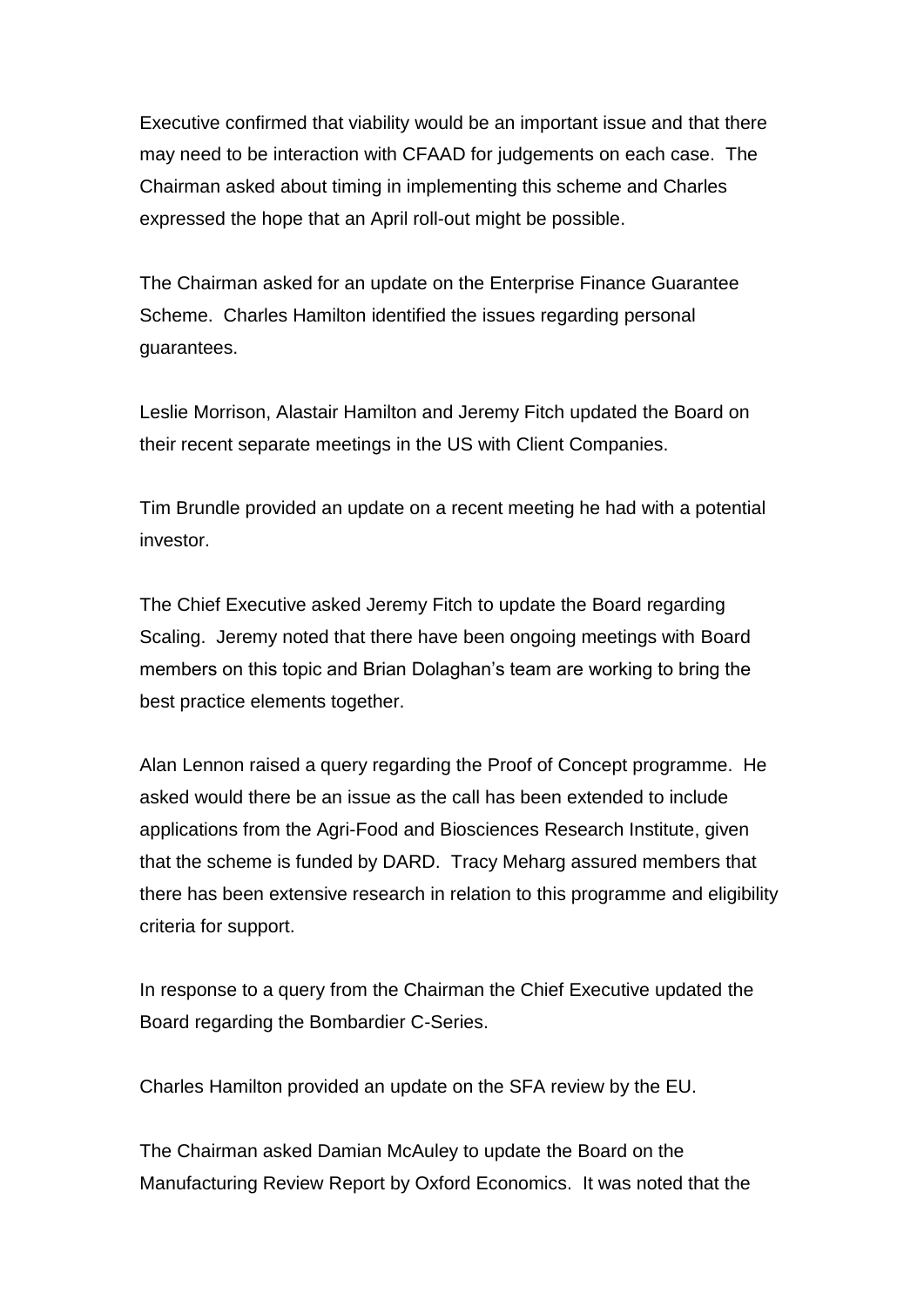Executive are currently considering this and it will be shared with the Board in the next few weeks. **ACTION: Damian McAuley**

## **61.6 FINANCE REPORT TO THE BOARD**

Colin Lewis outlined the details of the Finance report. He confirmed that programme spend is very close to the projected outturn. However he pointed out that at this early stage Work in Progress shows a decline in terms of volume and value (approximately a reduction of 40/50% in comparison to last year). Jeremy Fitch confirmed that the pipeline for FDI propects is reduced compared to previous years.

# **61.7 MARKETING AND COMMUNICATIONS REPORT TO THE BOARD**

Members were asked to note the Marketing and Communications Report to the Board.

## **61.8 CASEWORK REPORT TO BOARD**

Members were asked to note this report to the Board.

## **62.9 REGISTER OF SEALS**

Members were asked to note this report to the Board.

## **61.9 UPDATE FROM BOARD SUB COMMITTEES**

## **Strategy and Policy Board Sub Committee**

In the absence of the Committee Chair, Rotha Johnston, Damian McAuley confirmed that the Committee met after the February Board meeting. The discussions had focused on Invest NI's response to the Economic Review Panel. Damian confirmed that his Division have collated information in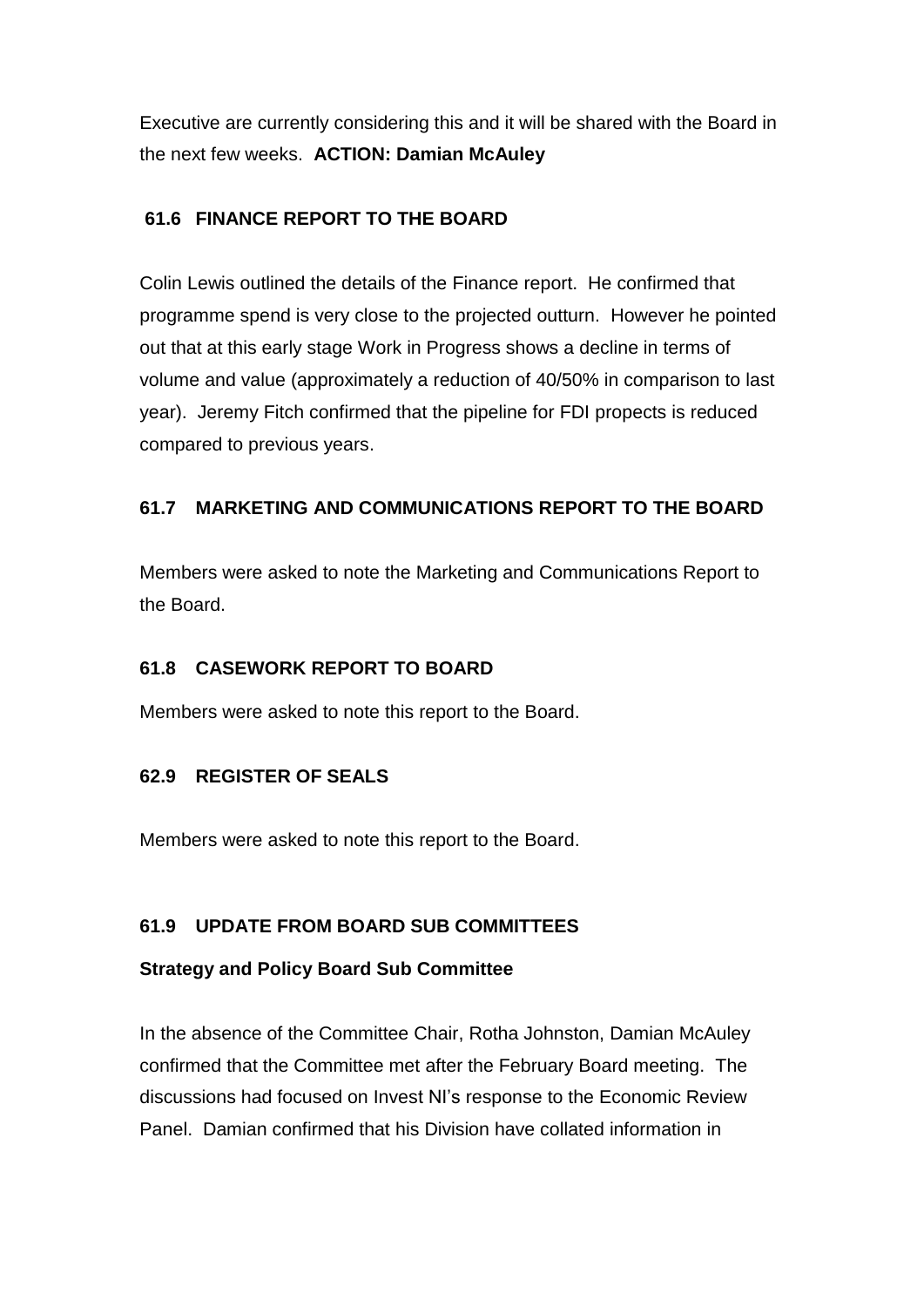relation to this and he will work with the Chairman on developing the Board's response. **ACTION: Chairman and Damian McAuley**

Damian McAuley confirmed that Steve Chambers had presented the 'Next phase land acquisition strategy presentation' to the Committee. It was noted that the Committee had asked the team to review the Strategy in line with their suggested amendments. The revised Strategy will be presented to the Board on 22 April.

#### **International Board Sub Committee**

In the Committee Chairman Ed Vernon's absence, the Chairman confirmed that the Committee had moved their scheduled meeting to accommodate the Board's meeting with the Review panel to the 27 March 2009.

#### **Audit Board Sub-Committee**

The Committee Chairperson, Rosemary Peters-Gallagher, confirmed that the Audit Committee met on the 6 March 2009. She stated that this lengthy meeting had focused on the issues of the Risk Register, Information Risk, the development of the Board Intranet and fraud. Rosemary raised concerns regarding the draft of the minutes of this Audit Committee meeting. She noted the importance of ensuring that there is a true and accurate minute of each meeting while also considering FOI implications in the preparation of such minutes. Board members agreed that it is important that the main issues discussed in all meetings are recorded and that challenges by members are noted. **ACTION: Damian McAuley and Charles Hamilton** 

#### **Marketing and Communications Board Sub Committee**

In the absence of the Committee Chair, John Brady, the Chairman stated that this Committee would meet on the 25 March 2009.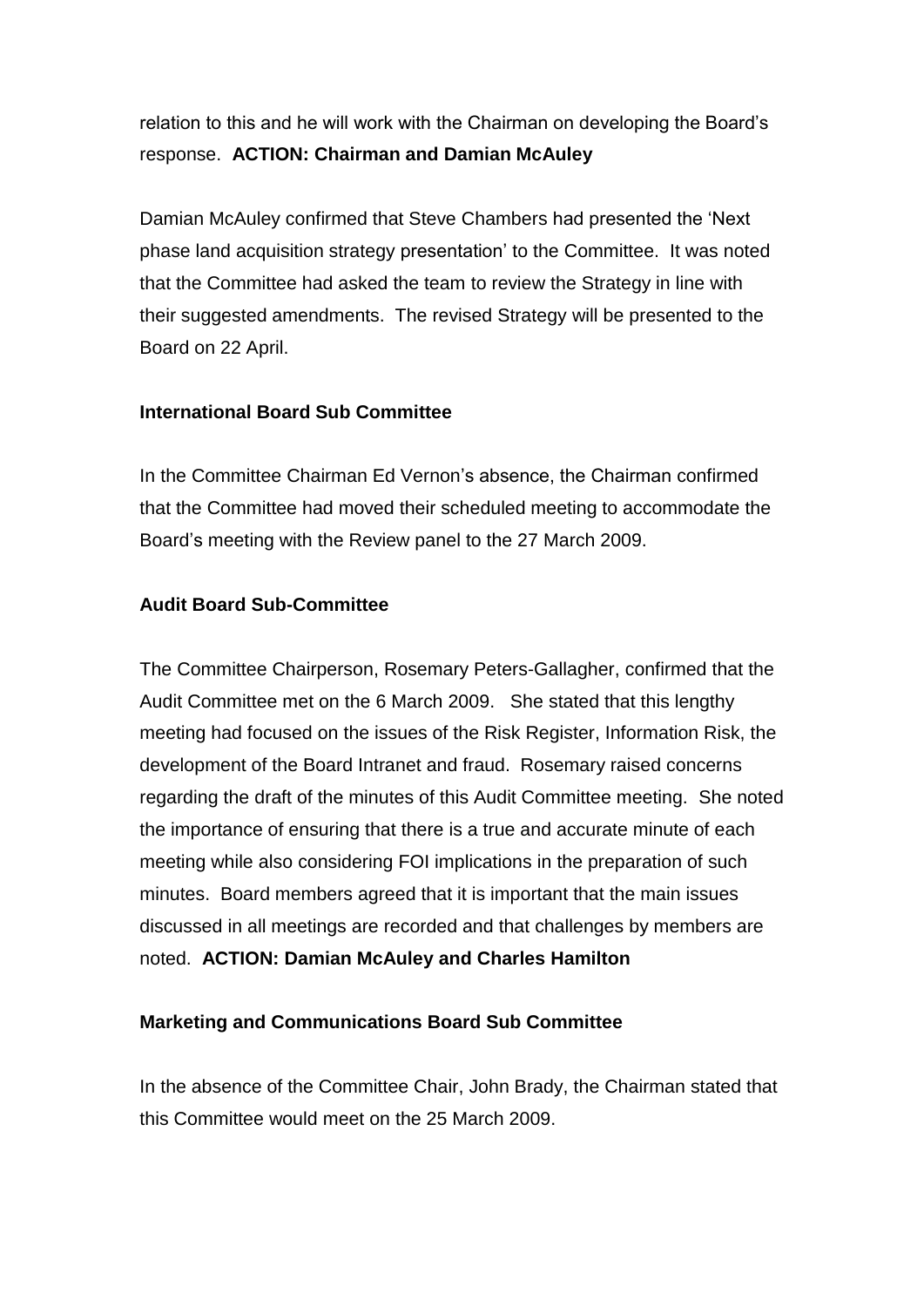## **TOPICS FOR DISCUSSION**

#### **61.10 REVIEW OF ECONOMIC DEVELOPMENT- UPDATE**

The Chairman presented the first draft of the Board's response to the Economic Review panel. It was agreed that this presentation would be circulated to members and the Executive for review after the meeting.

#### **ACTION: Michelle McBride**

Frank Hewitt and Alan Lennon noted the importance of providing evidence to counter any negative assertions that the Review Panel put forward. The Board agreed anecdotal comments will not be enough in making a response and discussed the need to prioritise issues in the presentation.

Patrick Haren stated that the Board must ensure that there is formality to the process by recording the written response to the Review. The Chief Executive and Alan Lennon suggested that the Board should request a written response from Graham Gudgin to provide evidence regarding the comments he made at his meeting with the Board.

The Chairman noted that he had discussed the need for formality in this process with Stephen Quinn, stating that it must be evidence based, with a set agenda and the panel should be in listening mode. Frank Hewitt asked about the responses made to the panel by the Business organisations. The Chairman agreed to copy the responses of each to the Board members and Frank Hewitt agreed to provide the Science Park input for circulation.

## **ACTION: Michelle McBride**

Alastair Hamilton suggested focusing on what Invest NI would like to see in this report. Prioritise the policies and programmes that Invest NI believe they should defend and identify the changes that can be implemented by this Review to make things work more effectively.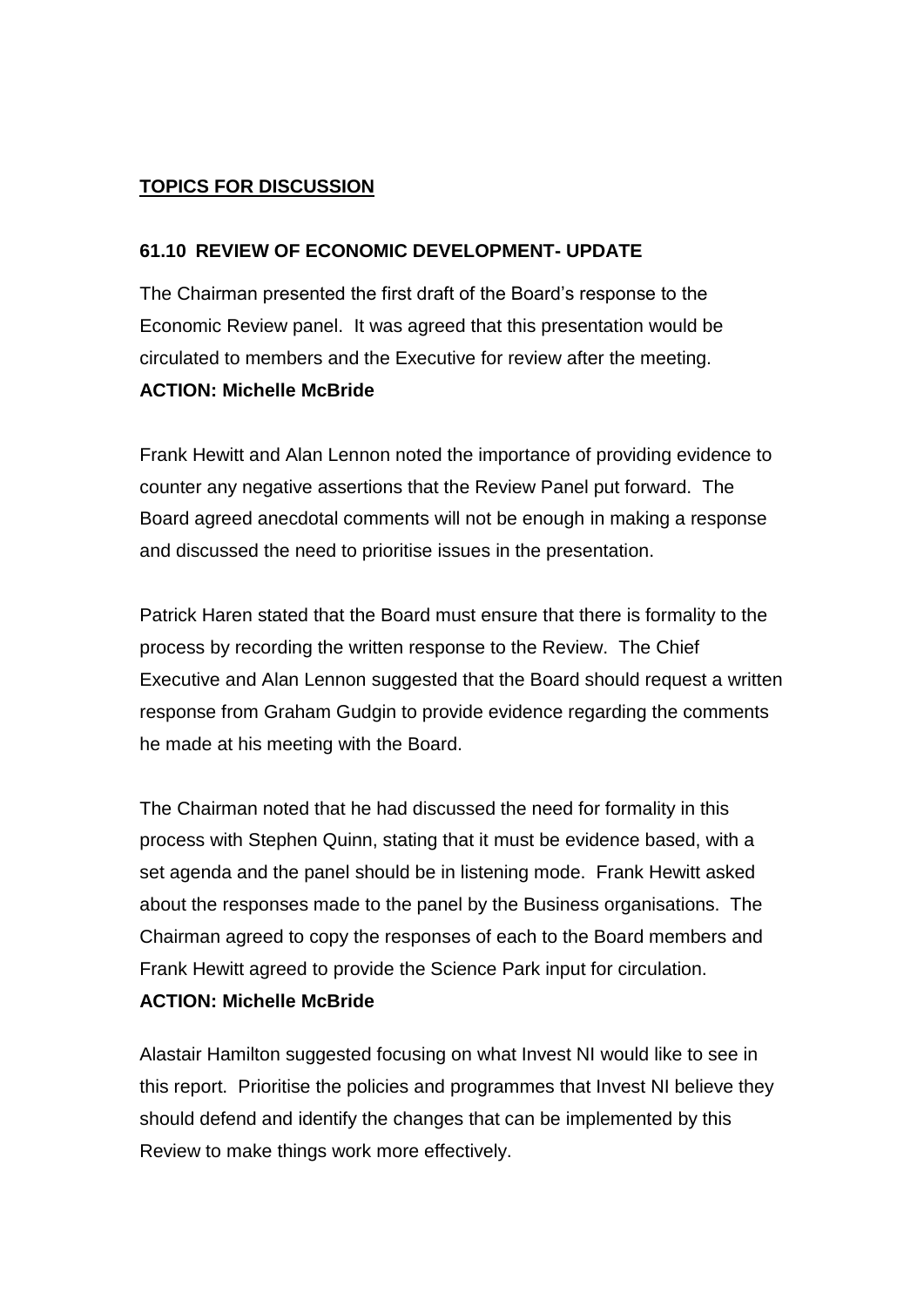#### **61.11 CREDIT CRUNCH UPDATE**

Tracy Meharg updated the Board regarding the Credit Crunch Events. She noted that the teams are identifying training projects for client companies and they are proactive in this area. It was noted that Letters of Offer conditions are considered on a case by case basis.

#### **AOB**

Damian McAuley provided an update on the Pork and Beef Processor Hardship Scheme paper. In response to a query from Alan Lennon the Chairman noted that the role of the Board in reviewing this paper is to confirm that they are content with the legal advice received on this scheme and the decisions taken. Members agreed that they were content with the current position.

The Chairman informed members that his review of the Board committee structures has been passed to the Permanent Secretary and he agreed to update the Board on this matter at the next meeting. **ACTION: Chairman**

The Chairman also noted that he would speak with Board members individually regarding the need for Matrix representation. **ACTION: Chairman**

The Board congratulated Mel Chittock and his team for his successful presentation on the topic of Arms lengths Bodies at the recent NIAO Away day.

This was the last Board meeting for the Chief Executive Leslie Morrison before his retirement on the 31 March 2009. The Chairman thanked Leslie personally and on behalf of the Board for leading the organisation over the past seven years and he acknowledged Leslie's work in successfully performing the difficult task of bringing together the various agencies.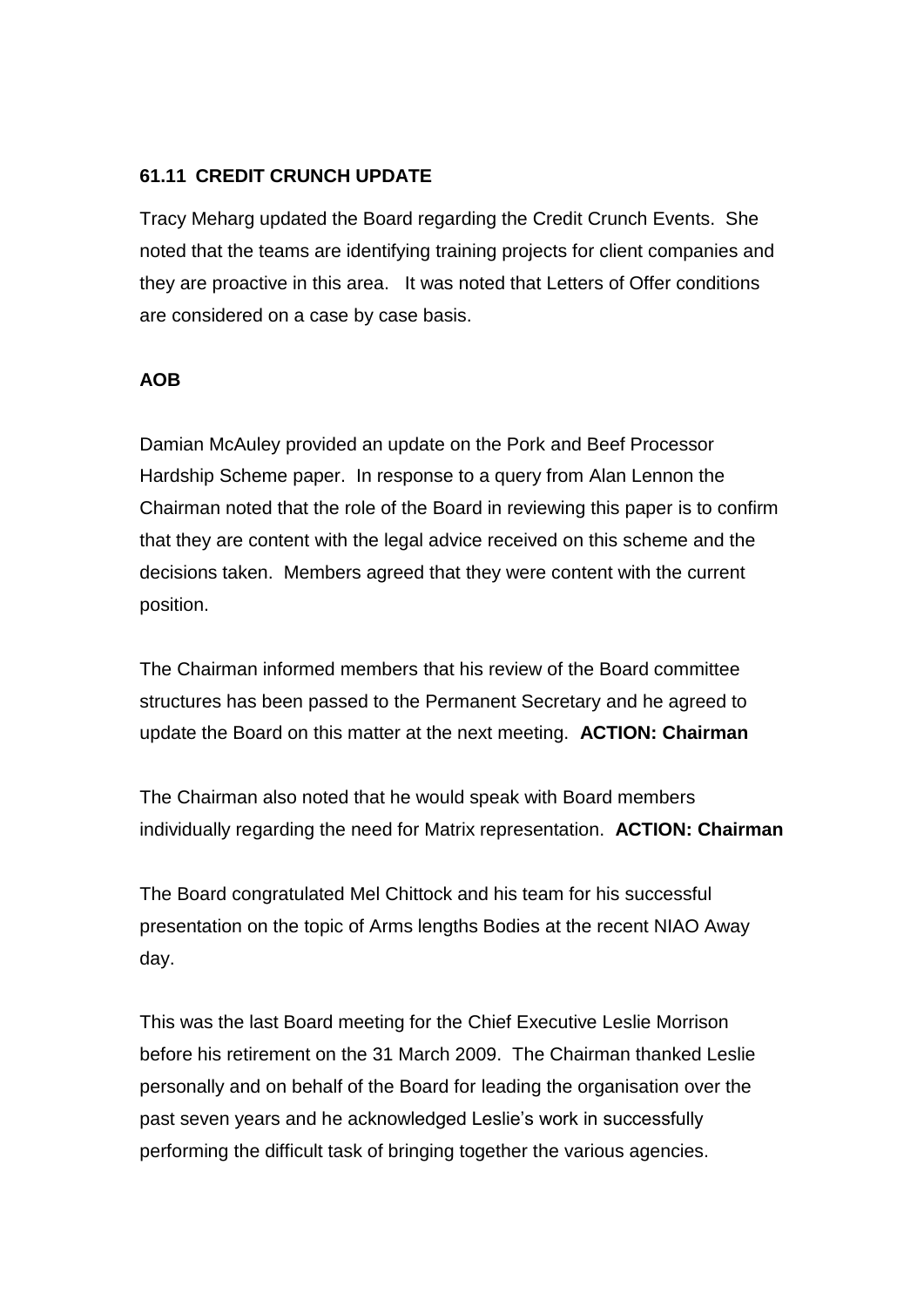The Chairman also thanked the three retiring Board Members, Vice Chair Rotha Johnston, Sir Patrick Haren and Rosemary Peters-Gallagher. He noted their contribution to the organisation over the past seven years and presented gifts to Rosemary and Patrick. The Chairman stated that he would thank Rotha in person at the Board's farewell dinner to Leslie Morrison on the 2 April.

# **61.14 DATE OF THE NEXT BOARD MEETING**

The Chairman confirmed that the next Board meeting will be held in Invest NI Headquarters on 22 April 2009. The meeting will commence at 12.45pm, with a buffet lunch served from 12.30pm.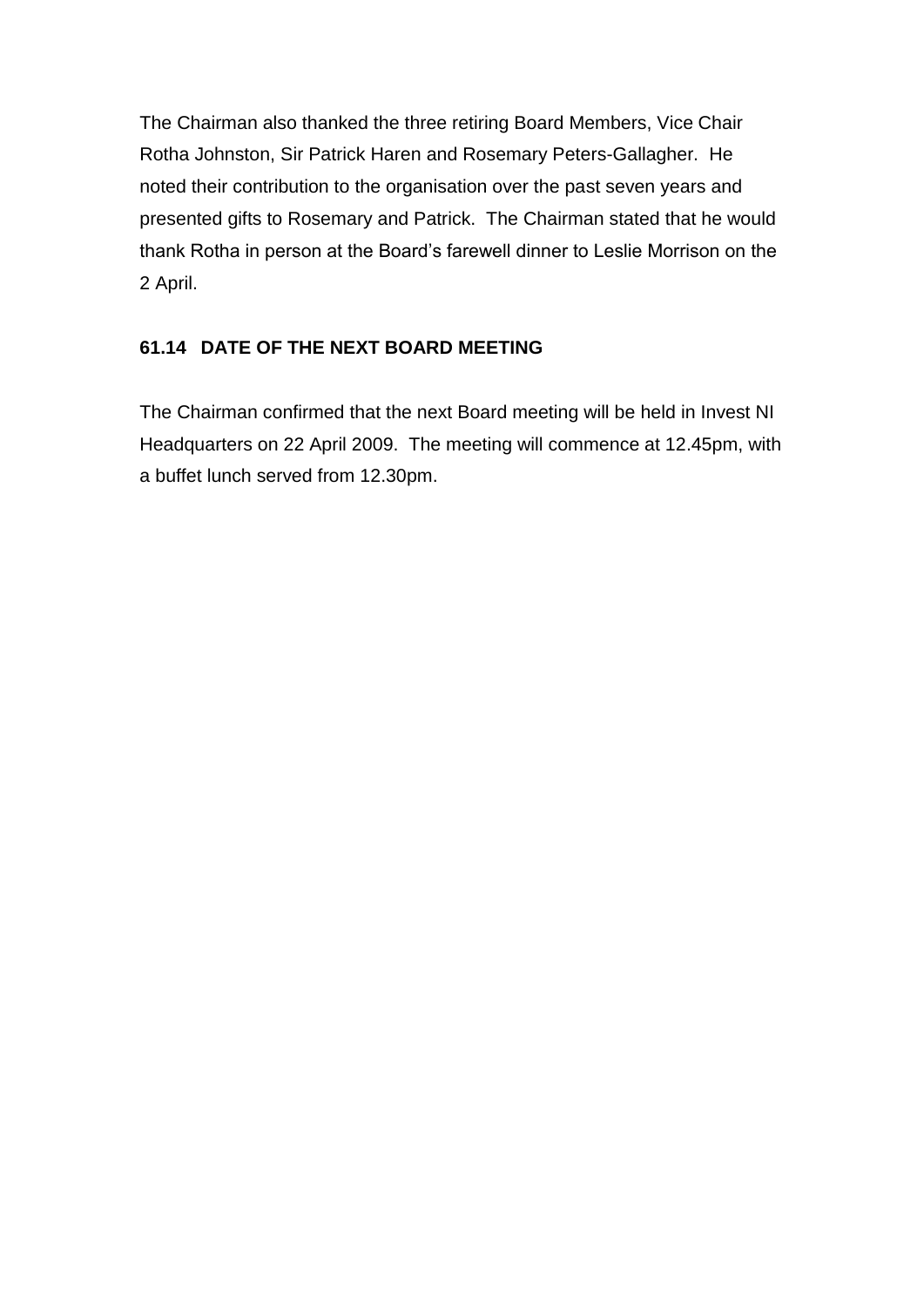# <span id="page-24-0"></span>**SIXTY FOURTH MEETING OF THE INVEST NORTHERN IRELAND BOARD ON 22 APRIL 2009**

#### **Present:**

| Stephen Kingon (Chairman) |
|---------------------------|
| Roy Adair                 |
| <b>Tim Brundle</b>        |
| John Brady                |
| Dr David Dobbin           |
| <b>Mark Ennis</b>         |

Dr Bryan Keating (Vice Chairman) **Frank Hewitt** Dr Alan Lennon Prof Gerry McCormac Gerry McGinn Ed Vernon

**Minute Taker:** Michelle McBride

**In Attendance:** Alastair Hamilton, Jeremy Fitch, Colin Lewis, Mel Chittock, Tracy Meharg, Ian Murphy, Charles Hamilton

## **64.1 APOLOGIES**

There were no apologies to note for this Board meeting.

Colin Lewis joined the Board meeting to handover his role as Corporate Services Managing Director to Mel Chittock. Mel will take on this role for the next twelve months while Colin is seconded to DETI.

The Chairman noted that due to a family bereavement Olive Hill could not join this Board meeting. The Renewable presentation was rescheduled as an agenda item for the Board meeting on the 27 May.

The Chairman asked Board Members to declare any conflicts of interests: There were no conflicts to note with regards to today's agenda.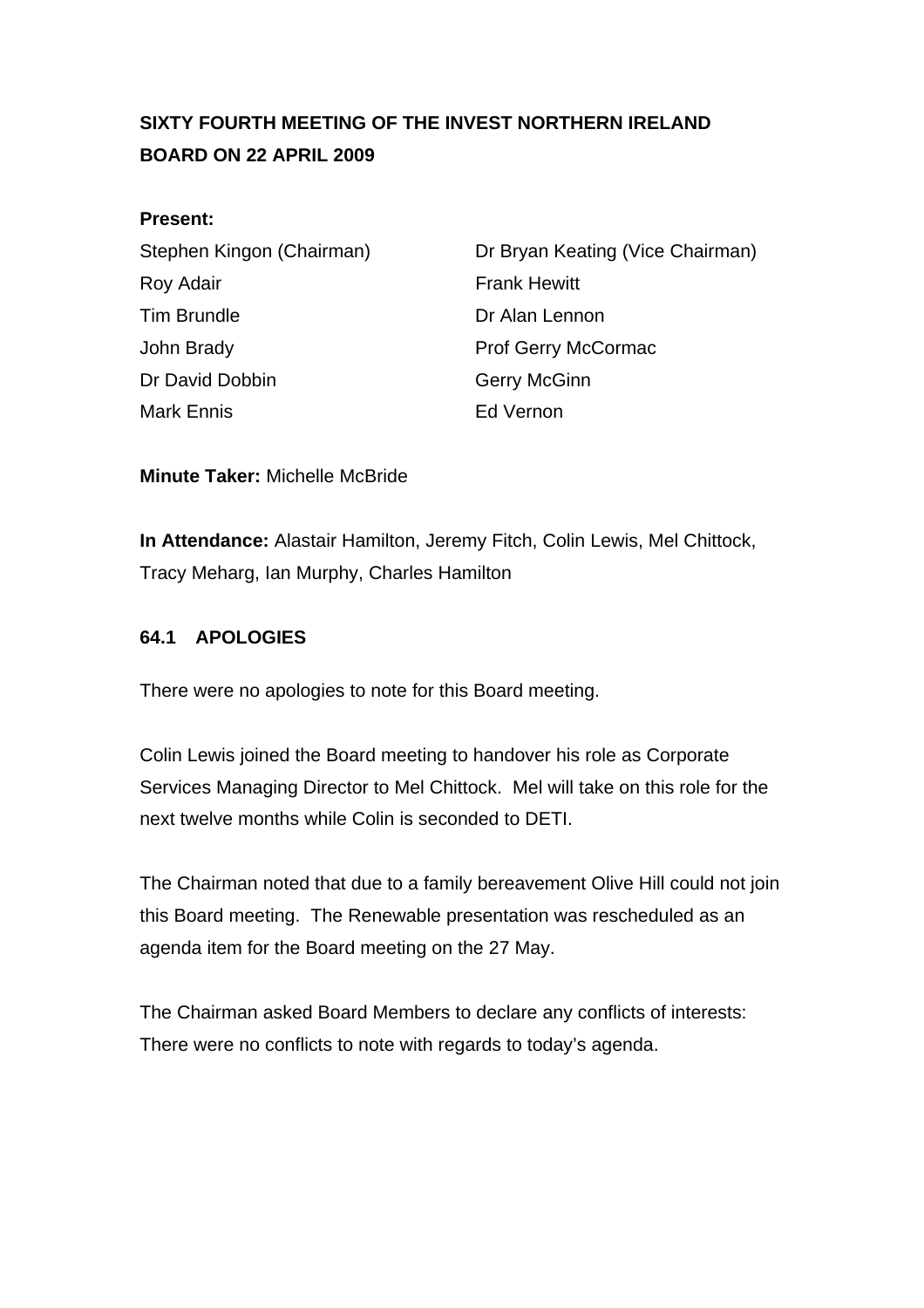## **64.2 MINUTES OF LAST MEETING**

The minutes of the March Board meeting were approved as a true record of that meeting.

#### **64.3 MATTERS ARISING**

The Chairman gave an overview of the Outstanding Actions Arising paper. He confirmed that the February Board meeting minutes have now been circulated.

Mark Ennis noted that he had taken forward his action regarding promoting Invest NI in the press at the Marketing and Communications meeting. John Brady stated that the Client Satisfaction survey had shown very positive comments for the first quarter; however both John and Mark Ennis agreed that the next quarter would prove to be a bigger challenge.

In response to a query from the Chairman, Charles Hamilton updated members regarding the issues around companies UK wide having difficultly accessing the government scheme announced in response to the Credit Crunch. The Chairman stated that Invest NI must communicate consistently regarding what we have done in relation to helping business over and above the Government Initiatives so far announced.

Charles Hamilton agreed to follow-up on the recent Economic Forum with Damian McAuley and to provide an update to the Board as soon as possible. **ACTION: Damian McAuley and Charles Hamilton** 

In relation to the action point regarding minutes of Board meetings and Sub Committee meetings, Charles Hamilton informed members that he and Danny Smyth have considered this issue in line with FOI guidance to ensure that as full a set of minutes are produced as possible.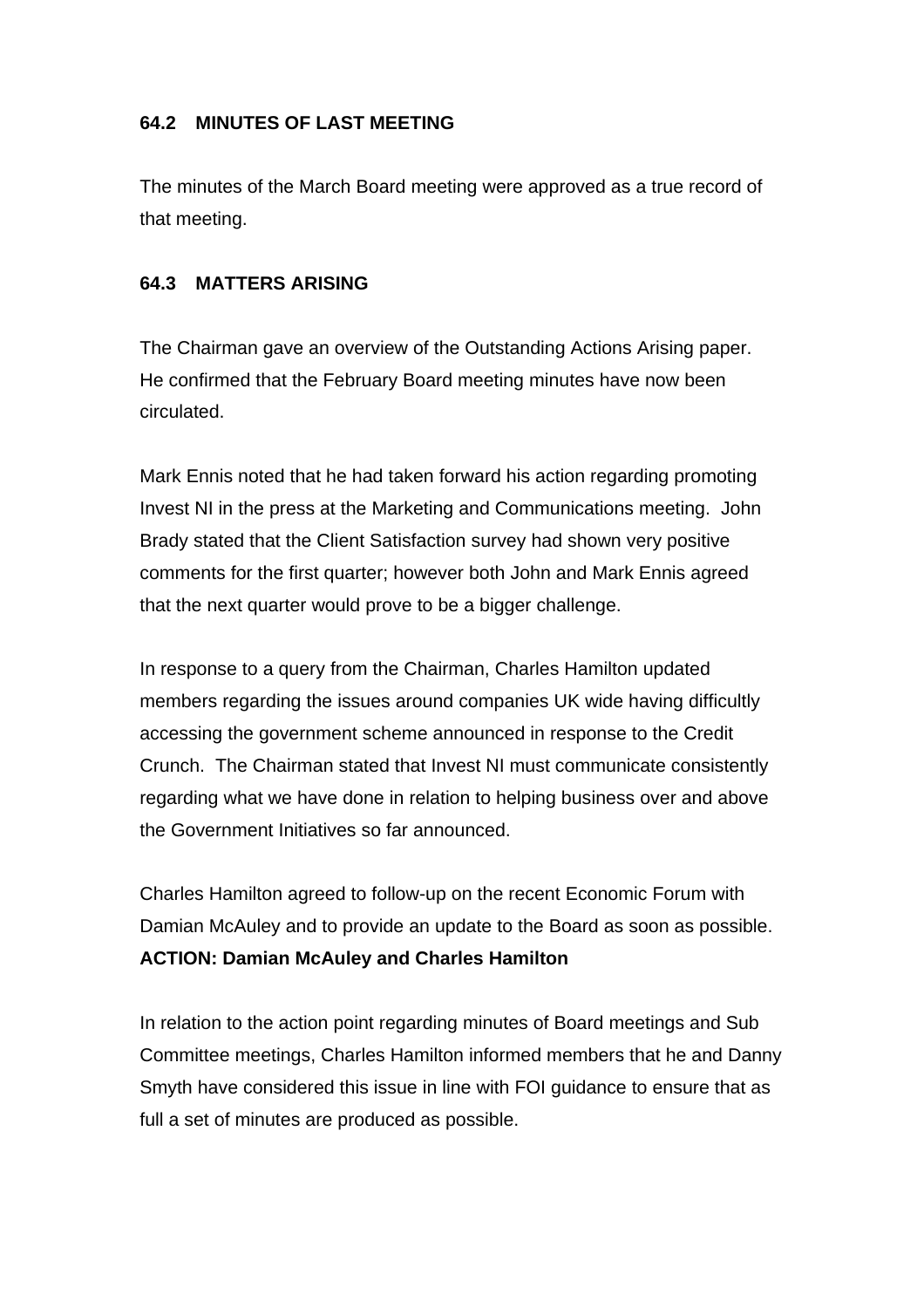The Chairman agreed to finalise the Invest NI Board representation on the Matrix panel. **ACTION: Chairman** 

# **64.5 CHIEF EXECUTIVE'S REPORT TO THE BOARD**

The Chief Executive, Alastair Hamiton, provided a verbal update on his report and drew the Board's attention to a number of issues. He discussed the recent positive announcements relating to the Universal and HBO projects. Ed Vernon noted that the Centre of Connected Health Forum to be held on the 6/7 May has received a very positive reaction from Client companies.

The Board passed on their congratulations to Mel Chittock in relation to his appointment as Managing Director of Corporate Services. They also passed congratulations to the newly appointed Directors William McCulla (CFAAD) and Vicky Kell (Trade).

The Chairman queried the timeline for finalising the Operating Plan. The Chief Executive updated members on the current position and agreed that the Operating Plan will be presented to the Board in May. **ACTION: Damian McAuley**

The Chairman asked that the responses to the earlier SFA review are considered in preparing the response to the Economic Review Panel. **ACTION: Damian McAuley**

Frank Hewitt updated the Board on the German Ambassador's recent visit to Northern Ireland. He commended Grainne McVeigh, Bill Montgomery and their teams for their positive interaction with the Ambassador. Frank Hewitt asked that the Chief Executive considers the possibility of using the Connected Health Initiative as a driver to further develop Invest NI's association with the German Ambassador. **ACTION: Chief Executive** 

In response to a query raised by Frank Hewitt regarding the sale of the hardware side of APT to a French company, Jeremy Fitch confirmed that this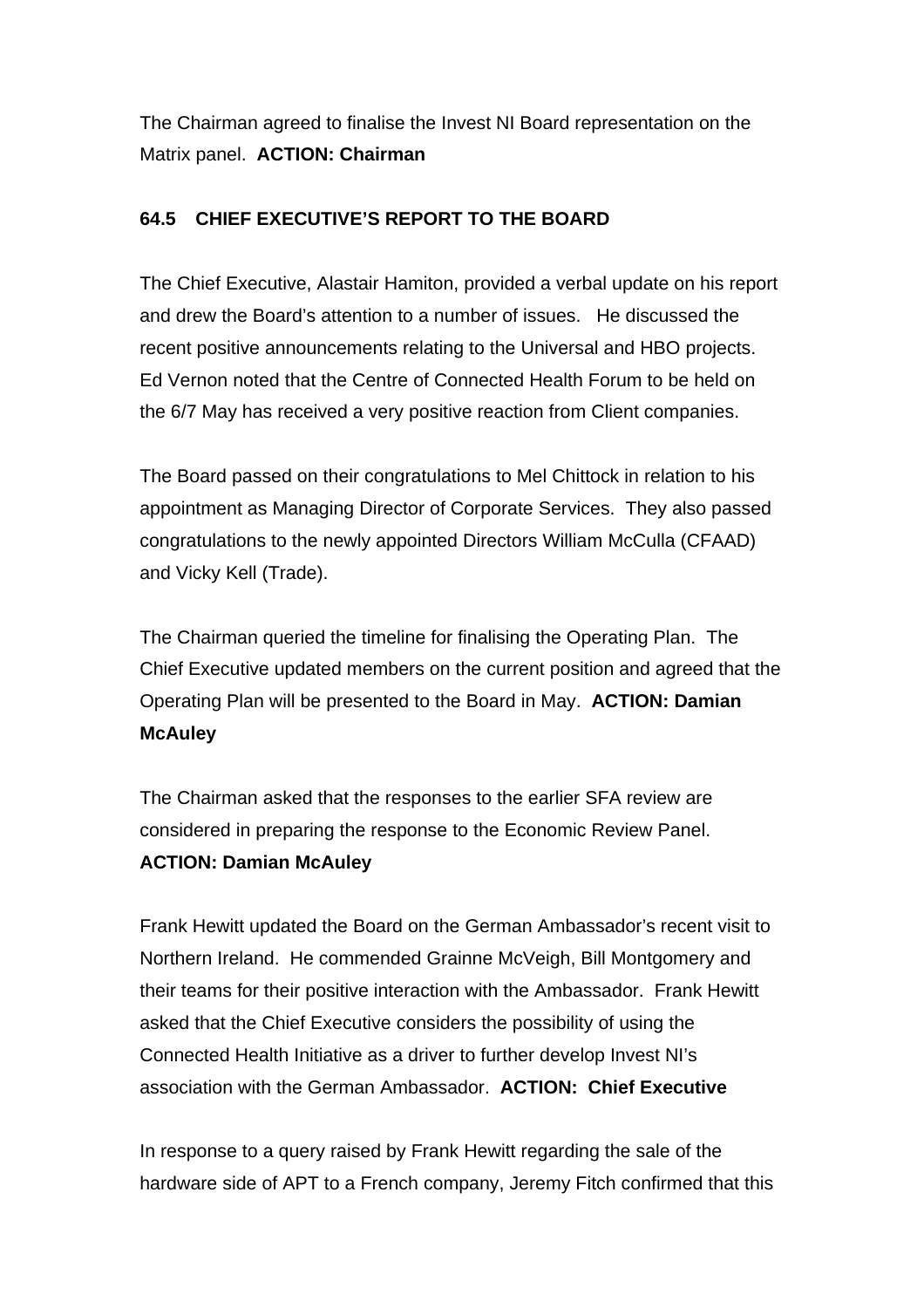is viewed as a positive move for the company. Frank also asked about Invest NI's links with the Construction Industry Federation. Tracy Meharg noted that Invest NI have good links with the Federation however she said that she would welcome any further ways to increase the interaction in this area.

#### **64.6 FINANCE REPORT TO THE BOARD**

Mel Chittock outlined the details of the Finance report and confirmed that indications are that programme spend is very close to the projected outturn.

Tim Brundle asked about the affect of BSP irregularities on the Financial outturn. Mel Chittock responded that there is no impact as BSP structural funds are controlled under the consolidated fund by DFP and are currently held centrally. He stated that the 2009/2010 structural funds will be accounted for at Invest NI level as these have been de-centralised by DFP.

The Chairman asked about the current situation regarding Work in Progress and Jeremy Fitch and Ian Murphy confirmed a marked slowdown in projects. Tracy Meharg indicated an increase in R & D projects with a revision of budget upwardly to account for this. She noted that they are also considering further training projects for a number of Client companies.

The Chairman asked that the Executive update the Board on the programme budget for the new Short Term Aid scheme and the use of funds going forward in May. **ACTION: Mel Chittock** 

Colin Lewis noted that June monitoring will be issued next month and that this needs to be considered for early financial release. Mark Ennis raised the concerns of the client base (for example IOD members) around Invest NI seen to be handing back money.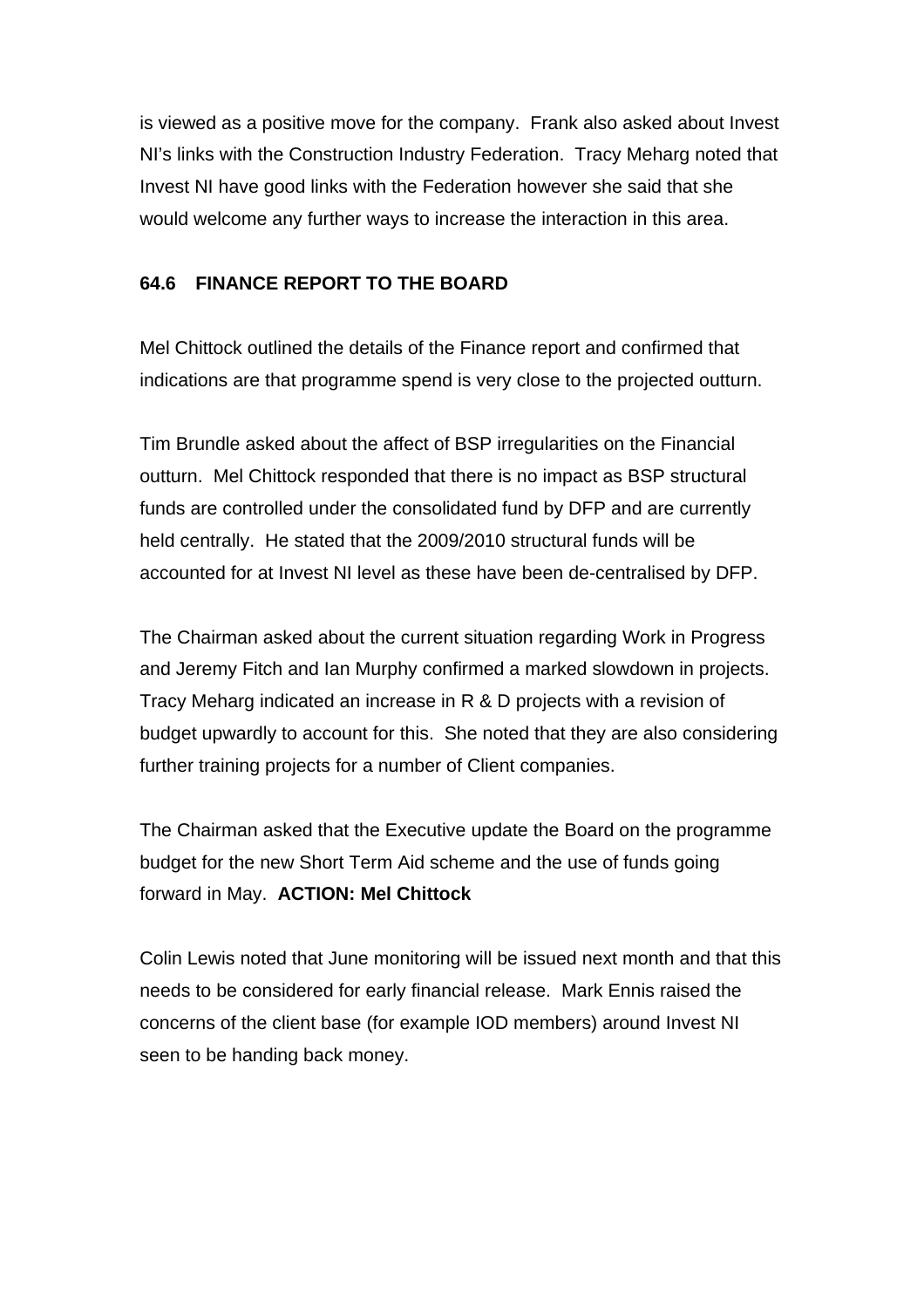# **64.7 MARKETING AND COMMUNICATIONS REPORT TO THE BOARD**

Members were asked to note the Marketing and Communications Report to the Board.

#### **64.8 CASEWORK REPORT TO BOARD**

Members were asked to note this report to the Board.

#### **64.9 UPDATE FROM BOARD SUB COMMITTEES**

#### **Strategy and Policy Board Sub Committee**

The Chairman noted that Bryan Keating has been appointed as the Chair of this Committee. The Committee are scheduled to meet before the May Board meeting.

#### **International Board Sub Committee**

The Committee Chairman Ed Vernon noted that their next meeting will take place after this Board meeting.

## **Audit Board Sub-Committee**

The Chairman noted that Gerry McGinn has been appointed as the Chair of this Committee. The Committee are scheduled to meet in May (date to be confirmed).

#### **Marketing and Communications Board Sub Committee**

The Committee Chairman John Brady confirmed that the Marketing and Communications Committee had met before this Board meeting.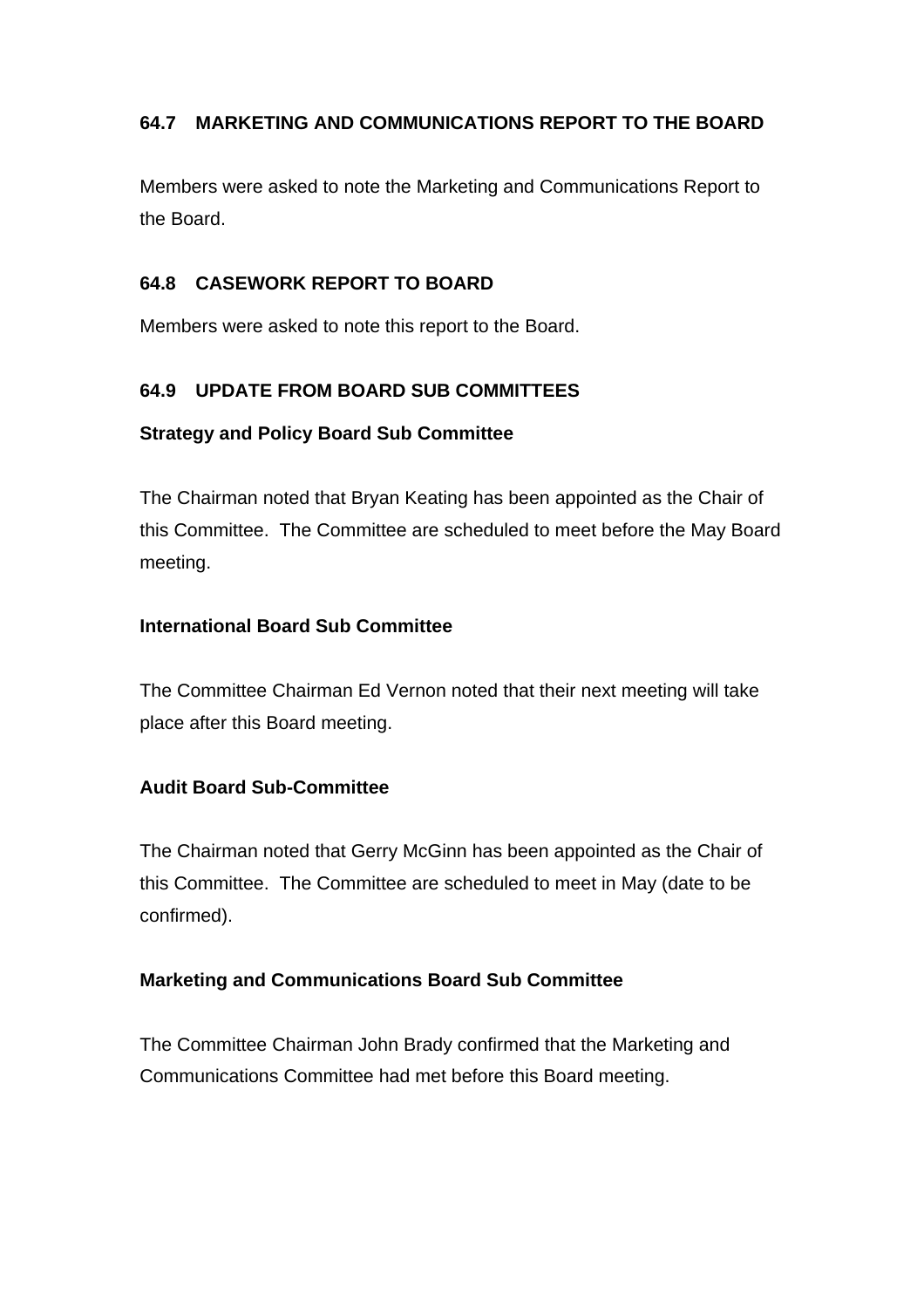## **64.10 CHAIRMAN'S BUSINESS**

The Chairman thanked Bryan Keating for taking on the role as Deputy Chair, as noted in his email to members on Wednesday 8 April.

(Item 9 Review of Economy Development taken at this point)

The Chairman confirmed that he had discussed the Board's response to the Review Panel with Stephen Quinn. He noted that Paper 10 is with TMT for consideration and will be presented to the Board at the May meeting.

Dr David Dobbin asked how and to whom the Review Team will report their findings on the Northern Ireland Economy. The Chairman stated that this review was commissioned by the Minister for the Department of Enterprise, Trade and Investment. Dr Dobbin suggested considering the UKTI review of RDAs and ensuring Invest NI has addressed any issues identified as part of our response to Barnett.

## **TOPICS FOR DISCUSSION**

#### **64.11 INTERNATIONAL SALES AND MARKETING PLAN**

Bill Montgomery and Grainne McVeigh joined the meeting to present the Sales and Marketing Plan.

Ed Vernon outlined the International Sub-Committee's view of the plan, endorsing the thrust of the plan and noting perhaps a need to relax the importance of ensuring the salaries assisted are above the target on the private sector medium in the current economic climate.

Alan Lennon asked for a copy of both the plan and the presentation for his records. Jeremy Fitch noted that a final version of the plan will be issued in the near future. **ACTION: Jeremy Fitch**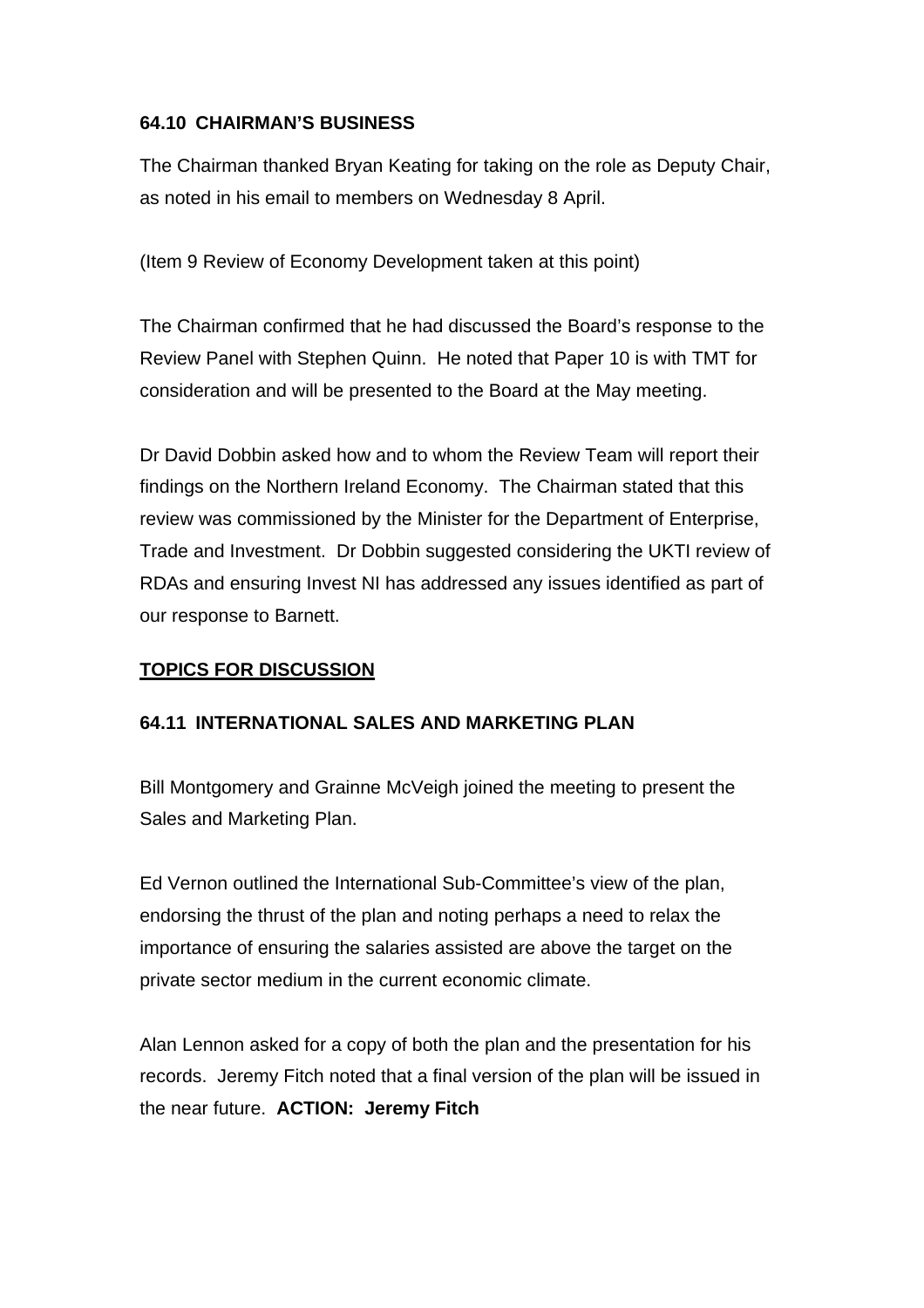David Dobbin asked about how to dovetail the Sales and Marketing Plan with the NI based element of securing a project i.e. the visit, negotiation, offer and casework/contract issues. The Chairman raised the concern of approaching companies from a sales perspective and raising their expectations and then introducing a Client Executive and then CFAAD to delve deeply into the project. It is important that the expectation of what can be delivered is managed.

Roy Adair and Bryan Keating noted that in discussions with the Overseas Sales Team they have highlighted poor IT systems as a constraint.

Bill Montgomery and Grainne McVeigh agreed to look at developing a Process Map to close any gaps in the process. This will be a breakdown of each stage of interaction, from the first meeting to dealing with the company and their project. Also, the Process Map will look at competitors and compare best practise in Sales and Marketing. It was agreed that this information will be presented to the June Board. **ACTION: Jeremy Fitch** 

The Board commended Jeremy, Bill, Grainne and the team for their work in preparing this plan.

**DECISION: The Board endorsed this plan and requested that the follow up piece of work on the Process Map is presented at the June Board meeting.** 

## **64.12 NEXT PHASE LAND ACQUISITION STRATEGY PRESENTATION**

Steve Chambers joined the Board meeting to present the Next Phase Land Acquisition Strategy.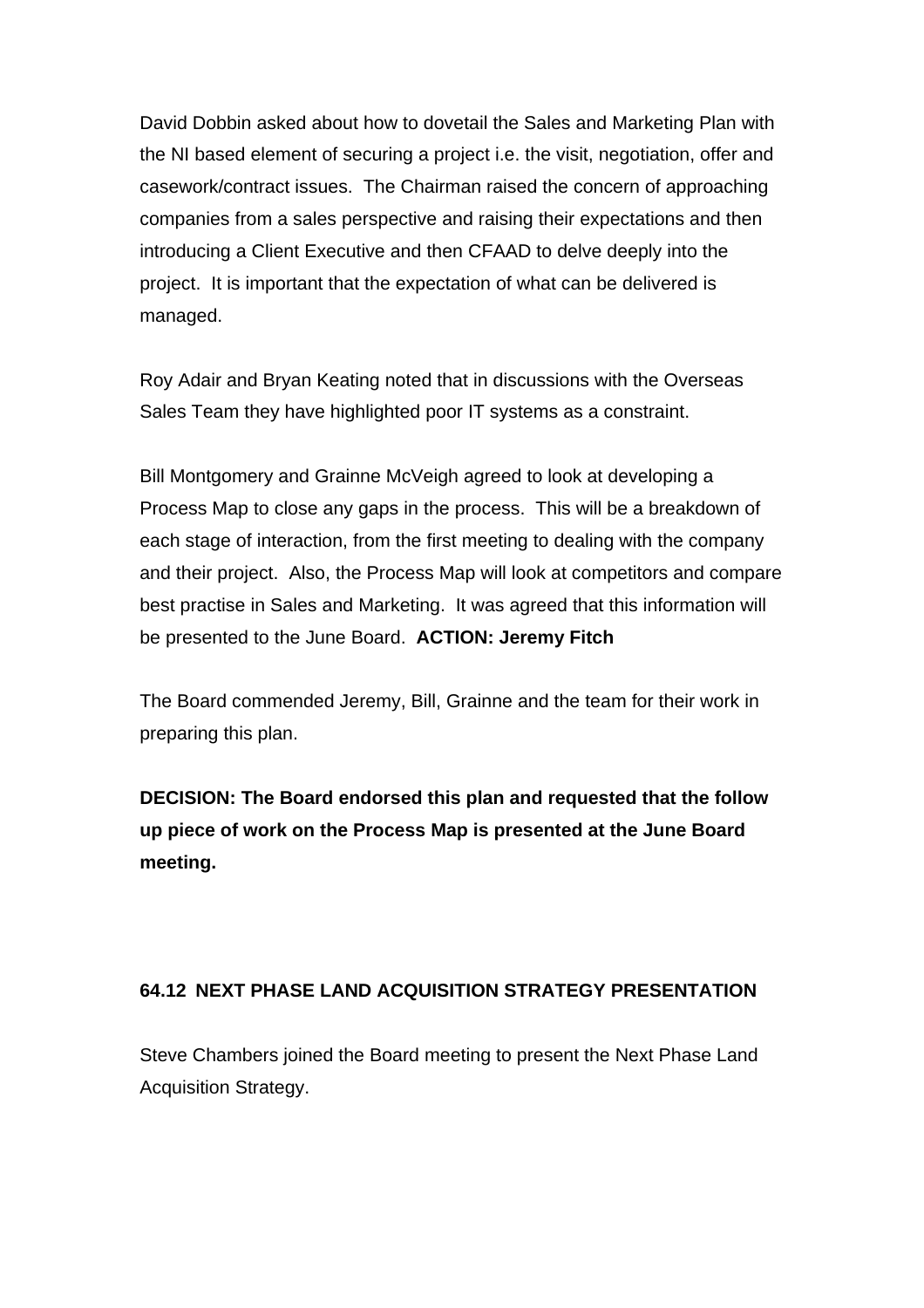Alan Lennon asked about FDI use of Invest NI land and how we meet this need. Steve Chambers responded this is normally by using rented property rather than Invest NI purchased land.

## **DECISION: The Board approved the Land Acquisition Strategy**

## **TOPICS FOR DISCUSSION**

## **64.13 CARBON TRUST EVALUATION**

The Board noted the Carbon Trust Evaluation. Alan Lennon raised the question what is the Board's role in Evaluations and influencing Policy and Programmes. He asked that Damian McAuley's email of the 17 October to Board members is re-circulated. **ACTION: Michelle McBride**

Alan Lennon asked that the Board's accountability and influence in this area is reviewed. Tracey Meharg agreed that this is an issue and noted that she will take forward with Damian McAuley. **ACTION: Tracy Meharg and Damian McAuley** 

## **64.11 REVIEW OF ECONOMIC DEVELOPMENT- UPDATE**

Discussed under Chairman's Business.

## **AOB – There was no discussion.**

# **CREDIT CRUNCH UPDATE**

Tracy Meharg updated members on the Credit Crunch Activity and progress on the new scheme. Jeremy Fitch and Tracy Meharg noted that they are working with a number of companies in training and R & D projects. Ian Murphy pointed out that there are ongoing Credit Crunch events for companies and the Chairman noted that client companies are offered diagnostics through their Client Executives.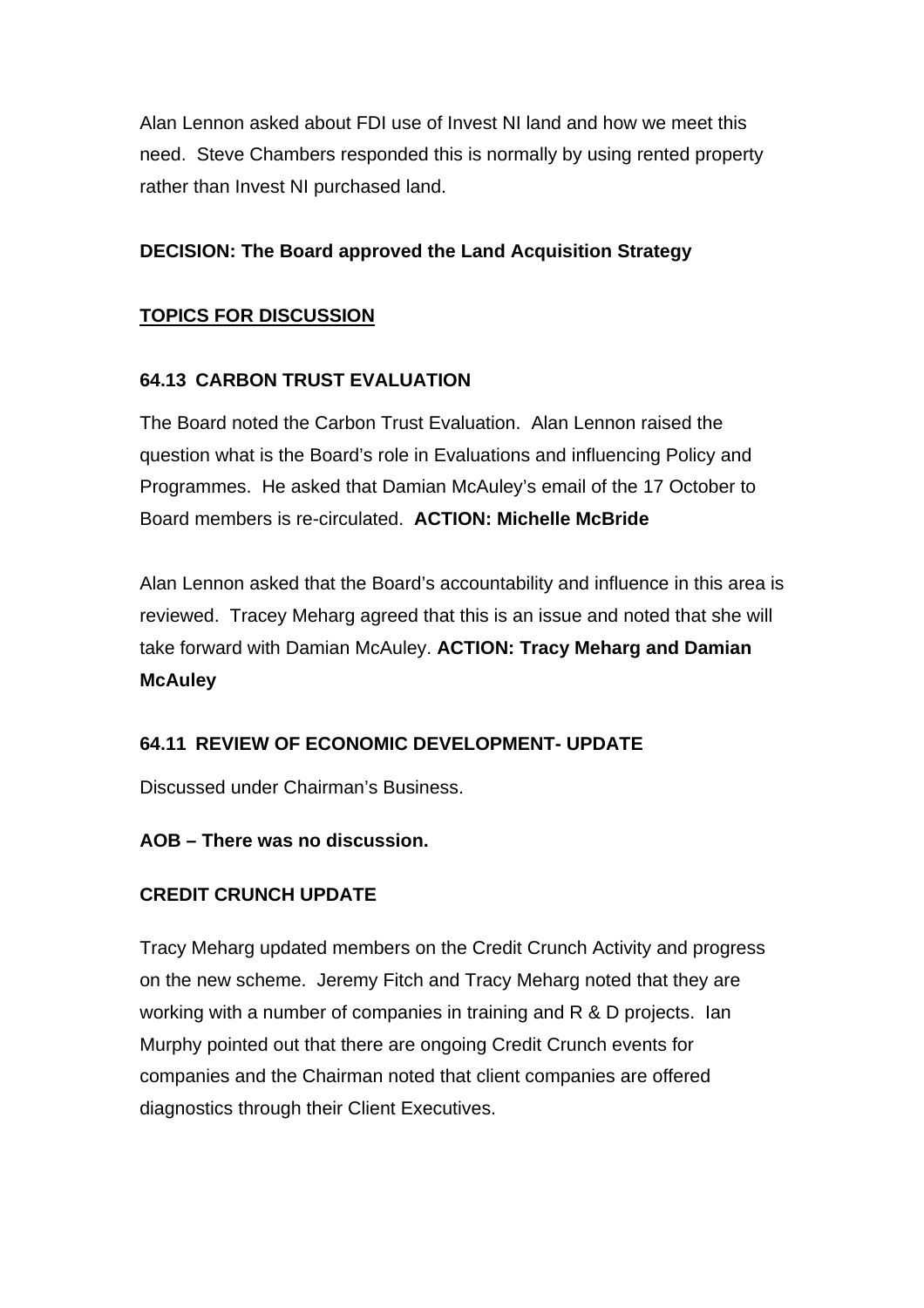## **64.13 DATE OF THE NEXT BOARD MEETING**

The Chairman confirmed that the next Board meeting will be held in the North West on Wednesday 27 May 2009. Members were asked to note that a lunch for key stakeholders and businesses in the area will commence at 12.00 for 12.15pm, with the Board meeting starting at 2pm. Michelle McBride agreed to email details of the venue to Board members as soon as possible. **ACTION: Michelle McBride**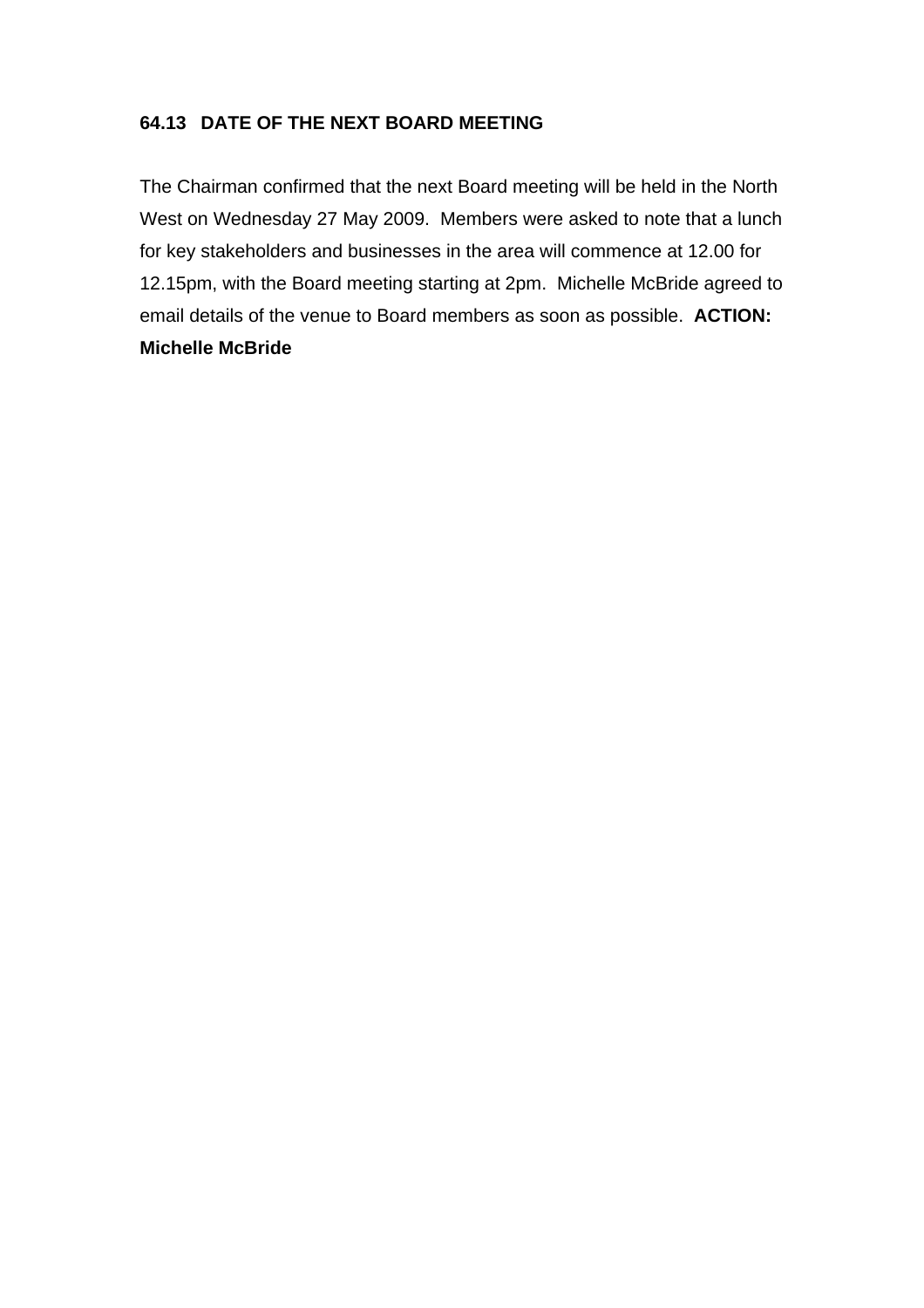# <span id="page-33-0"></span> **SIXTY FIFTH MEETING OF THE INVEST NORTHERN IRELAND BOARD ON 27 MAY 2009**

#### **Present:**

John Brady **Dr Alan Lennon** Tim Brundle **Prof Gerry McCormac** Dr David Dobbin Gerry McGinn Mark Ennis Ed Vernon Frank Hewitt

Stephen Kingon (Chairman) Dr Bryan Keating (Vice Chairman)

**Minute Taker:** Michelle McBride

**In Attendance:** Alastair Hamilton, Jeremy Fitch, Mel Chittock, Tracy Meharg, Ian Murphy, Damian McAuley, Charles Hamilton

## **65.1 APOLOGIES**

Roy Adair offered his apologies for this Board meeting.

The Chairman asked Board Members to declare any conflicts of interests: Tim Brundle and Gerry McCormac declared that both Universities have been called to tender for the "Propel" programme which is noted in the Board papers but was not an item for discussion.

## **65.2 MINUTES OF LAST MEETING**

Frank Hewitt pointed out an amendment to the minutes under the Chief Executive's report. He asked that the Board's thanks to Bill Montgomery were also recorded in relation to the visit of the German Ambassador. The minutes were approved with this change.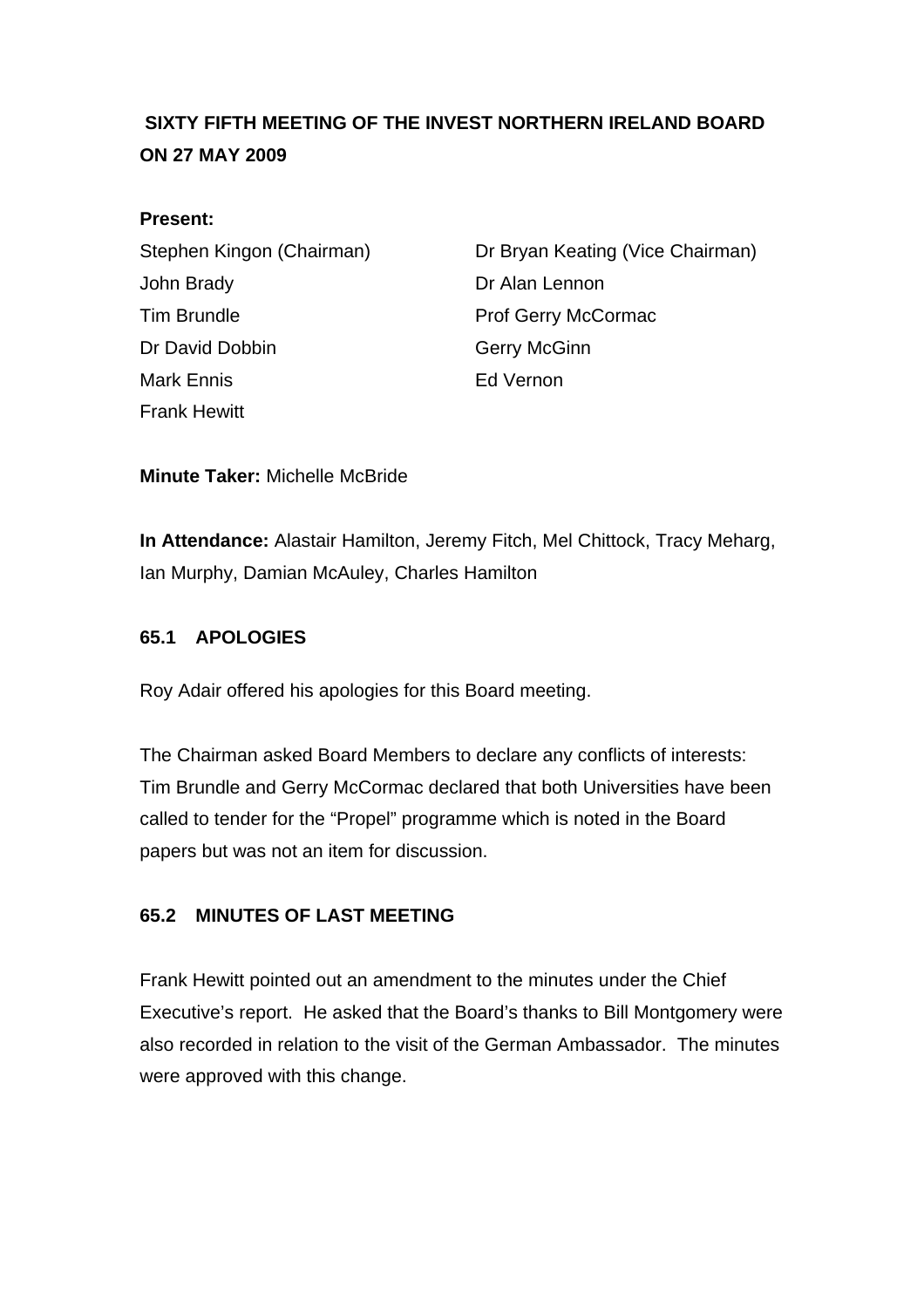#### **65.3 RENEWABLES PRESENTATION**

(Item taken at the start of the Board meeting)

Tracy Meharg introduced Olive Hill who joined the meeting to present on Renewables. Olive agreed to send out a link to the Sustainable Energy report and informed members that there are hard copies available on request. **ACTION: Michelle McBride to follow up with Olive Hill**

Olive also confirmed that the link to the DVD used to promote Renewables will be circulated via email to the Board. **ACTION: Michelle McBride to follow up with Olive Hill**

Ed Vernon asked about the niche areas of Renewables that Northern Ireland should focus on. Olive highlighted (i) Integrated Building Technology (ii) Off Shore Energy (iii) Bio Energy (iv) Energy Storage (future look).

Mark Ennis suggested investigating further the possibility of combining the expertise of Northern Ireland, Scotland and the Republic of Ireland to form an integrated approach in the area of Renewables.

John Brady noted that as this is a growing sector Northern Ireland should be able to articulate clearly why it should 'survive' in this field ahead of the other bigger players. Olive Hill confirmed that this risk has been identified.

Gerry McCormac noted that Northern Ireland has a geographic advantage of location for wind, marine and tidal power. Mark Ennis pointed out that Northern Ireland also has an advantage in the supply and development of ancillary equipment required for renewable energy projects such as switch gear and IT services management. He stated that there is a need for a vehicle to both develop the innovative technology and deliver it.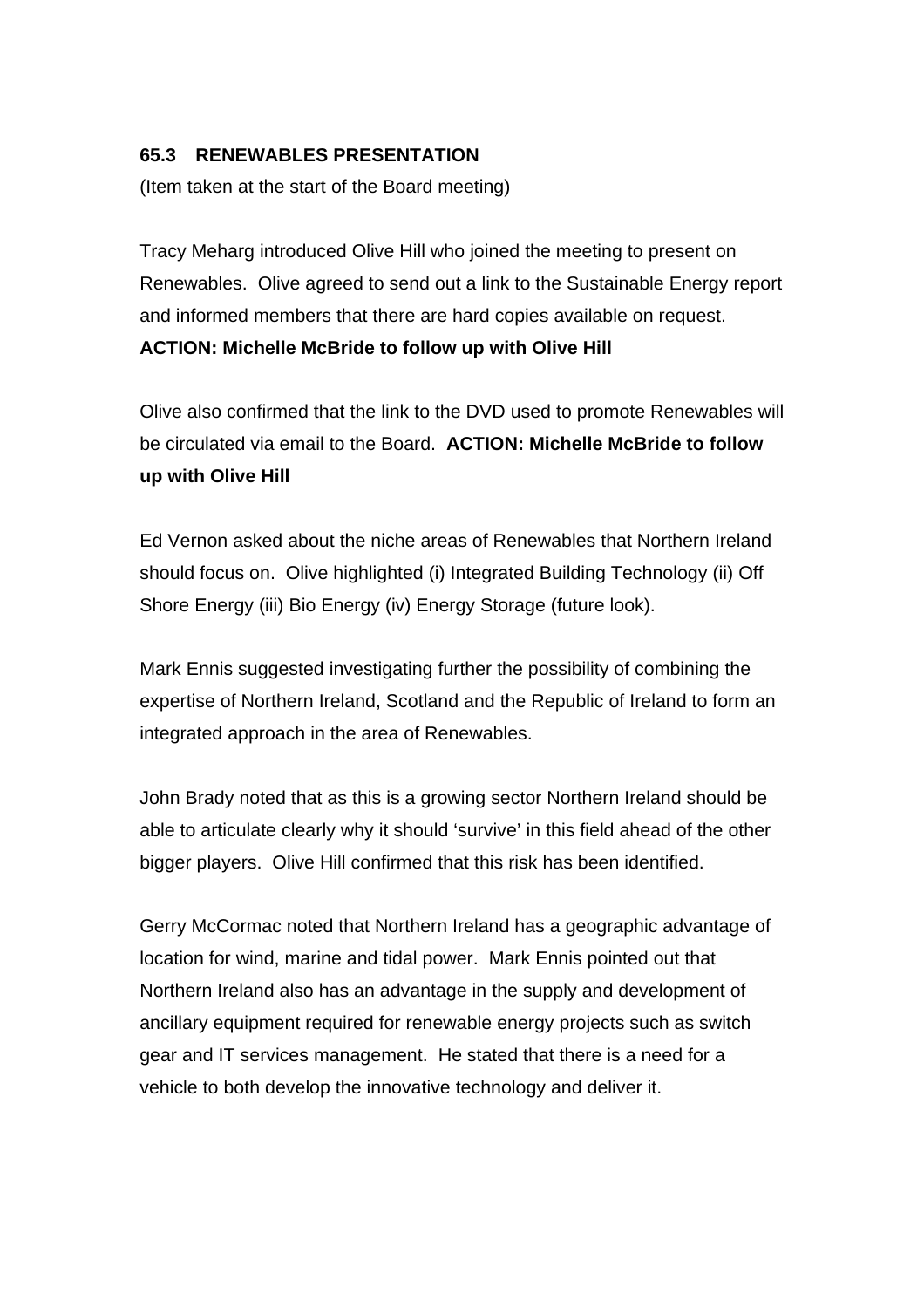Tim Brundle noted that a renewables fund has been established in Saudi Arabia, with open requests for businesses capable of supplying technology expertise.

John Brady asked whether INI had carbon targets for its own Carbon Footprint. Tracy Meharg stated that the Invest NI headquarters building is environmentally friendly and agreed to report back to the Board regarding the organisation's Carbon Footprint. **ACTION: Tracy Meharg**

#### **65.4 MATTERS ARISING**

The Chairman gave an overview of the Outstanding Actions Arising paper.

Damian McAuley verbally updated the Board regarding the Economists Forum. He confirmed that the next meeting is scheduled for June 2009 when the focus will be on Skills issues.

Dr David Dobbin provided details on the upcoming Intertrade Ireland seminar, 18 June 2009.

The Chairman confirmed that Dr Bryan Keating, Tim Brundle and Dr Alan Lennon will represent the Invest NI Board on the Matrix panel.

Frank Hewitt recorded his thanks to the Chief Executive for his assistance in liaising with the First Minister's office in relation to inviting the German Ambassador to visit Northern Ireland again.

Jeremy Fitch confirmed that the formal Sales and Marketing plan will be forwarded to Board members in the next three weeks.

Michelle McBride agreed to re-circulate Damian McAuley's email of the 17 October re the Evaluations process to Board members. **ACTION: Michelle McBride**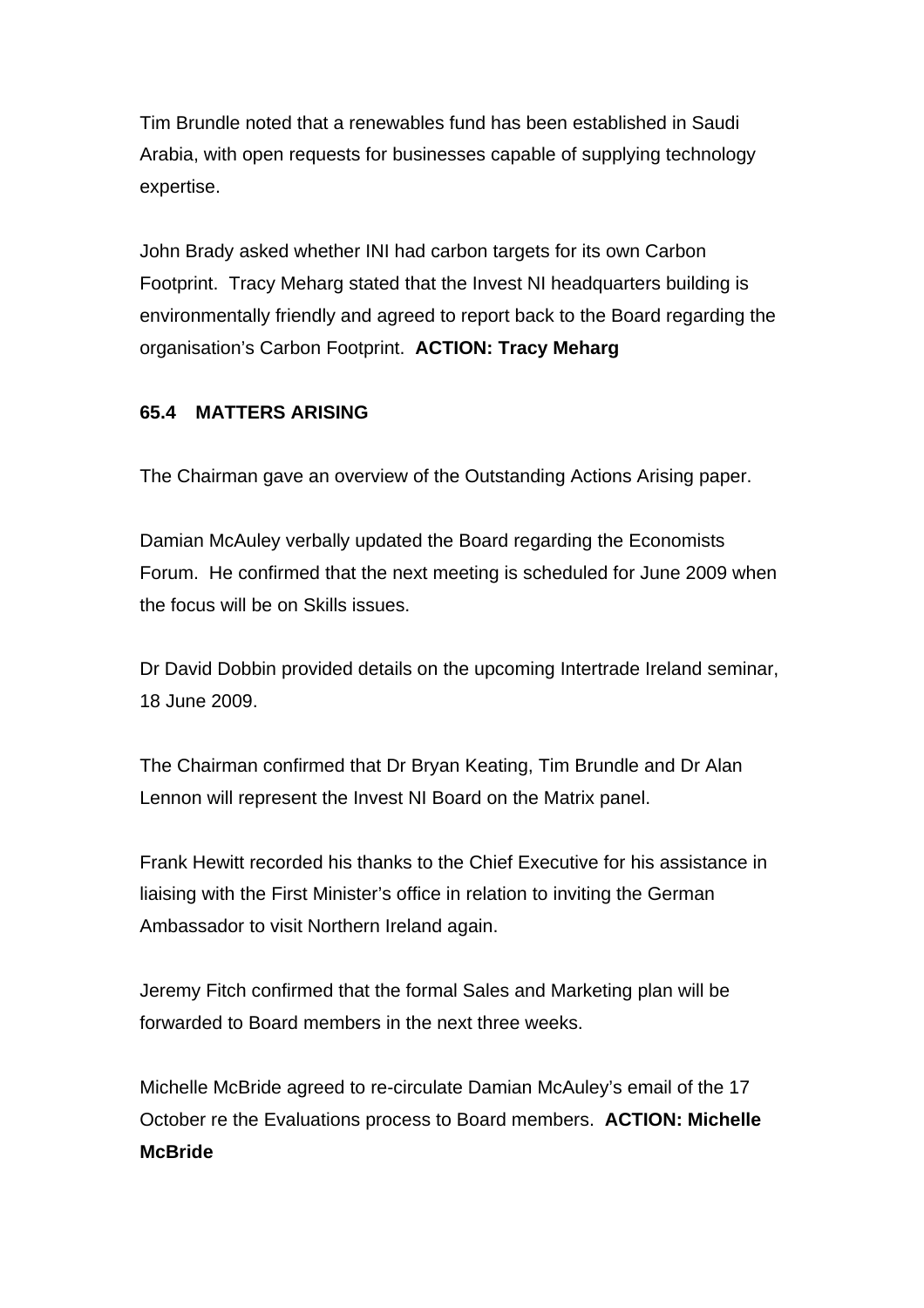# **65.5 CHIEF EXECUTIVE'S REPORT**

The Chief Executive updated the Board regarding his meetings with clients and stakeholders over the past month.

Frank Hewitt stated that he found this report encouraging and asked how the good news stories, such as Gerry Ford of Advantage NI Ltd receiving the Queen's Award for Enterprise, are highlighted to the public. Jeremy Fitch confirmed that Client Executives and Client managers are asked to bring forward good news stories; however how they are promoted depends on each individual case and on the willingness of the business.

Alastair Hamilton agreed to follow up on the number of Invest NI client companies who have received this award and to inform the Board regarding how promotion of this news was handled. **ACTION: Alastair Hamilton**

Jeremy Fitch updated the Board on the C-Series approval process.

Tim Brundle expressed his thanks to the Invest NI team for their help in the University of Ulster's interaction with Apple.

In response to a request form Professor McCormac, Tracy Meharg updated the Board regarding NISPO. She confirmed it has been approved and that the first support stream is underway. An Investment Manager is in the process of being appointed and the formal launch is in July 2009.

#### **65.6 FINANCE REPORT TO THE BOARD**

Mel Chittock outlined the details of the Finance report and focused on three main issues to be aware of. He confirmed that indications are that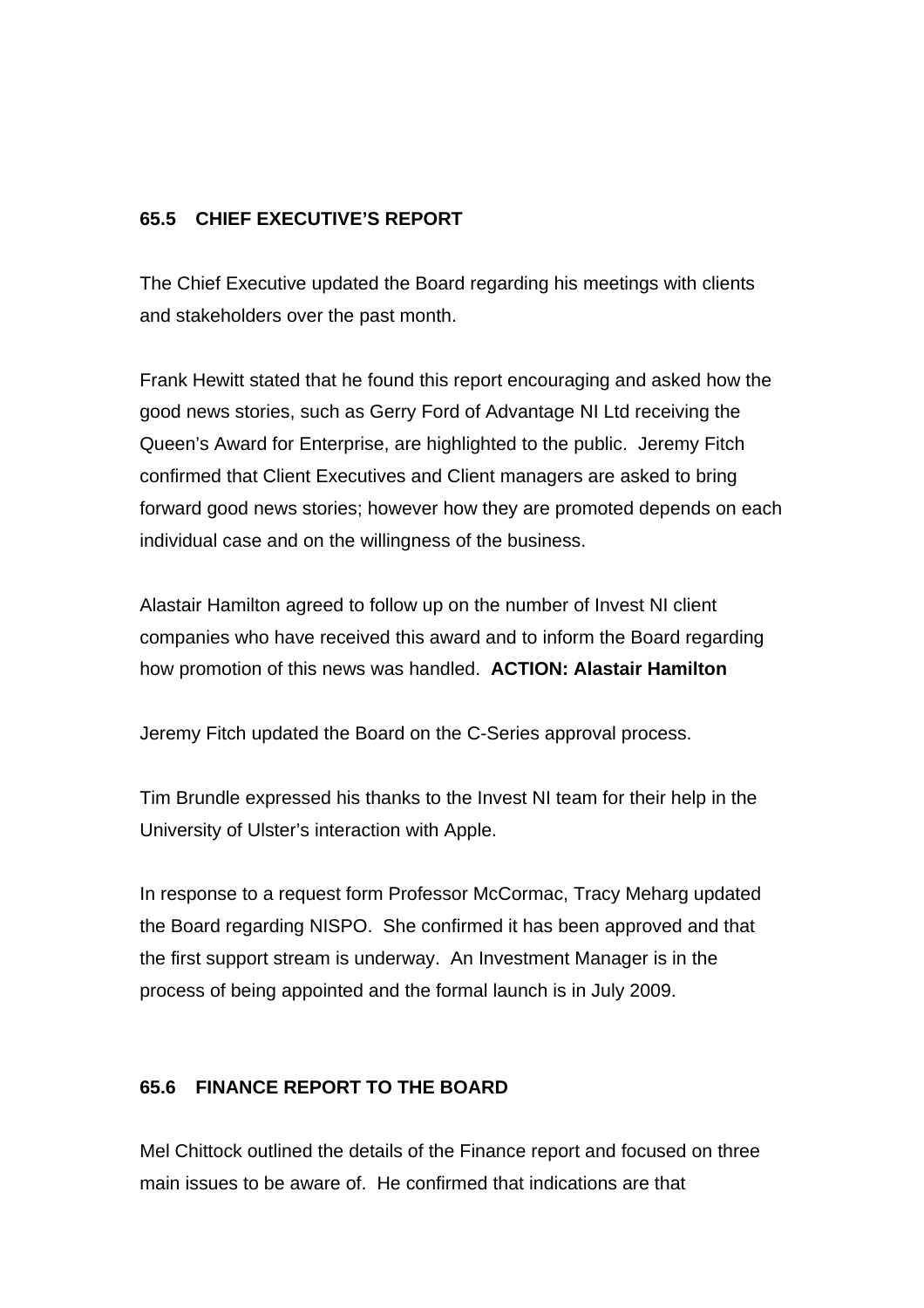programme spend is very close to the projected outturn. Mel noted that DFP would be trying to get money back in June monitoring. He also pointed out that Work in Progress is still behind previous the level of previous years and this is being monitored.

The Chairman detailed a memo he had received from Colin Lewis in DETI regarding Invest NI's 99.5% outturn for 08/09. He noted congratulations to Mel Chittock and his team from Stephen Quinn and from the Board.

The Board discussed June Monitoring and Dr David Dobbin asked if there any areas of expenditure where we do not have enough budget to cover needs? Mel Chittock noted there are no cases where budget allocation cannot be met against forecast expenditure.

# **65.7 MARKETING AND COMMUNICATIONS REPORT TO THE BOARD**

Members were asked to note the Marketing and Communications Report to the Board.

The Chairman raised a number of points:

- (i) He asked whether the Innovation Voucher scheme could be fast tracked
- (ii) He queried why the client satisfaction score is down for Enterprise Clients and raised a specific case on ASF support.

Tracy Meharg agreed to follow up on these points. **ACTION: Tracy Meharg**

# **65.8 UPDATE FROM BOARD SUB COMMITTEES**

# **Strategy and Policy Board Sub Committee**

The Chairman of the Strategy and Policy Board Sub Committee, Bryan Keating, confirmed that the committee had met before this Board meeting.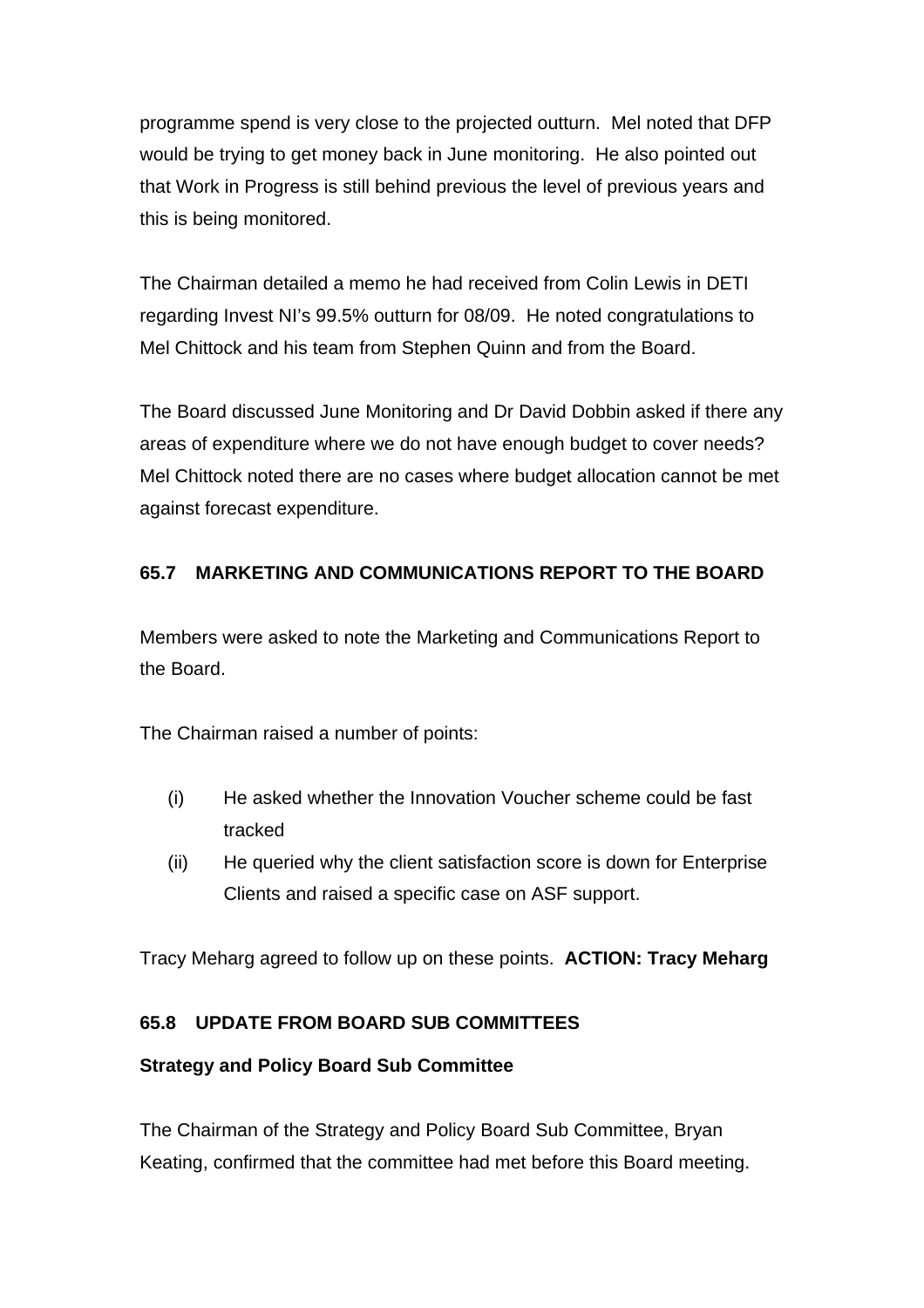Bryan informed Board members that the Committee's discussion had focused on the Enterprise Strategy, the RPA staffing levels and reviewing Invest NI's Corporate plan in relation to the current economic conditions.

#### **International Board Sub Committee**

The Committee Chairman Ed Vernon updated the Board regarding the Committee's meeting in April and noted that their next meeting will take place before the June Board meeting.

# **Audit Board Sub-Committee**

The Committee Chairman Gerry McGinn confirmed that the Committee were scheduled to meet on 28 May 2009 and again in June.

## **Marketing and Communications Board Sub Committee**

The Committee Chairman John Brady confirmed that the Marketing and Communications Committee were scheduled to meet after the June Board meeting.

The Chairman raised a query regarding a complaint he had received from a company who were given a fifteen day timeline for a Marketing and Communications Tender. Mel Chittock agreed to follow up on this. **ACTION: Mel Chittock**

#### **65.9 CHAIRMAN'S BUSINESS**

The Chairman confirmed that the final version of the Board's response that was submitted to the Review Panel on 27 May will be circulated to all members. **ACTION: Michelle McBride**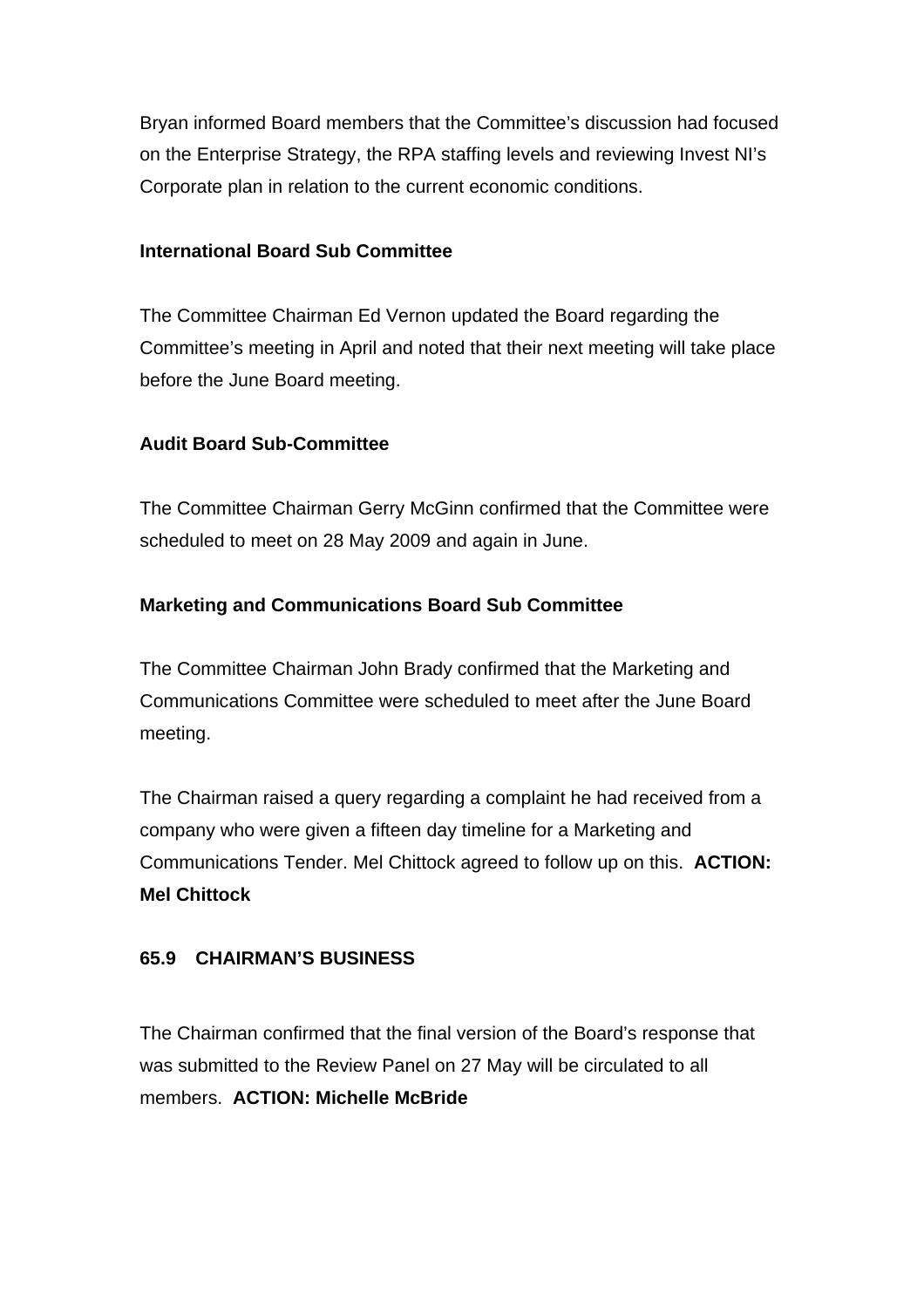He stated that he has asked for an opportunity for the Board to meet with the Review Panel again before it concludes its evidence taking and finalises the report. The Chairman also noted that he would be keeping Stephen Quinn informed regarding the Board's issues or concerns in relation to the Review Panel's report.

In response to a query from Gerry McGinn the Chairman stated that the report would be drafted by the secretariat under the guidance of the Panel members.

Alan Lennon asked if there was any expertise available that could be used to counter the Panel's suggestions regarding 'deadweight'. Dr David Dobbin asked about deadweight comparison with Scotland, Wales and the Republic of Ireland (focusing on the Devolved regions). He suggested a matrix of comparative support between the DA's and RoI to show Invest NI support in relation to others (egg: FDI, SFA and R & D). The Chairman agreed to raise these issues with Stephen Quinn at the debrief session. **ACTION: Chairman**

Professor McCormac suggested that a peer review of the Review Panel report should be requested as a counter to the potential non-balanced approachthis is standard practice in academic reporting. Damian McAuley suggested that the Chairman asks Stephen Quinn to ensure that the Board sees a draft of the final report for comment before it is issued.

#### **TOPICS FOR DECISION**

#### **65.10 OPERATING PLAN**

Damian McAuley introduced the Operating Plan and explained that this is an item for decision. He confirmed that this plan had been approved by the Executive team. The Chairman queried if the introduction of the Short Term Aid scheme would change the plan and Tracy Meharg agreed that the targets needed to be amended accordingly. **ACTION: Damian McAuley DECISION: The Operating Plan was approved.**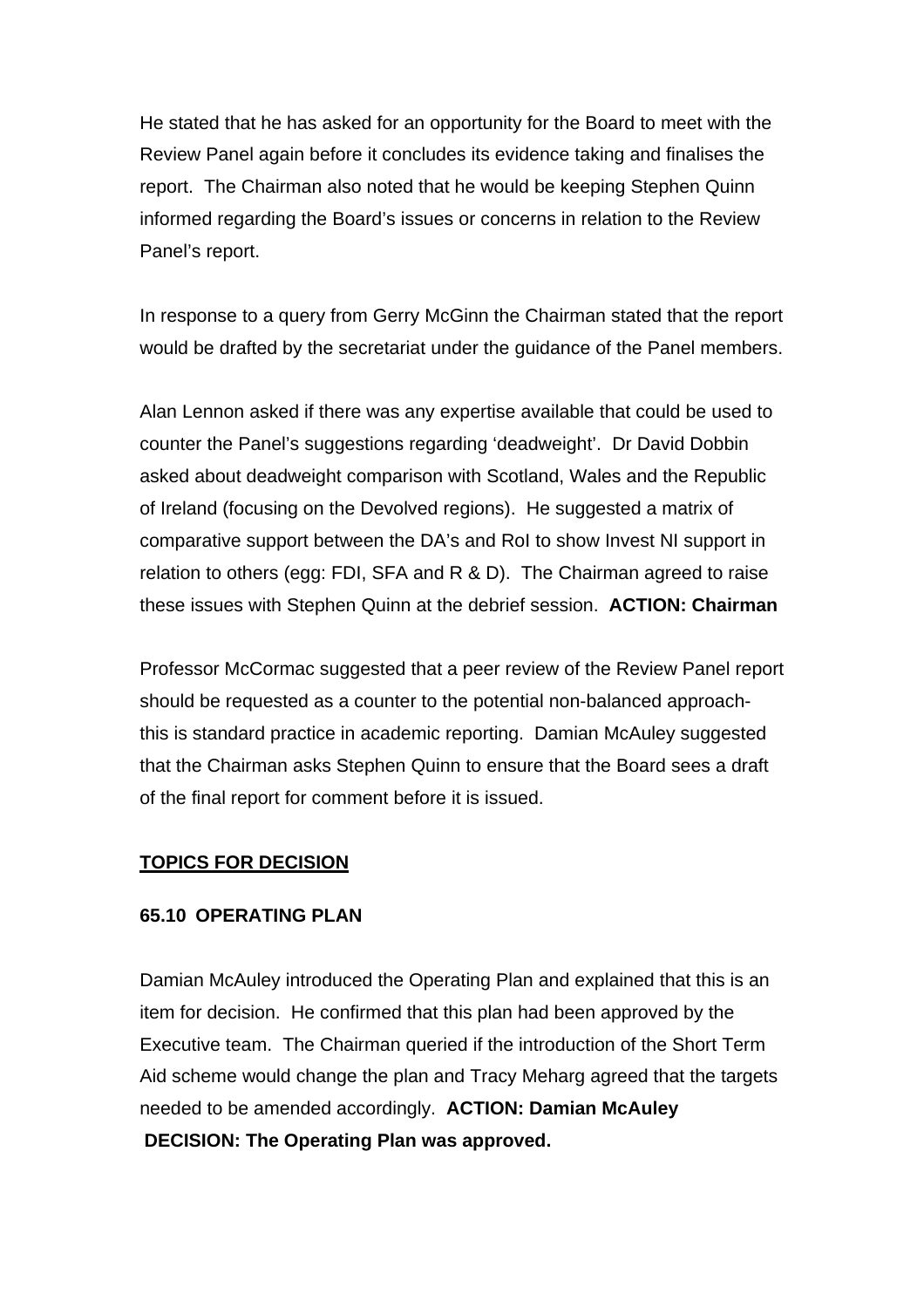# **TOPICS FOR DISCUSSION**

## **65.11 OPMR**

Damian McAuley introduced the OPMR.

Frank Hewitt asked if there is a need to rephrase the report to highlight the good result. After discussion with the Chairman and Damian McAuley the Board agreed to leave the wording as is.

## **65.12 AOB**

# **CREDIT CRUNCH UPDATE**

Tracy Meharg updated members on the Credit Crunch Activity and progress on the new scheme.

Charles Hamilton gave an update on the Short term Aid Scheme and distributed an information pack to members. The Board noted the need for further guidance to Executive's on qualifying what is meant by a firm in difficulty. **ACTION: Charles Hamilton** 

# **64.13 DATE OF THE NEXT BOARD MEETING**

The Chairman confirmed that the next Board meeting will be held on 24 June in Invest NI Headquarters.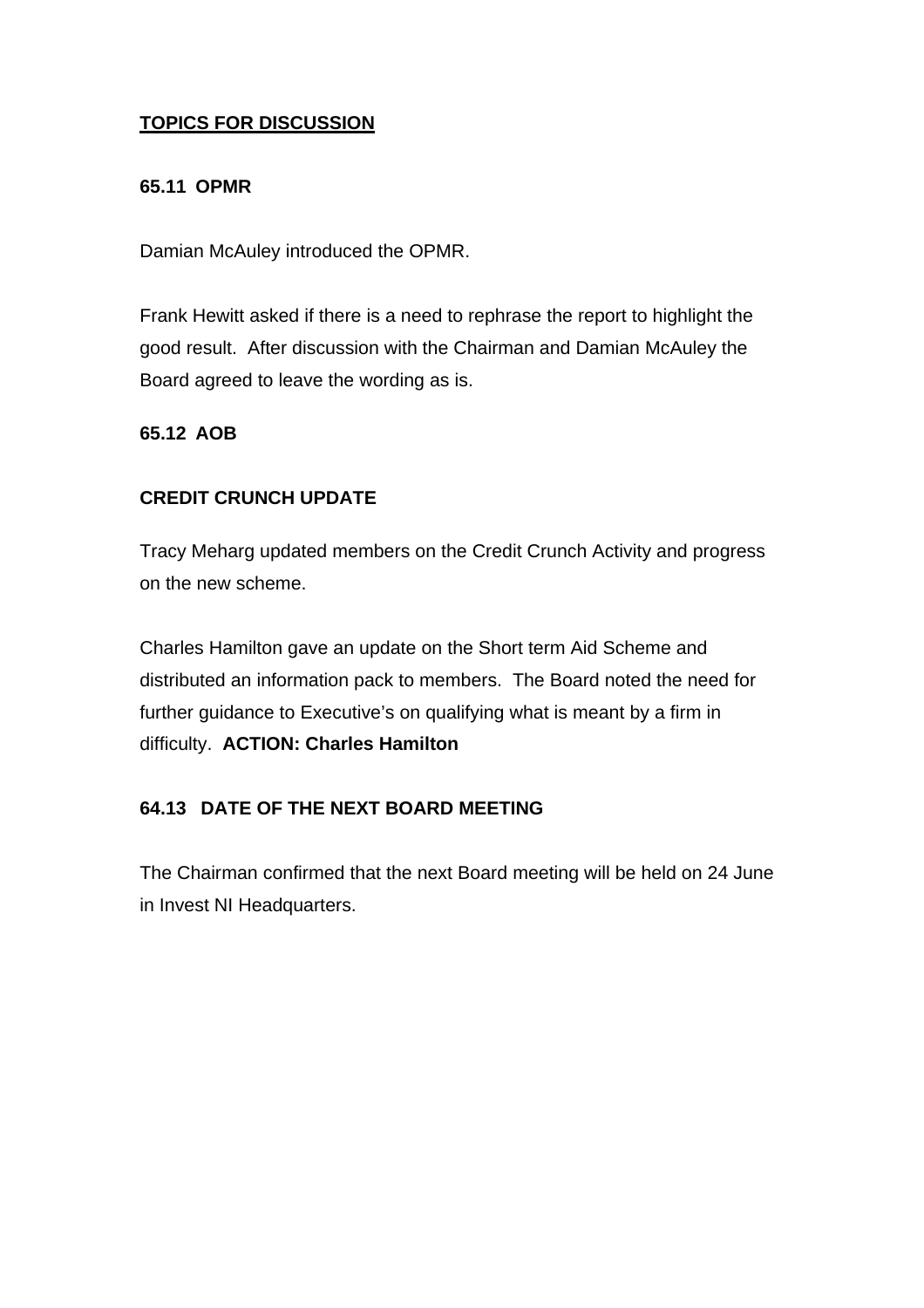# **SIXTY SIXTH MEETING OF THE INVEST NORTHERN IRELAND BOARD ON 24 JUNE 2009**

## **Present:**

| Stephen Kingon (Chairman) | Dr Bryan Keating (Vice Chairman) |
|---------------------------|----------------------------------|
| Roy Adair                 | <b>Frank Hewitt</b>              |
| John Brady                | Dr Alan Lennon                   |
| Tim Brundle               | Prof Gerry McCormac              |
| Dr David Dobbin           | <b>Gerry McGinn</b>              |
| Mark Ennis                | Ed Vernon                        |

**Minute Taker:** Michelle McBride

**In Attendance:** Alastair Hamilton, Mel Chittock, Jeremy Fitch, Tracy Meharg, Damian McAuley, Charles Hamilton

## **66.1 APOLOGIES**

Ian Murphy offered his apologies for this Board meeting.

The Chairman asked Board Members to declare any conflicts of interests: There were no conflicts to note with regards to today's agenda.

# **66.2 MINUTES OF LAST MEETING**

The minutes of the May Board meeting were approved (with one amendment noted from Stephen Quinn at the Invest NI debrief regarding the Review Panel's report).

#### **66.3 MATTERS ARISING**

The Chairman gave an overview of the Outstanding Actions Arising paper.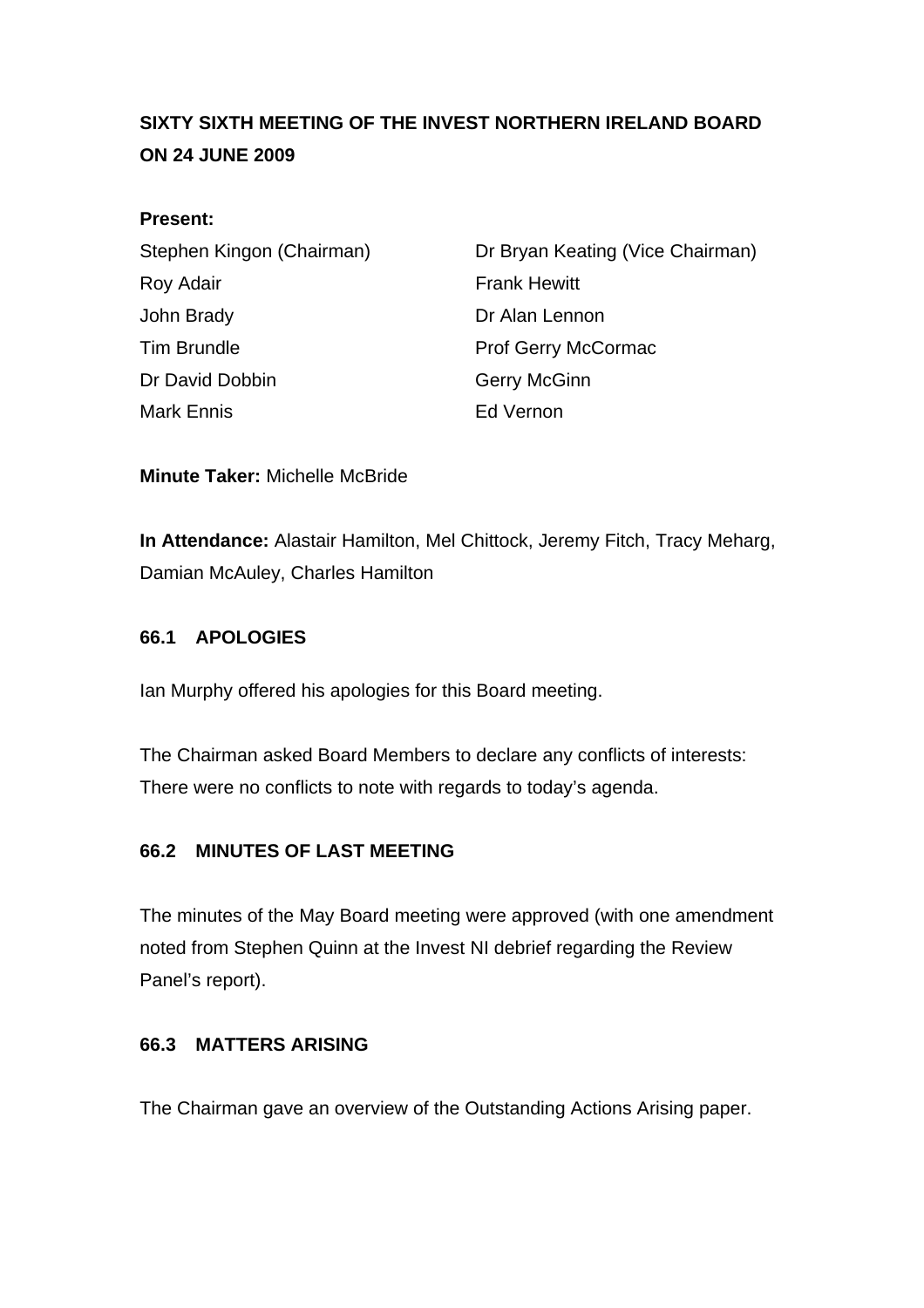He confirmed that he had discussed Renewables with Stephen Quinn during the May debrief.

The Chairman noted that Damian McAuley circulated the Evaluation process paper on the 22 June 2009.

He confirmed that he is in discussions with Professor Andrew Scott regarding the need for comparison with other regions on the deadweight issue. The Chairman agreed to keep the Board updated on this.

Jeremy Fitch confirmed that the final version of the Sales and Marketing Plan will be issued to members in July. **ACTION: Jeremy Fitch**

Tracy Meharg provided an update to Board members regarding Invest NI's Carbon Footprint. She confirmed that Business in the Community is looking at targets in this area for Invest NI.

The Chief Executive gave further details to the Board regarding the process for the Queen's Award for Enterprise. He noted that both Invest NI and the Minister's office are informed in advance of the nominations for the award and that a letter of congratulations issues from the Minister. The Minister is invited to attend the official presentation to the company. The Chief Executive confirmed that he is working with the Communications team to consider if more publicity regarding these events is required.

The Chairman noted that he has raised his query regarding the Innovation Voucher scheme with the Department.

# **66.4 CHIEF EXECUTIVE'S REPORT**

The Chief Executive updated the Board regarding his meetings with clients and stakeholders over the past month. The Chairman asked if the contacts the Chief Executive made at the US Ex Pat event could be harnessed in some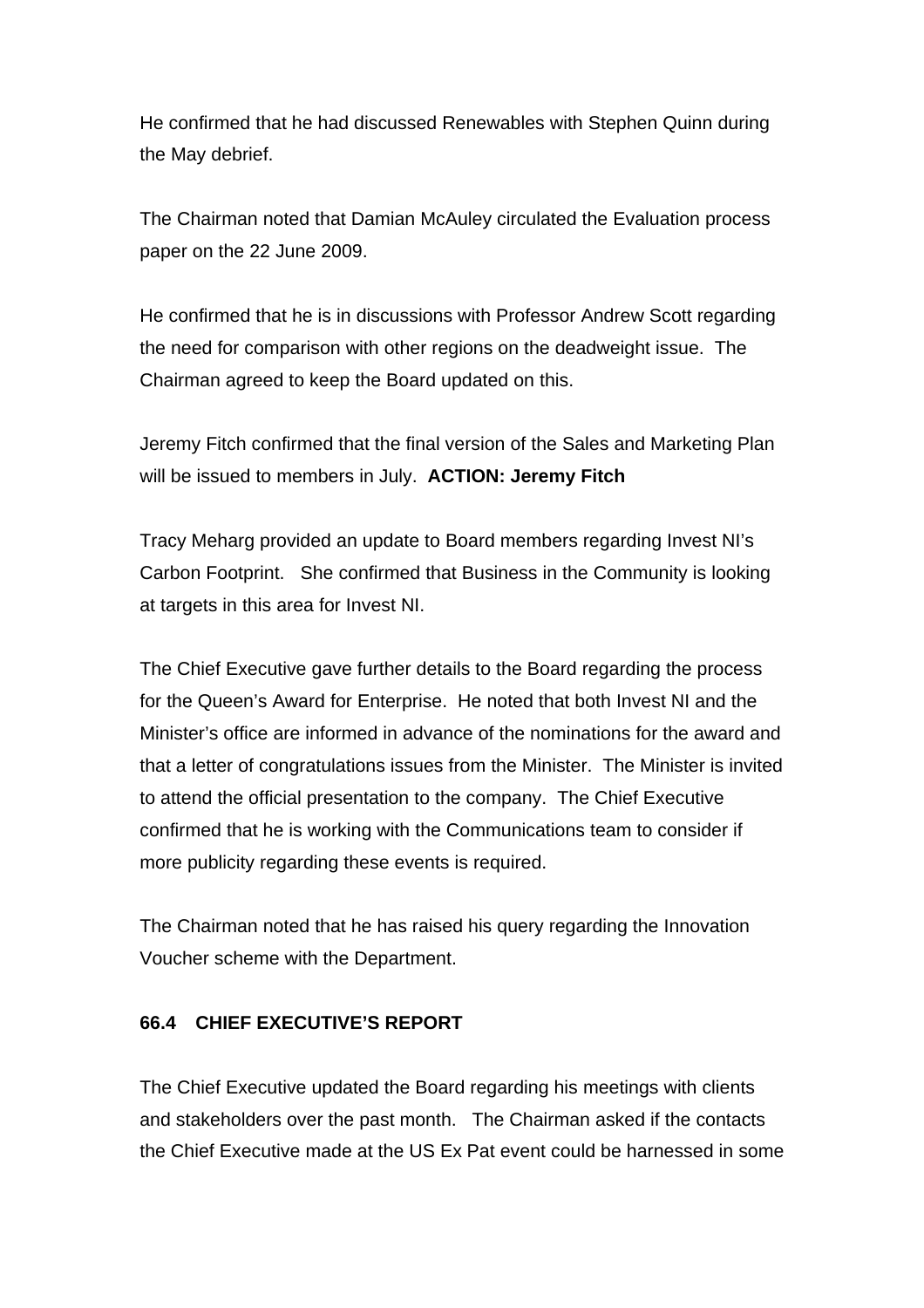way. The Chief Executive agreed to consider this with TMT colleagues. **ACTION: Chief Executive**

Board members noted that they did not receive an official invite to the staff conference as they have done in previous years. The Chief Executive agreed to follow up on this with Alison Gowdy and Michelle McBride. **ACTION: Chief Executive** 

The Chief Executive recorded his thanks and Stephen Quinn's thanks to Brian Dolaghan for his work in preparing the team for their recent PAC appearance.

The Board discussed the format of the Chief Executive's Report and agreed that the report should continue to provide the detailed information on a monthly basis. Members asked that a further section from the Chief Executive on what he would like to say about the past month and his expectations for the coming months is also included in the report. **ACTION: Chief Executive**

In responses to a query from the Board, Mel Chittock agreed to forward a note on how the Buying Time and Restructuring scheme operates. **ACTION: Mel Chittock**

# **66.5 FINANCE REPORT TO THE BOARD**

Mel Chittock outlined the details of the Finance report. He noted that by the end of June the budget will be in line with forecast. Mel stated that DFP have challenged DETI on the October 2008 stock-take and have requested that Invest NI release revenue this year and next year. He confirmed that each Department's Ministers are in discussion regarding this.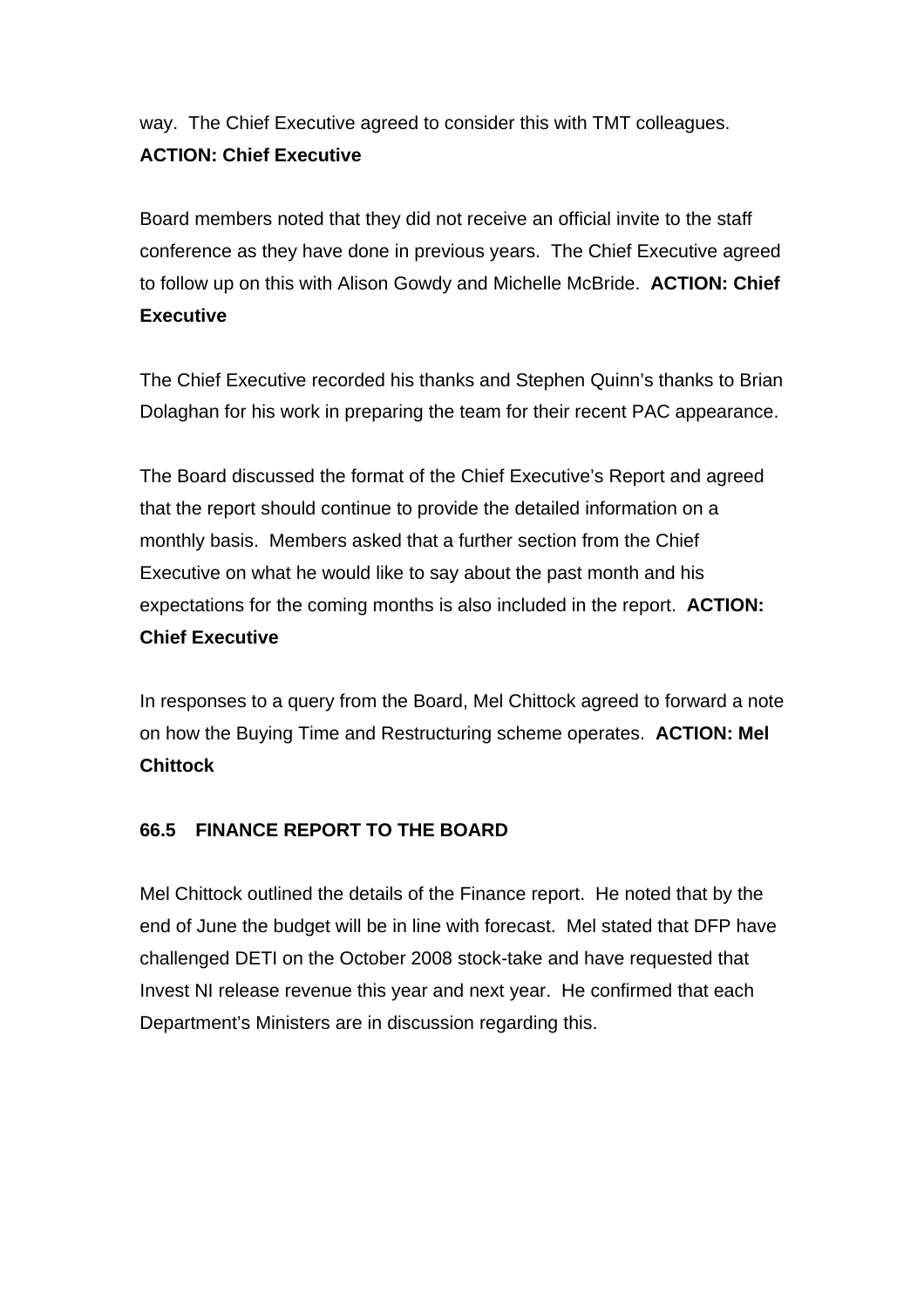## **66.6 MARKETING AND COMMUNICATIONS REPORT TO THE BOARD**

Members were asked to note the Marketing and Communications Report to the Board.

The Chairman noted that the Client Satisfaction score had dipped and pointed out that there appeared to be particular problems with the Property Division. Tracy Meharg commented that the commercial constraints in the area of property often cause problems for the Executives and therefore the clients in this area.

Alan Lennon noted his concerns regarding processing times and targets. The Chief Executive explained that this issue was discussed during the Financial Control meeting on the 23 June. Jeremy Fitch outlined how client expectations are addressed and how clients are informed of the process.

Damian McAuley provided figures conveying how processing times have been reduced and that targets are being met. Board members pointed out that the problem lies in that clients count the processing time as all the days which have lapsed whereas the targets only take into account the "controllable" days lapsed. The Executive noted the importance of explaining this process to clients to avoid confusion. The Chief Executive stated his thoughts regarding measuring and monitoring key performance indicators and agreed these need to be reviewed.

The Board and the Executive agreed that this is a key issue and the objective must be to improve processing times. The Chairman detailed the three main actions from this discussion:

- Processing times (controllable and total time elapsed) to be reviewed and a proposal to be brought to the Board;

- Processing times of different schemes to be reviewed with a view to linking them to key performance indicators and Board to be advised of the outcome; -Enhancement of wider stakeholder survey to be considered

#### **ACTION: Chief Executive (September Board agenda item)**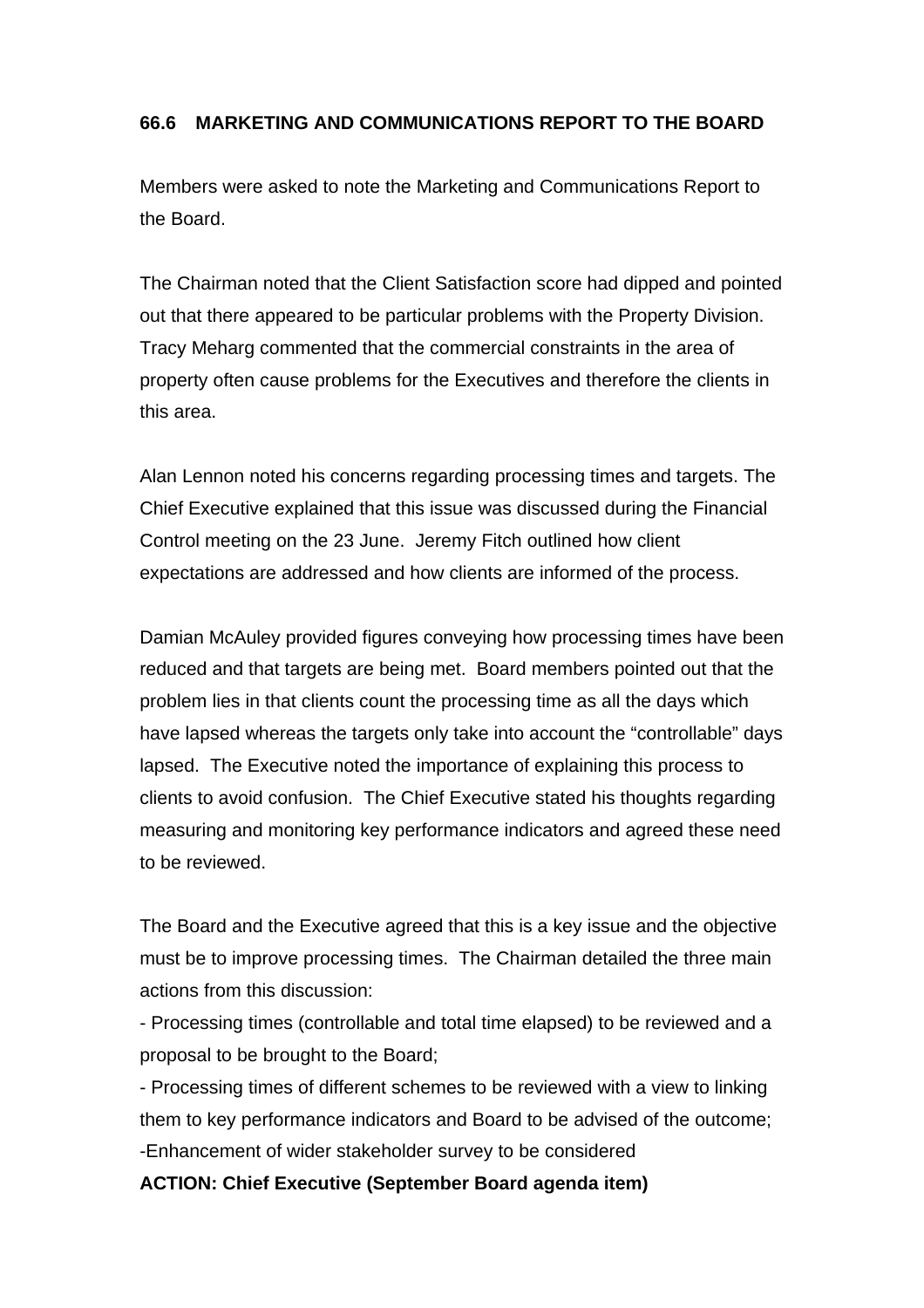## **66.7 UPDATE FROM BOARD SUB COMMITTEES**

## **Strategy and Policy Board Sub Committee**

The Chairman of the Strategy and Policy Board Sub Committee, Bryan Keating, confirmed that the next meeting of the committee is scheduled for 26 August. It was proposed that this meeting could be used to discuss the IREP draft report and a further meeting could be held in September to discuss the Chief Executive's Strategic plan.

#### **International Board Sub Committee**

The Committee Chairman Ed Vernon updated the Board regarding the Committee's meeting (held before this Board meeting). The discussions had focused on ensuring companies are aware of the need to export and providing proactive involvement support. These will be reported further to the Board in September/October. The next meeting is scheduled for 23 September and the Terms of Reference will be reviewed by the Committee.

#### **Audit Board Sub-Committee**

The Committee Chairman Gerry McGinn confirmed that the Committee had met before this Board meeting to consider risk management issues. He confirmed that he would meet with the Committee members over the summer period to discuss the Terms of Reference. The next meeting is scheduled for 28 September.

Gerry McGinn noted that he had attended the DAC and pointed out the Department's level of confidence in the Invest NI Finance team.

It was recorded that the Audit committee had met to discuss the Annual Accounts and recommended them to the Board. Mel Chittock provided further clarification on the accounts for the members.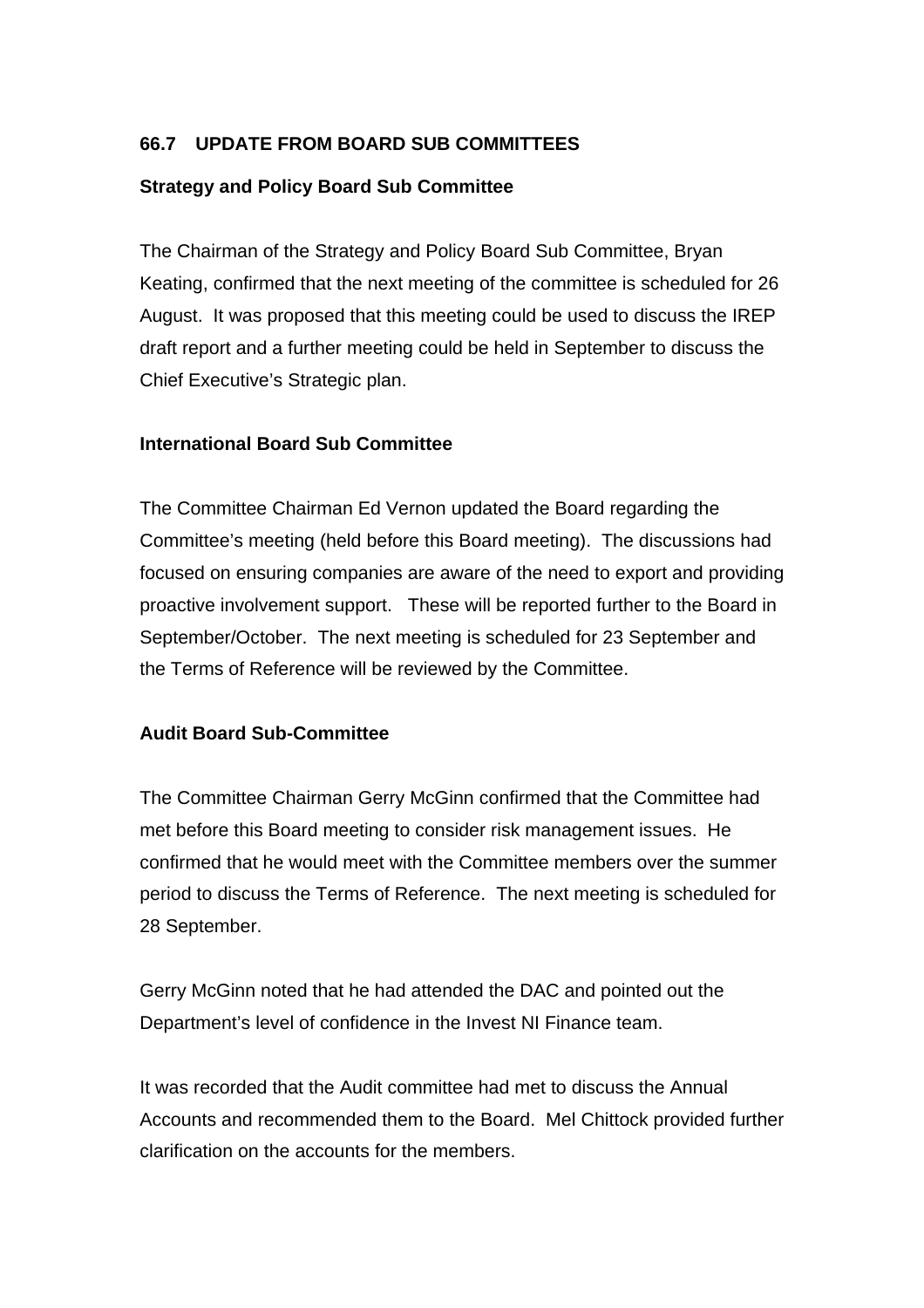# **Marketing and Communications Board Sub Committee**

The Committee Chairman John Brady confirmed that the Marketing and Communications Committee were scheduled to meet after the Board meeting.

Michelle McBride agreed to liaise with Board Sub committee Chairs to agree a forward schedule for these meetings. **ACTION: Michelle McBride**

# **66.8 CHAIRMAN'S BUSINESS**

The Chairman noted that Michelle McBride would organise an On Board session for members (to be held in September/October). **ACTION: Michelle McBride**

The Chairman agreed to circulate any draft that he receives of the Barnett Review to all members. **ACTION: Chairman**

The Chairman noted that the Board should be prepared to provide a robust response to the report. It was noted that the slot allocated for a meeting of the Strategy & Policy Sub-Committee on  $26<sup>th</sup>$  August (immediately prior to the Board meeting) might be used for a discussion on the Barnett Review draft report. **ACTION: Damian McAuley** 

# **TOPICS FOR DISCUSSION**

# **66.9 PROCESS MAP FOR THE SALES AND MARKETING PLAN**

The Board asked that the Chief Executive circulates the draft process map for Sales and Marketing.

Members noted that this document will change as part of an ongoing review. **(Agenda item for August/September Board meeting)**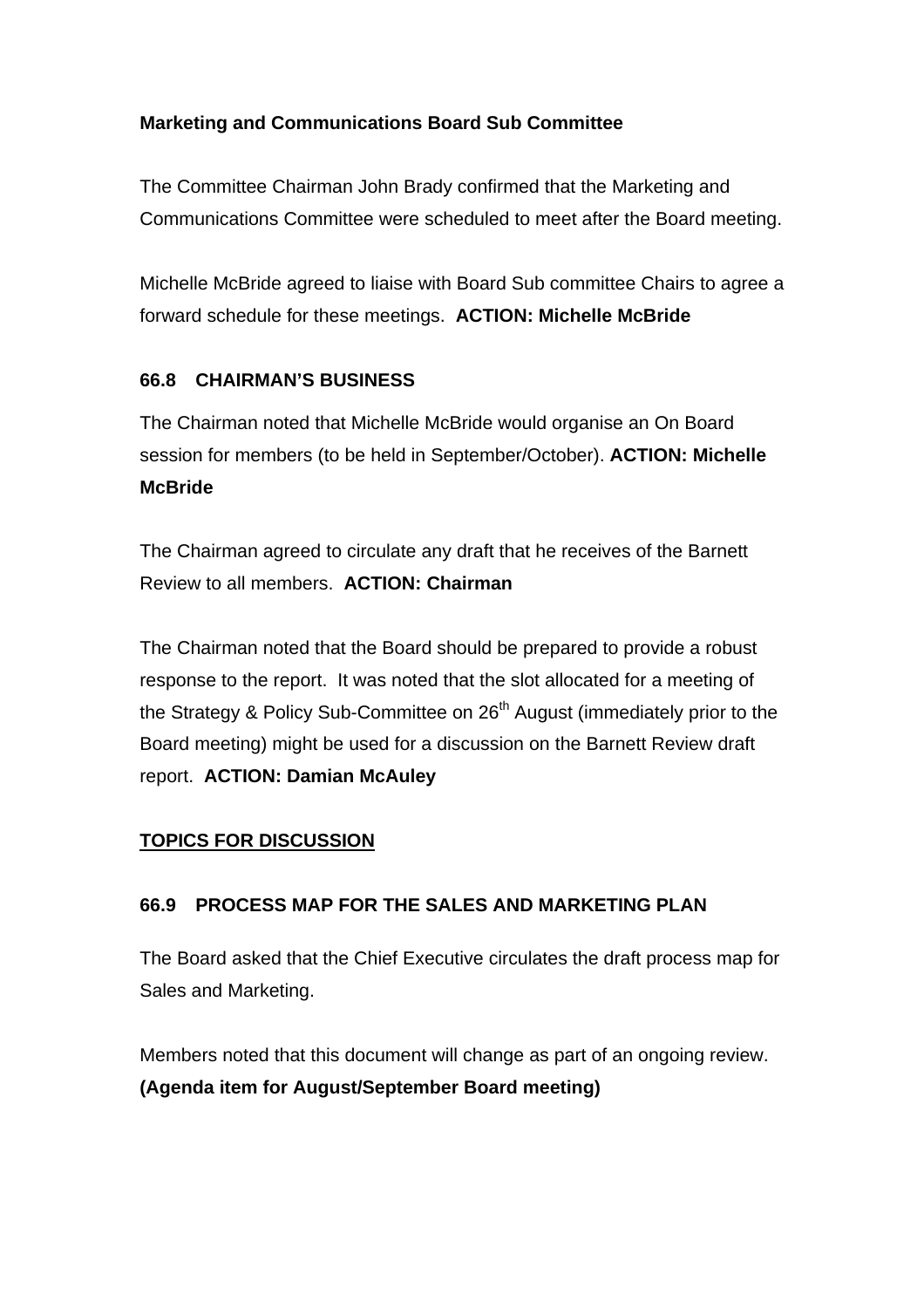## **66.10 AOB**

# **CREDIT CRUNCH UPDATE**

Tracy Meharg updated members on the Credit Crunch Activity and progress on the new scheme.

Charles Hamilton gave an update on the Short Term Aid Scheme

Members discussed the need for a Working Capital Loan facility and the Executive agreed to look at this again. **ACTION: Damian McAuley and Charles Hamilton** 

Alan Lennon informed the Board that he had recently attended a presentation by E-Synergy. Board members agreed that they would like this presentation to come to the August/September Board meeting. **ACTION: Michelle McBride**

Bryan Keating updated members regarding the proceedings of the Economic Development Forum on 18 June 2009.

# **66.11 DATE OF THE NEXT BOARD MEETING**

The Chairman confirmed that the next Board meeting will be held on 26 August in Invest NI Headquarters.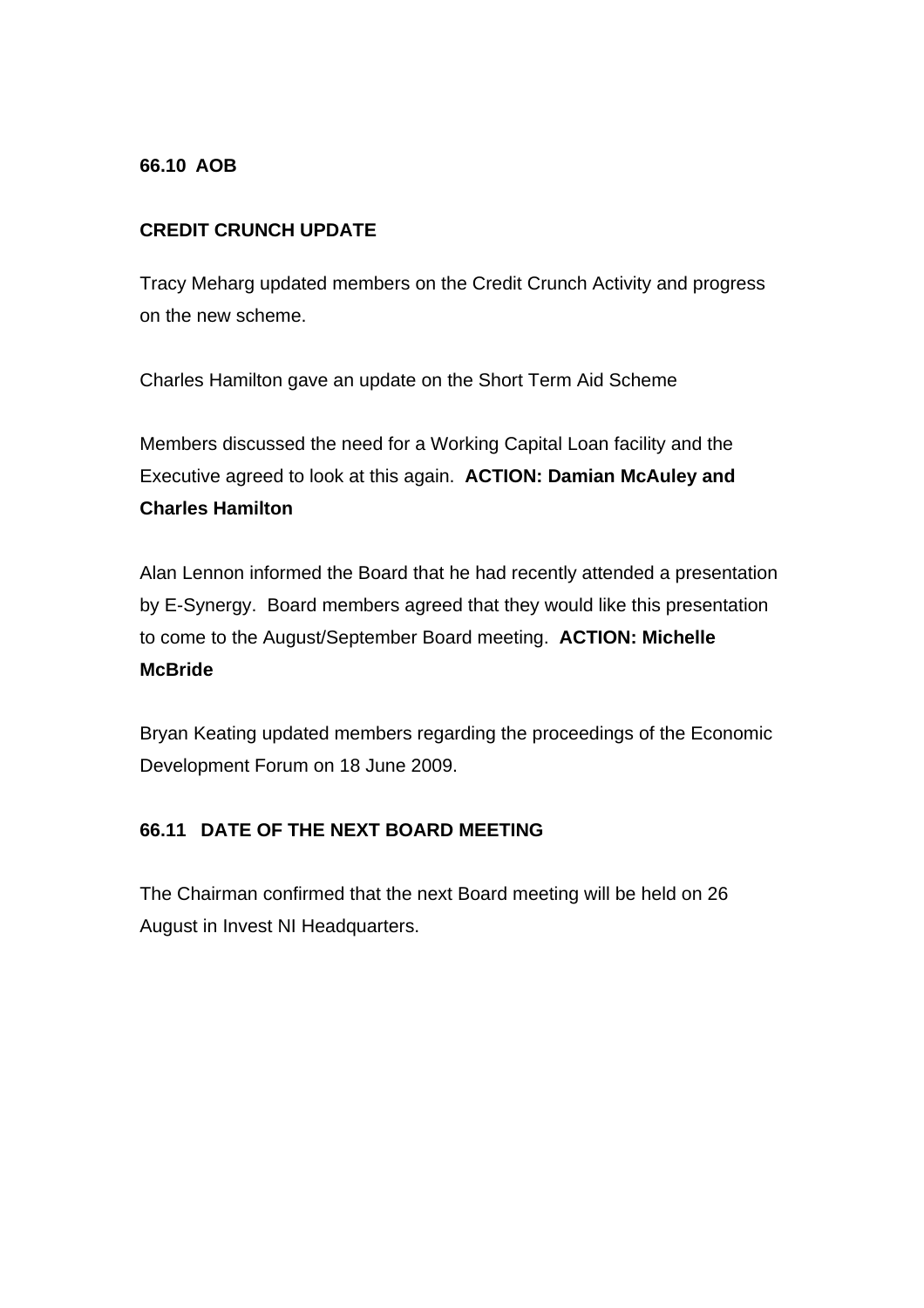# **SIXTY SEVENTH MEETING OF THE INVEST NORTHERN IRELAND BOARD ON 26 AUGUST 2009**

## **Present:**

Roy Adair **Note 2018** Dr Alan Lennon Tim Brundle Gerry McGinn Dr David Dobbin **Ed Vernon** Frank Hewitt

Stephen Kingon (Chairman) Dr Bryan Keating (Vice Chairman)

**Minute Taker:** Michelle McBride

**In Attendance:** Alastair Hamilton, Mel Chittock, Jeremy Fitch, Tracy Meharg, Ian Murphy, Damian McAuley, Charles Hamilton

# **66.1 APOLOGIES**

John Brady, Mark Ennis and Prof Gerry McCormac offered their apologies for this Board meeting.

The Chairman asked Board Members to declare any conflicts of interests: There were no conflicts to note with regards to today's agenda.

# **66.2 MINUTES OF LAST MEETING**

The minutes of the June Board meeting were agreed as a true record of that meeting.

# **66.3 MATTERS ARISING**

The Chairman gave an overview of the Outstanding Actions Arising paper.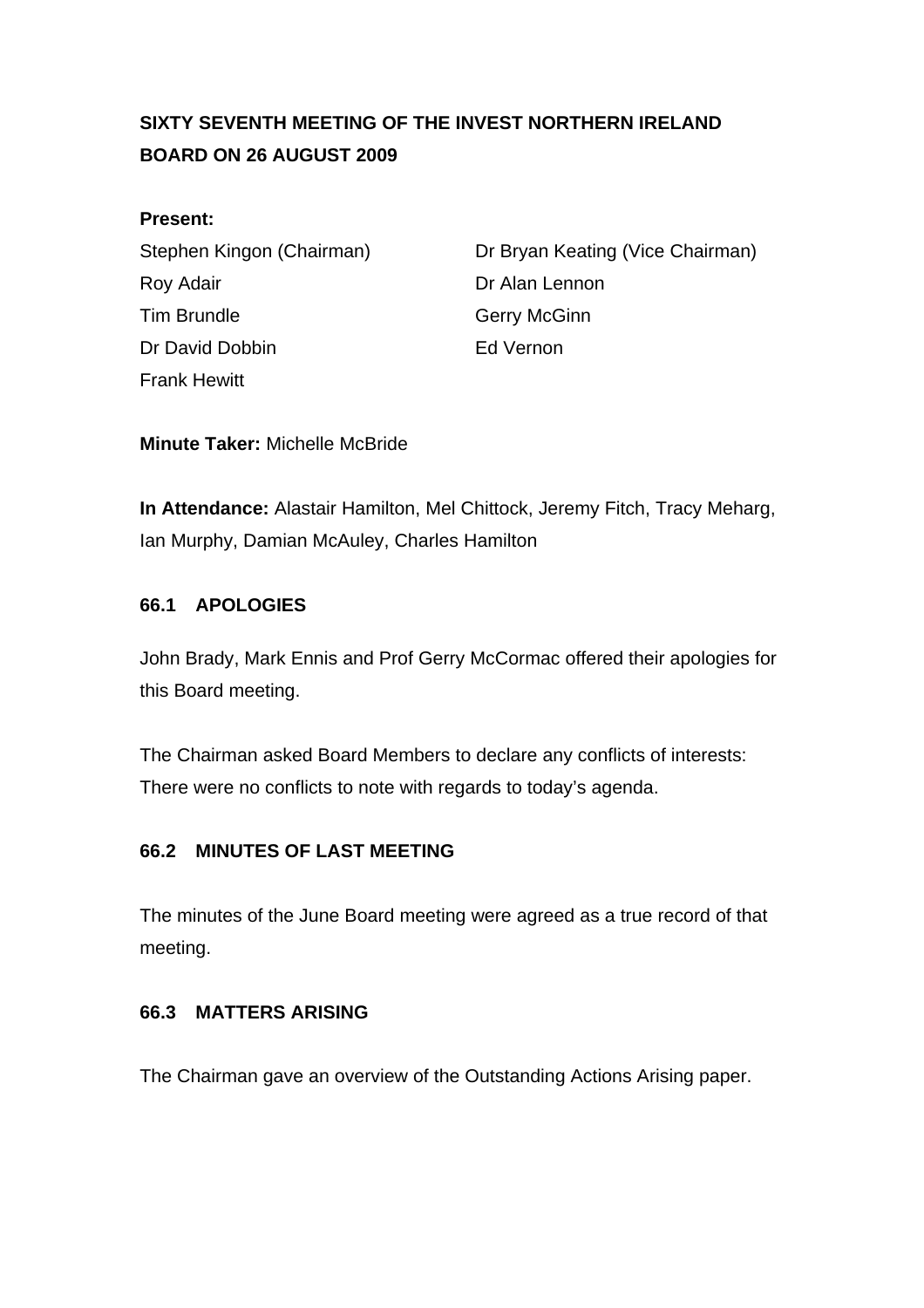Damian McAuley provided an update regarding Jeremie funds. He confirmed that a meeting has been scheduled for September and there will be a presentation to the Board on this issue by CFFAD in October.

Mel Chittock confirmed that he will issue the Buying Time and Restructuring note as soon as possible. *(Actioned: 1 September 2009)*

Damian McAuley stated that any factual inaccuracies identified in the IREP report had been reported back to the panel prior to the release of the current draft of the report.

Damian McAuley updated members regarding the Working Capital Loan query.

The Chairman noted that the E-Synergy presentation would now take place in October.

# **66.4 CHIEF EXECUTIVE'S REPORT**

The Chief Executive updated the Board regarding his meetings with clients and stakeholders over the past month.

He detailed the progress of the NYSE project and thanked the Board for their input. The Chairman noted his appreciation and that of the Board's to the Executive for their efforts in securing this project.

The Chief Executive presented a slide by way of Quarter 1 tabulated update on Performance.

This compared the PSA/DSO targets achieved to date and the Chief Executive stated that he hoped to share information on the top ten to twelve Key Performance indicator's in the near future. **ACTION: Chief Executive**

Roy Adair complimented the Executive on the table and asked that this becomes a regular presentation to the Board. **ACTION: Chief Executive**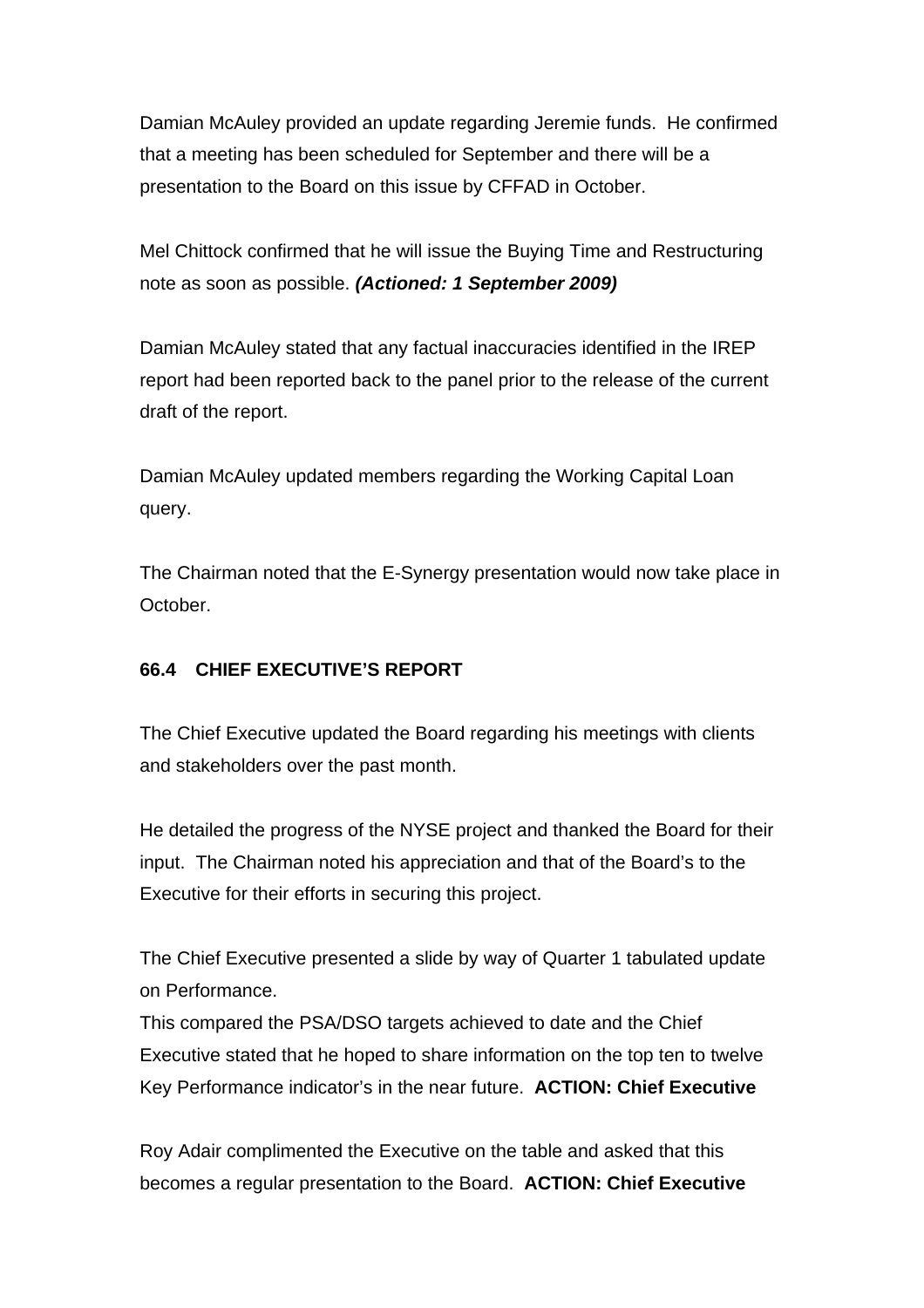Tim Brundle asked for clarification of paragraphs 56 and 57 in the Chief Executive's report. Damian McAuley provided more information on paragraph 56, explaining that it does not impinge on our Venture Capital initiatives. Tracy Meharg provided clarification on paragraph 57.

# **66.5 FINANCE REPORT TO THE BOARD**

Mel Chittock outlined the key highlights of the Finance report. He confirmed that the September Monitoring Round has been commissioned and completed. Mel pointed out that the forecast property sales will account for £1m compared to £18m in the previous year. He noted that the Capital Budget is reduced by £6m; however the Revenue Budget remains the same.

The Chairman expressed some concern regarding the Work in Progress pipeline. Jeremy Fitch noted that the bulk of this year's budget is against projects already in place; the reduction in Work in Progress and the resultant release of budget next year could prove difficult to get back in the future. Tracy Meharg noted that Work in Progress has never been better for R & D and training. Ian Murphy stated that a number of large projects in the pipeline will be coming forward in the near future. Mel Chittock noted that the Budget forecast will be down by £10m.

# **66.6 MARKETING AND COMMUNICATIONS REPORT TO THE BOARD**

Mel Chittock highlighted a number of points in the Marketing and Communications Report to the Board.

He proposed that the Client Satisfaction Survey feedback is reported to the Board on a quarterly basis rather than each month. The Board agreed to this proposal. **ACTION: Mel Chittock**

Ed Vernon asked for some consideration to be given to briefing the Press regarding the difficulties in securing projects, for example detailing the efforts involved in bringing the NYSE project to Northern Ireland.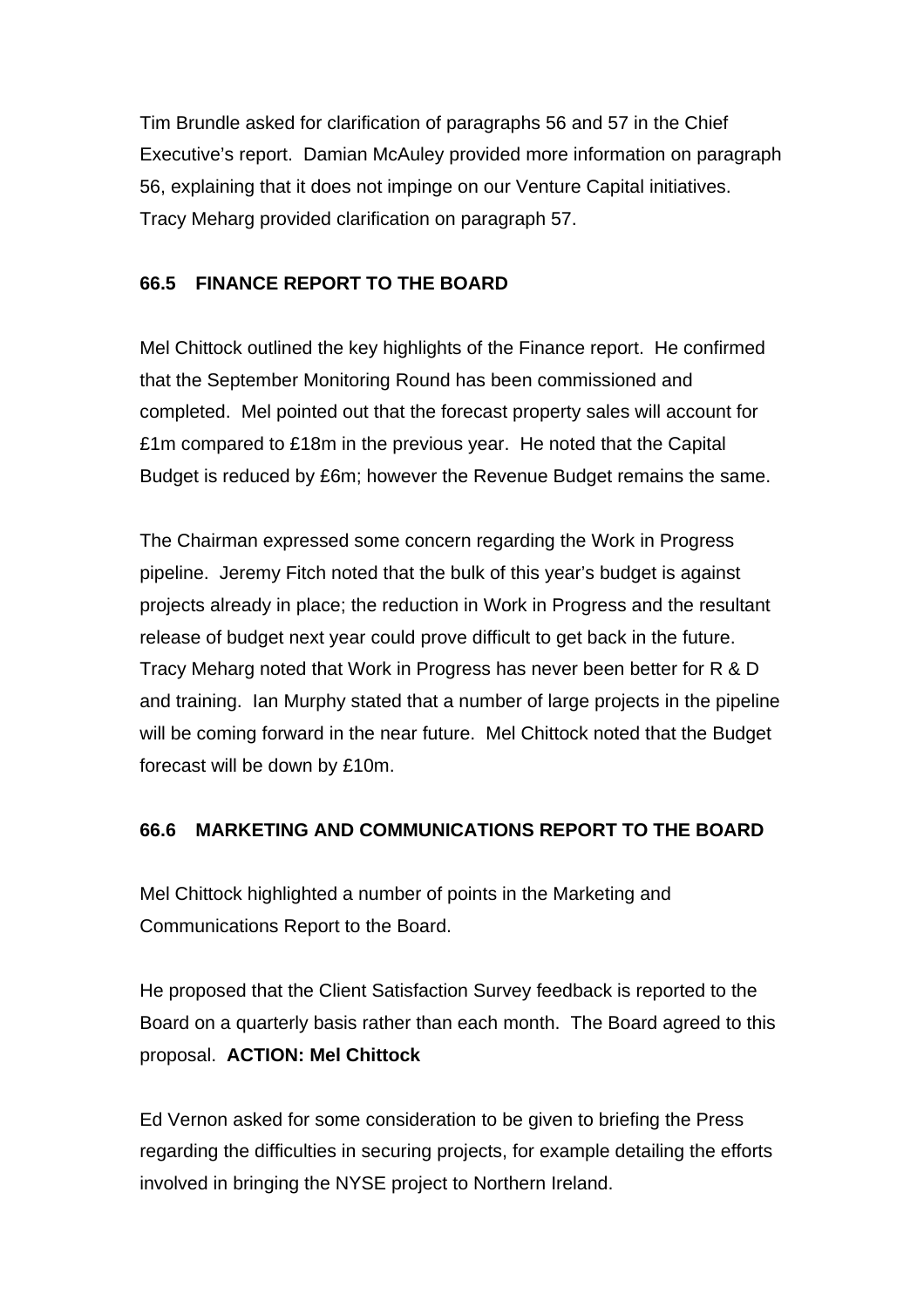Bryan Keating asked had the IREP panel taken the Client Satisfaction Surveys into account and Alastair Hamilton noted that he did not believe that they had. Alan Lennon asked that the questions asked of Clients in the survey are reviewed from a continuous improvement perspective. Roy Adair supported this and encouraged questions to be dynamic as issues arise.

# **ACTION: Mel Chittock**

Ian Murphy stated that the Minister will be involved with promotion of STAS and other Invest NI support in a series of workshops over the coming months.

Roy Adair stated that he feels that there is only a small reference to what we are doing under Credit Crunch/Recession response in the Marketing and Communications report and that this should be better highlighted.

# **66.7 UDATE FROM BOARD SUB COMMITTEES**

# **Strategy and Policy Board Sub Committee**

The Chairman of the Strategy and Policy Board Sub Committee, Bryan Keating, confirmed that the next meeting of the committee is scheduled for October.

# **International Board Sub Committee**

The Committee Chairman Ed Vernon confirmed that the next meeting is scheduled for 23 September and the Terms of Reference will be reviewed by the Committee.

# **Audit Board Sub-Committee**

The Committee Chairman Gerry McGinn confirmed that the Committee had not met since the last Board meeting and planned to meet in September/October.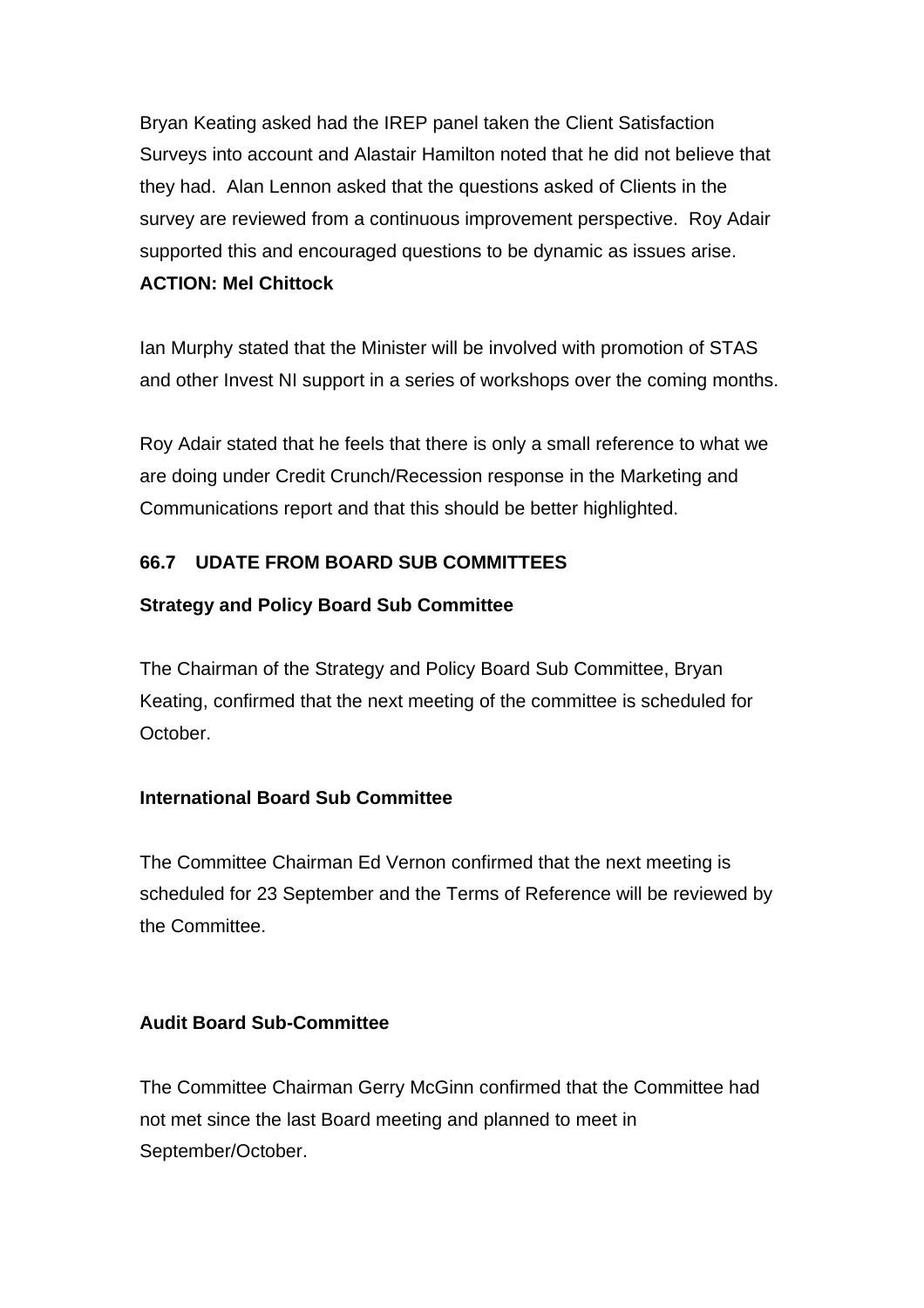The Chairman asked the Audit Committee, from a risk register perspective, about Shadow directors (particularly Client Executive's) and possible liability on Personal Indemnity, and to consider this (particularly in the current economic climate). Gerry McGinn clarified that the Chairman wanted this considered not just from a Board member perspective but for the whole organisation. The Chairman confirmed. Damian McAuley noted that Invest Northern Ireland's position is the same as that of Government- i.e. carrying own risk, and the effect of any claim would be on the organisation budget as all the individuals in the organisation are covered. Mel Chittock noted the need to review the Risk Register on this point. **ACTION: Mel Chittock**

#### **Marketing and Communications Board Sub Committee**

In the absence of the Committee Chairman, John Brady, Stephen Kingon confirmed that the Marketing and Communications Committee were scheduled to meet in October.

#### **66.8 CHAIRMAN'S BUSINESS**

The Chairman informed members that he attended the successful opening of Tyco's new premises on 30 July.

#### **66.10 AOB**

#### **CREDIT CRUNCH UPDATE**

Tracy Meharg updated members on ASF.

Charles Hamilton gave an update on the Short Term Aid Scheme

David Dobbin asked about the numbers seeking support in ASF/Diagnostics who had been turned down. Tracy Meharg agreed to consider this. Tracy updated members regarding PR in relation to this area. **ACTION: Tracy Meharg**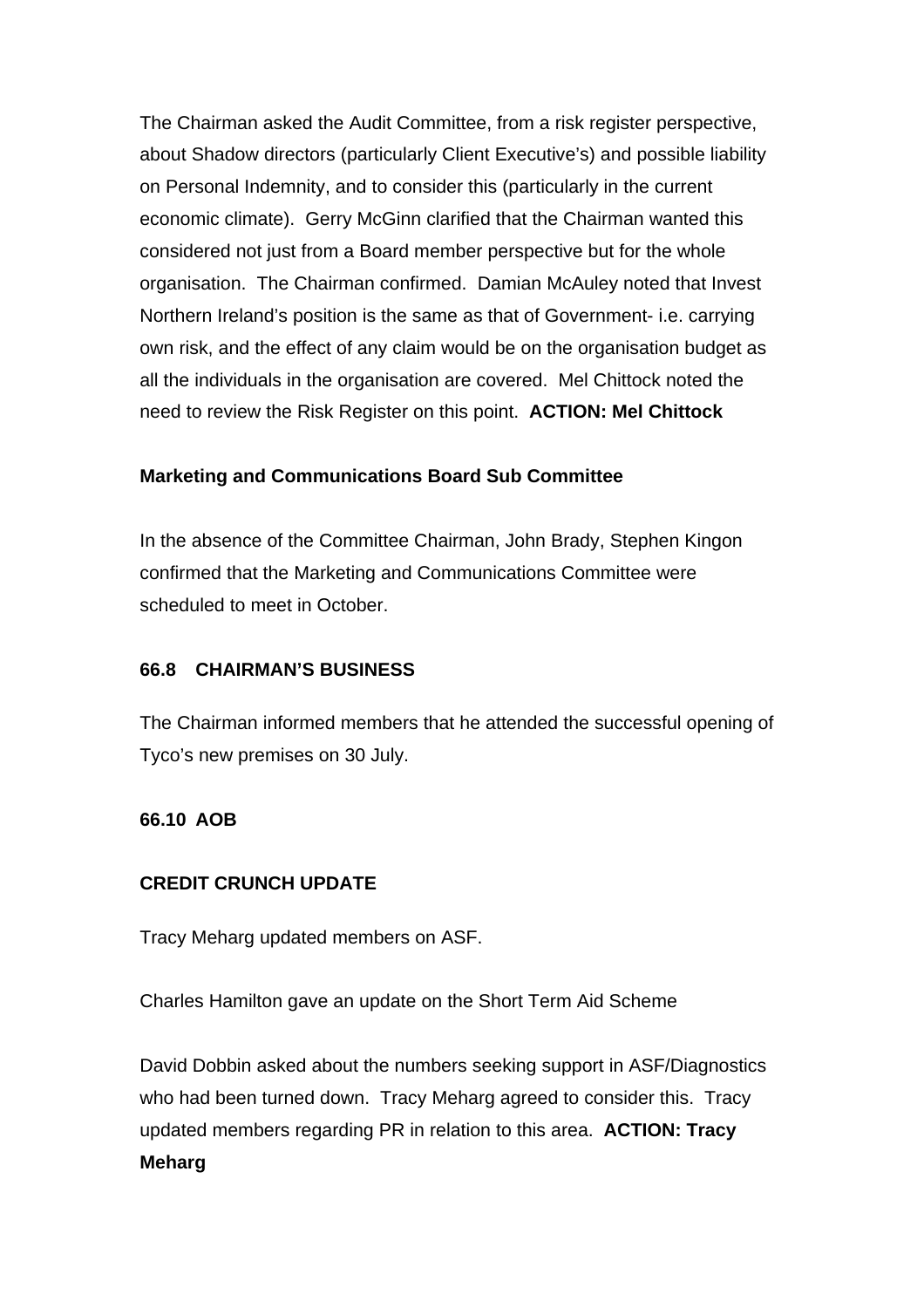The Chairman raised his concerns in relation to the current uptake on the Short Term Aid Scheme and also pointed out some negative feedback he had received about the scheme. The Chief Executive noted that Client Executives are continuing to engage with the companies to find the best way forward for each individual company. The Board agreed that it is important to mange PR around this scheme. Damian McAuley pointed out that £1.8m has been allocated through this scheme in the first 3 months and there was a pipeline of projects for the coming weeks.

# *Chairman called a lunch break at 12.30pm and the Board reconvened at 1pm*

## **66.11 IREP**

The Chairman presented the suggested response from the Board to the IREP panel. Board members discussed each recommendation and offered feedback on the various comments.

The Chairman stated that it is important that Invest NI is working now on a PR strategy in relation to this report. **ACTION: Alison Gowdy to be informed**

The Chairman discussed the Annual Economic Conference, on 30 September 2009. He asked Michelle McBride to email details to Board members and to organise attendance for those members who are available. **ACTION: Michelle McBride**

#### **66.12 DATE OF THE NEXT BOARD MEETING**

The Chairman confirmed that the next Board meeting has been brought forward to 17 September and will be held in Invest NI Headquarters.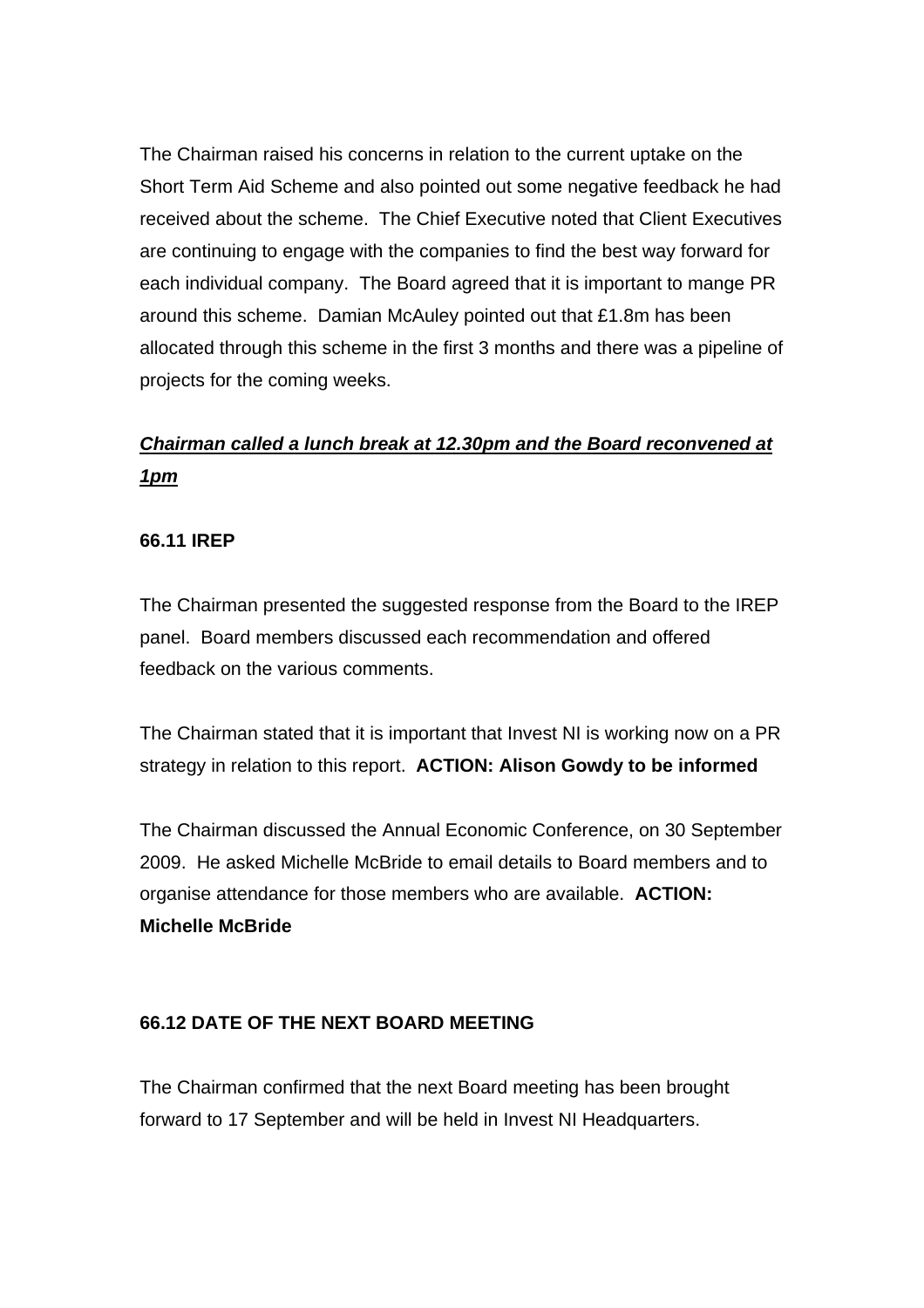# **SIXTY EIGHTH MEETING OF THE INVEST NORTHERN IRELAND BOARD ON 17 SEPTEMBER 2009**

## **Present:**

Stephen Kingon (Chairman) Mark Ennis Roy Adair **Note 2018** Dr Alan Lennon John Brady **Prof Gerry McCormac** Dr David Dobbin Gerry McGinn

# **Minute Taker:** Michelle McBride

**In Attendance:** Alastair Hamilton, Mel Chittock, Jeremy Fitch, Tracy Meharg, Ian Murphy, Damian McAuley, Charles Hamilton

# **68.1 APOLOGIES**

Tim Brundle, Frank Hewitt, Bryan Keating and Ed Vernon offered their apologies for this Board meeting.

The Chairman asked Board Members to declare any conflicts of interests: There were no conflicts to note with regards to today's agenda.

# **68.2 MINUTES OF LAST MEETING**

The minutes of the August Board meeting were agreed as a true record of that meeting.

# **68.3 MATTERS ARISING**

The Chairman gave an overview of the Outstanding Actions Arising paper. He noted that the E-Synergy presentation would now take place in October.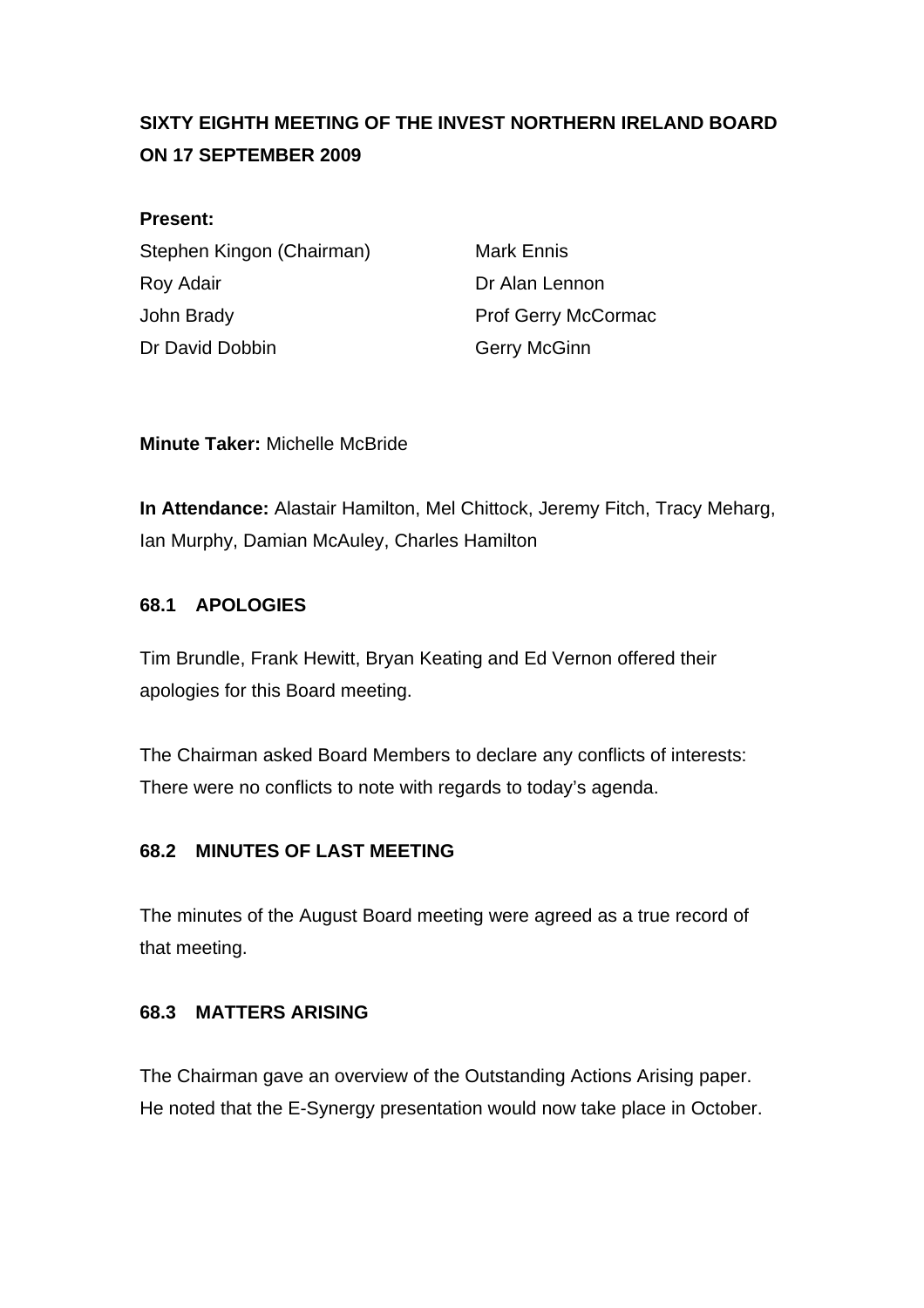The Chairman asked for as many Board members as possible to attend the Economic Conference.

# **68.4 CHIEF EXECUTIVE'S REPORT**

The Chief Executive summarised his report to the Board and introduced the proposed format for Key Performance Indicators. The Board commended and approved this suggested new format.

The Chief Executive spoke regarding the Work in Progress section of the report and noted that he intends to provide this section in graphic form in October. **ACTION: Chief Executive** 

The Chief Executive updated the Board on his meetings with the US Ambassador and the Economic Envoy to Northern Ireland. The Chief Executive noted that he was encouraged by these positive initial meetings and agreed to update the Board with any progress in relation to proposed projects.

The Economic situation in the North West was raised by the Chairman and this was discussed by the Board and TMT members.

The Chairman asked about ERDF, Mel Chittock noted the progress towards this years N+2 target and confirmed the organisation is on target to update all necessary information to the database by 31 October as required.

The Chairman enquired about RPA and Damian McAuley provided an update on the current position for Board members.

Mel Chittock provided an update regarding the organisation's provisions in relation to Swine Flu.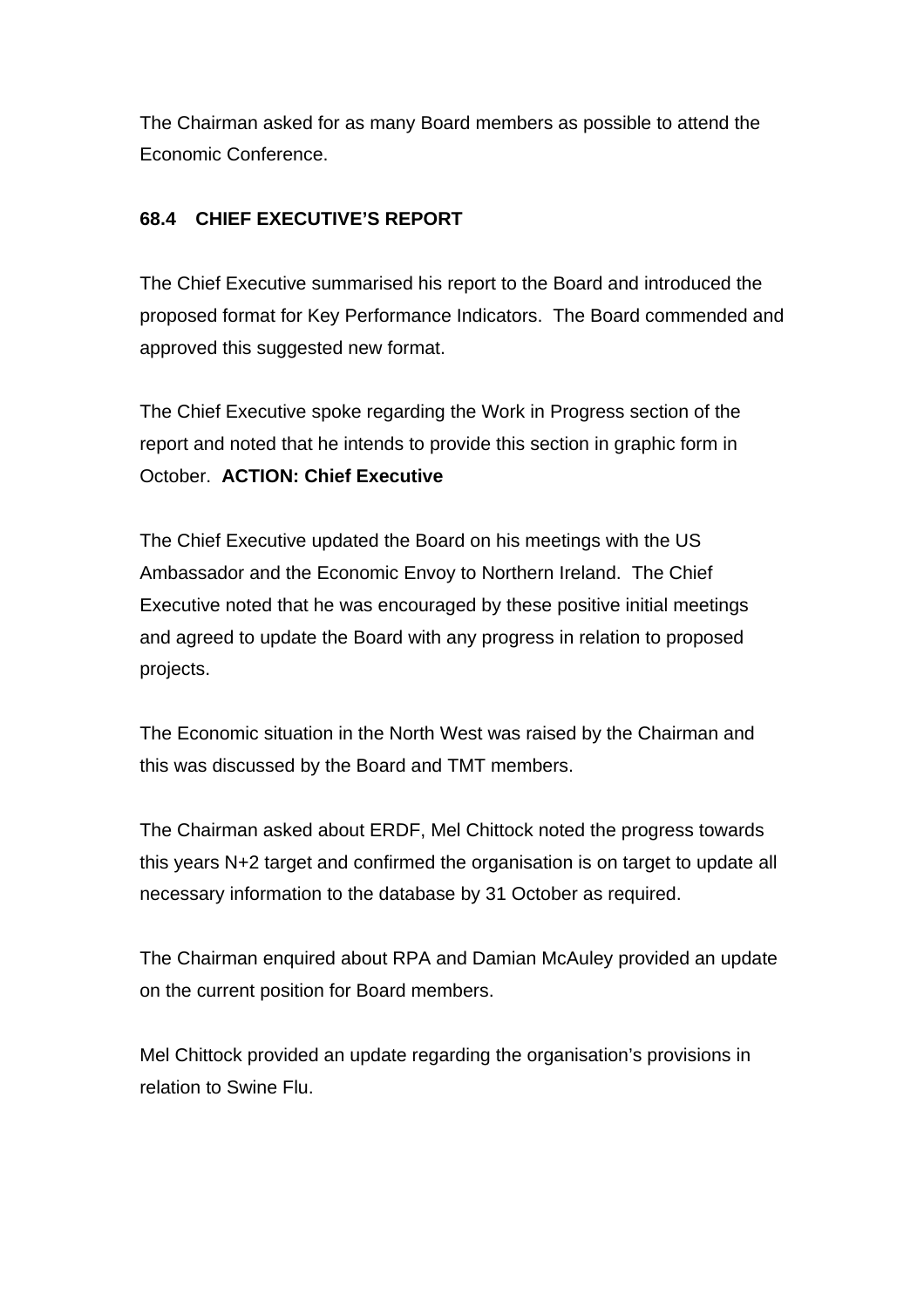# **68.5 FINANCE REPORT TO THE BOARD**

Mel Chittock outlined the key highlights of the Finance report. He noted that the Programme spend is currently £7.3m under budget for the year to date.

Mel noted that claims activity has increased considerably, £17m compared to £12m at this time last year.

# **68.6 MARKETING AND COMMUNICATIONS REPORT TO THE BOARD**

Mel Chittock highlighted a number of points in the Marketing and Communications Report to the Board. He noted that the team are currently capturing more comprehensive detail on the Credit Crunch response and that this will be presented at the October Board meeting. **ACTION: Mel Chittock**

Professor McCormac detailed a support programme for Graduates through the DEL 'Steps to Employment' programme and Business in the Community.

# **68.7 CASEWORK REPORT TO THE BOARD**

Members were asked to note the Casework report.

# **68.8 UPDATE FROM BOARD SUB COMMITTEES**

# **Strategy and Policy Board Sub Committee**

In the absence of the Chairman of the Strategy and Policy Board Sub Committee, Bryan Keating, Damian McAuley confirmed that the next meeting of the committee is scheduled for October (although the time might need to be spent by the Board on the response to IREP).

# **International Board Sub Committee**

In the absence of Committee Chairman Ed Vernon, the Chairman confirmed that the next meeting is scheduled for 23 September and the Terms of Reference will be reviewed by the Committee.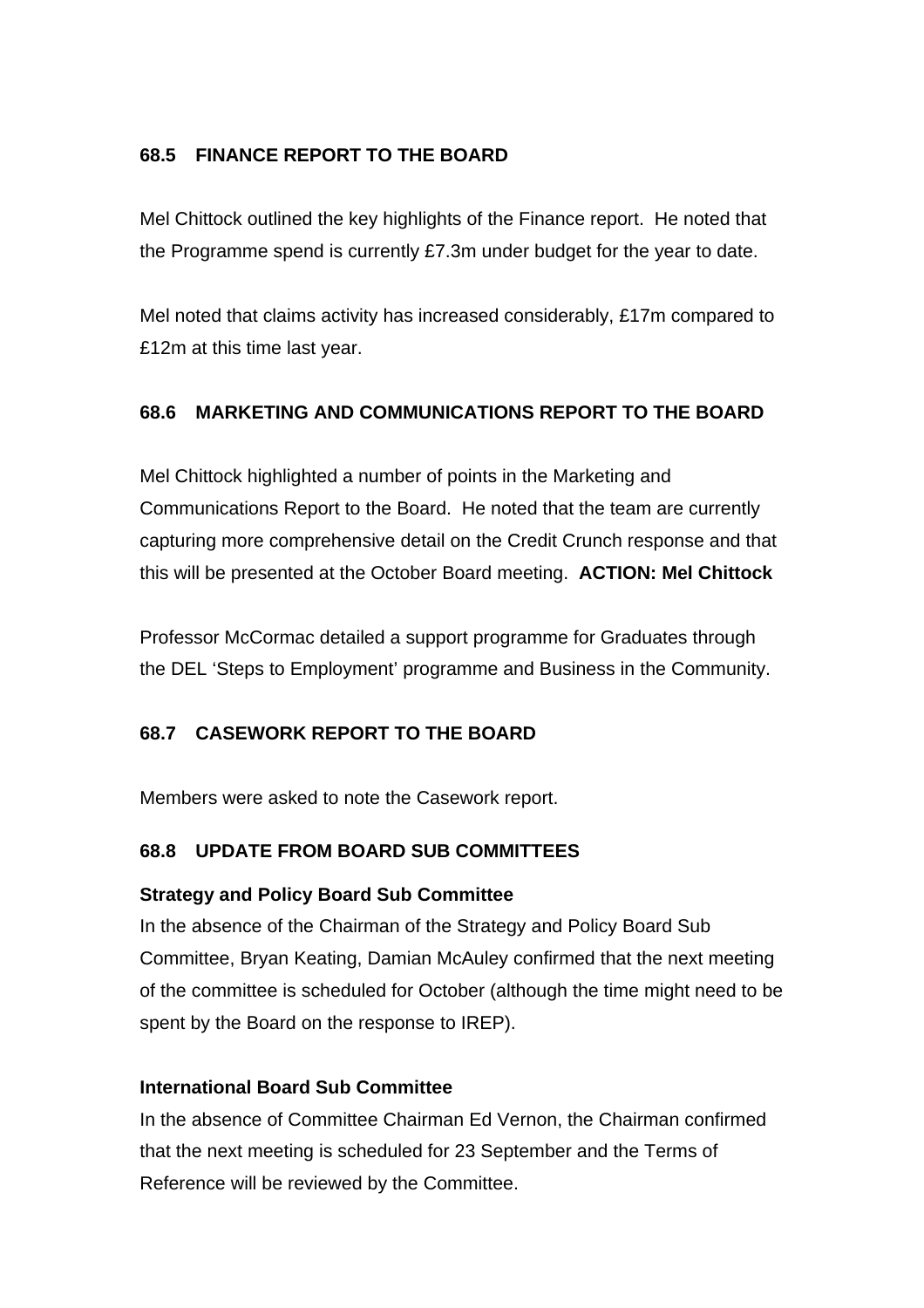# **Audit Board Sub-Committee**

The Committee Chairman Gerry McGinn confirmed that the next Departmental Audit Committee is scheduled for 21 September and the Board Audit Committee will meet on the 28 September.

# **Marketing and Communications Board Sub Committee**

The Committee Chairman, John Brady confirmed that the Marketing and Communications Committee will meet on 28 October before the Board meeting.

# **68.9 CHAIRMAN'S BUSINESS**

The Chairman updated Board members on an All-Ireland competition following an initiative by Martin McAleese to be known as 'Your Country, Your Call' for individuals to bring forward innovation / enterprise ideas. Invest NI involvement will only be in getting the list of 'projects' that come from Northern Ireland to see if there is any potential for follow-up.

The Chairman detailed a number of meetings he had attended since the last Board including details on the successful opening of Tyco's new premises on 30 July.

# **68.10 IREP UPDATE**

The Chairman and the Chief Executive updated members regarding their meeting on 16 September with Professor Richard Barnett and Graeme Hutchinson. Mel Chittock circulated a paper informing the Board that the report would be launched on Tuesday 29<sup>th</sup> September in advance of the Economic Conference. The Board discussed the draft IREP report and its recommendations.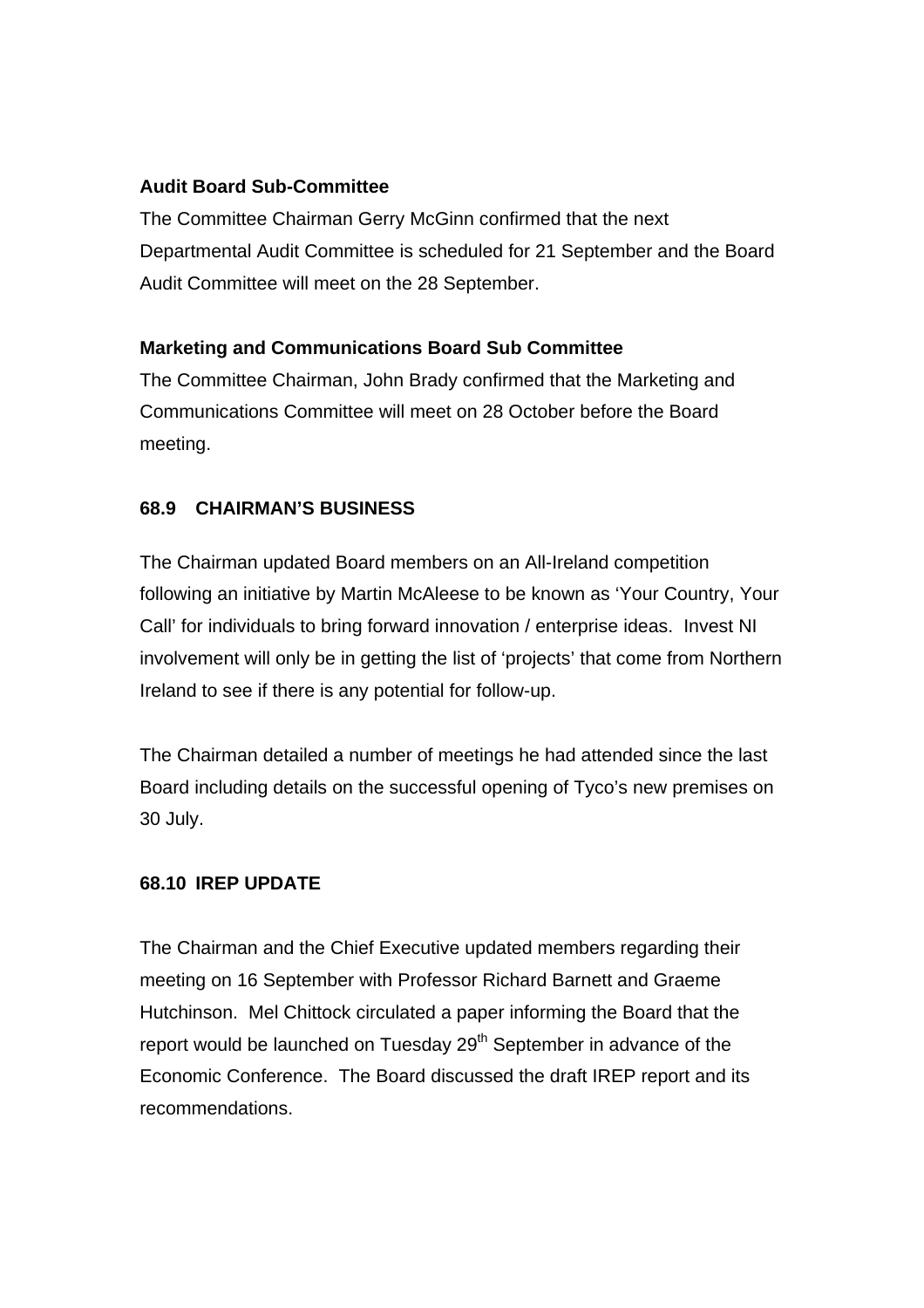Alison Gowdy and Peter Harbinson joined the meeting to discuss the handling of PR around the IREP report's release from an Invest NI perspective. The Chairman asked for Board members to be given agreed lines to take to ensure a consistent message from the organisation when responding to the report's content.

Members asked that the Chairman's note with high level comments on the positives and negatives in the report is circulated again to the Board. **ACTIONED: 17 September**

# **66.11 AOB**

# **CREDIT CRUNCH UPDATE**

Tracy Meharg updated Board members regarding the organisation's response to the Credit Crunch.

Charles Hamilton gave an update on the Short Term Aid Scheme

# **66.12 DATE OF THE NEXT BOARD MEETING**

The Chairman confirmed that the next Board meeting is 28 October and will be held in Invest NI Headquarters.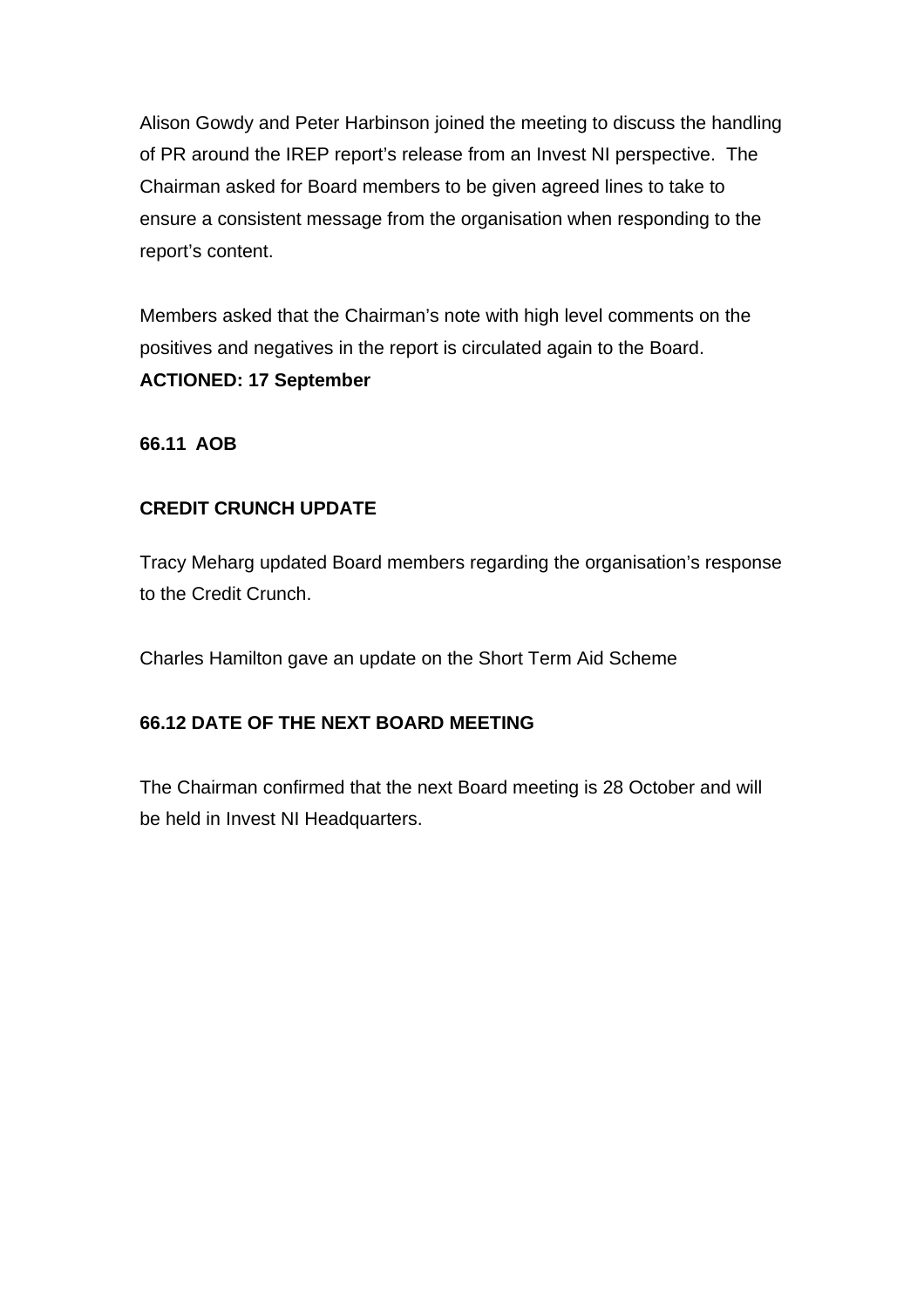# **SIXTY NINTH MEETING OF THE INVEST NORTHERN IRELAND BOARD ON 28 OCTOBER 2009**

## **Present:**

| Stephen Kingon (Chairman) |
|---------------------------|
| Roy Adair                 |
| John Brady                |
| Tim Brundle               |
| Dr David Dobbin           |

Bryan Keating (Deputy Chair) Mark Ennis **Frank Hewitt** Prof Gerry McCormac **Fd Vernon** 

**Minute Taker:** Michelle McBride

**In Attendance:** Alastair Hamilton, Mel Chittock, Jeremy Fitch, Tracy Meharg, Damian McAuley, Charles Hamilton

## **69.1 APOLOGIES**

Dr Alan Lennon, Gerry McGinn and Ian Murphy

The Chairman asked Board Members to declare any conflicts of interests: Tim Brundle and Prof Gerry McCormac declared that both Universities have an interest in NISPO, discussed as part of the E-Synergy presentation.

# **69.2 MINUTES OF LAST MEETING**

The minutes of the September Board meeting were agreed as a true record of that meeting.

#### **69.3 MATTERS ARISING**

The Chairman gave an overview of the Outstanding Actions Arising paper.

He informed the Board that Michelle McBride has distributed Assessments for 2008-2009 and asked each member to review and sign off when content.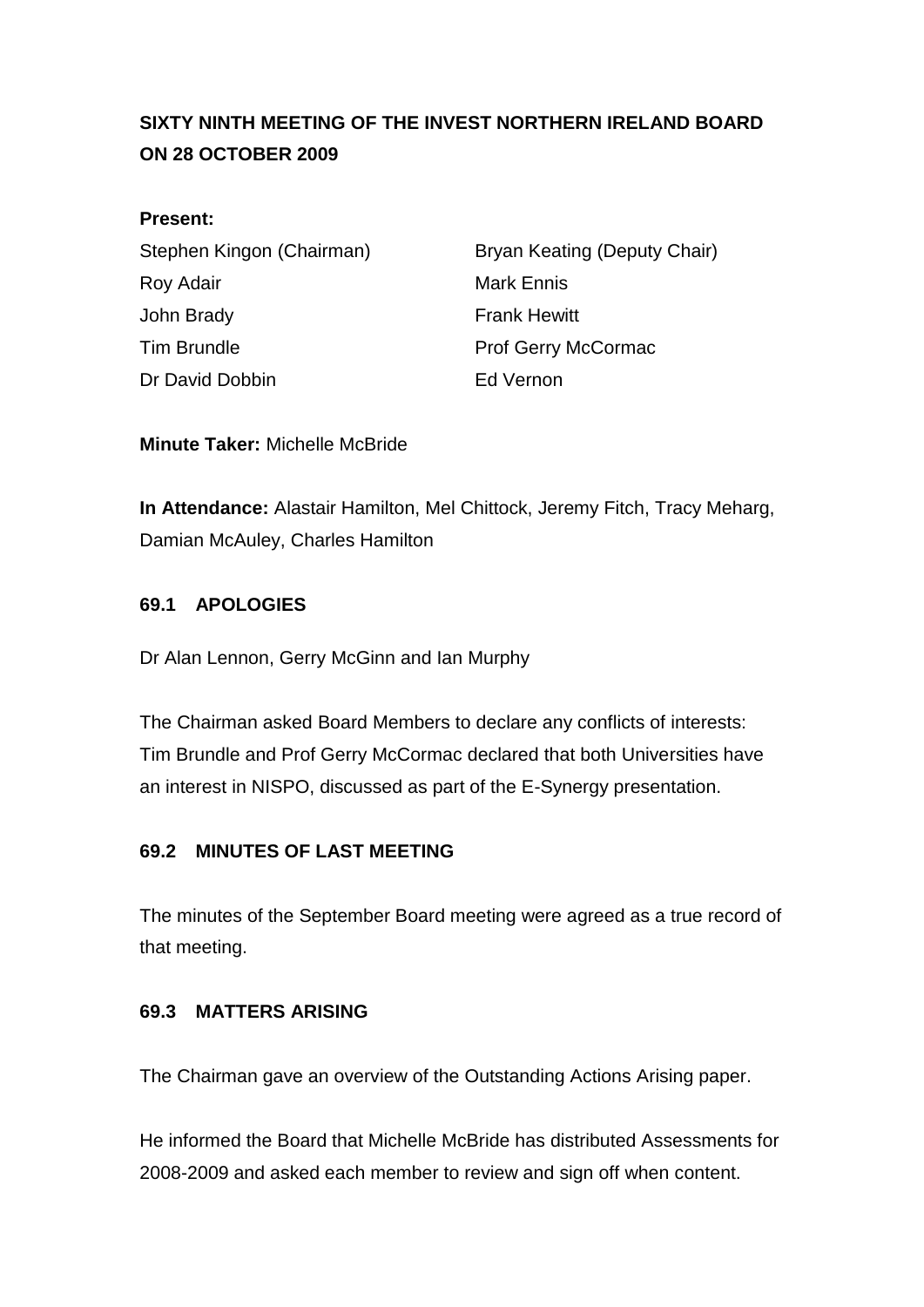The On Board session has now been agreed for 11 November, commencing at 10.30am in room 4M01 (finishing for 4.30pm).

Mel Chittock and Damian McAuley updated the Board regarding Jeremie Funds, indicating that as there is work still ongoing on this topic a paper will now be presented to the Board in November. **ACTION: William McCulla**

The Chief Executive provided an update on the Quarterly Performance Report and noted his appreciation to Mel Chittock, Damian McAuley and their team for producing this document. The Chairman and the Board added their congratulations on this document.

Mel Chittock noted that the review of the Client Satisfaction survey is ongoing. **ACTION: Mel Chittock**

Mel Chittock stated that the Risk Register is currently under review, in line with the suggestions from the Executive team and the Chairman's comments regarding staff Indemnity. Cleaver Fulton Rankin have been engaged to provide advice and further clarification on some issues. The advice, once received, will be considered and taken forward. **ACTION: Mel Chittock**

Tracy Meharg updated the Board regarding ASF and Credit Crunch Diagnostics.

Mel Chittock advised that the detail on the Credit Crunch response has been reviewed at TMT and their suggestions are being implemented. This will be presented at the next Board meeting. **ACTION: Mel Chittock**

# **69.4 CHIEF EXECUTIVE'S REPORT**

The Chief Executive summarised his report to the Board. He congratulated the team involved in securing the NYSE project and noted that the positive publicity surrounding this announcement has helped Invest NI in the marketplace.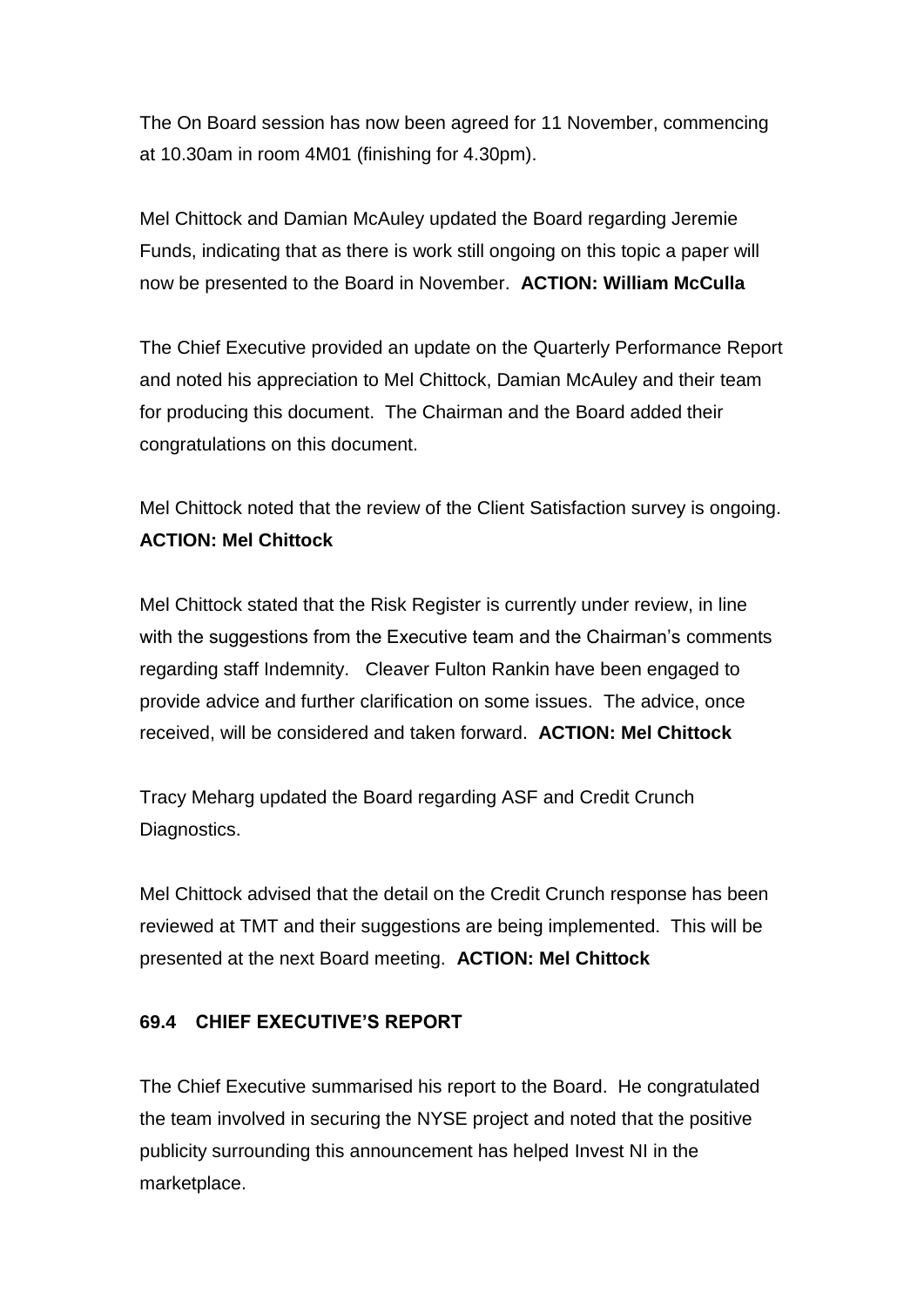The Chief Executive informed members that the Pay and bonus arrangements for the Senior Management team have now been agreed, there will be no bonuses this year and a pay rise of 3-4% will be made.

He noted that the telephone number of all outgoing calls from Invest NI will now be identified in the next two weeks.

The Chief Executive stated that the OPMR is currently with the Department for consideration. He pointed out how the Quarterly Performance Report links to the OPMR and confirmed that the OPMR will be presented to the Oversight and Liaison meeting on 10 November.

He indicated that the appointment of a Director of Regional Development (to replace Graham Davis on his retirement) should be finalised in the next month.

The Chief Executive updated members regarding the US NI working group.

Roy Adair praised the format of the Quarterly Performance Report and the Chief Executive asked for any further feedback from members on this report.

# **69.5 FINANCE REPORT TO THE BOARD**

Mel Chittock outlined the key highlights of the Finance report. He noted a £1m Capital and £0.5m Revenue reduction following the September monitoring round. The C-Series budget was agreed during this monitoring round. Mel noted that the extra costs of Swine Flu are adding pressure to Departmental budgets. He pointed out that the Industrial Development Guarantee is not now being met formally. The Board discussed if the budget pressures are affecting how the organisation is managing its dealings with clients. Ed Vernon asked for a co-ordinated approach on lobbying for the Invest NI budget to be maintained. Mel Chittock agreed to copy the organisation's strategic response to DETI to all Board members. **ACTION: Mel Chittock**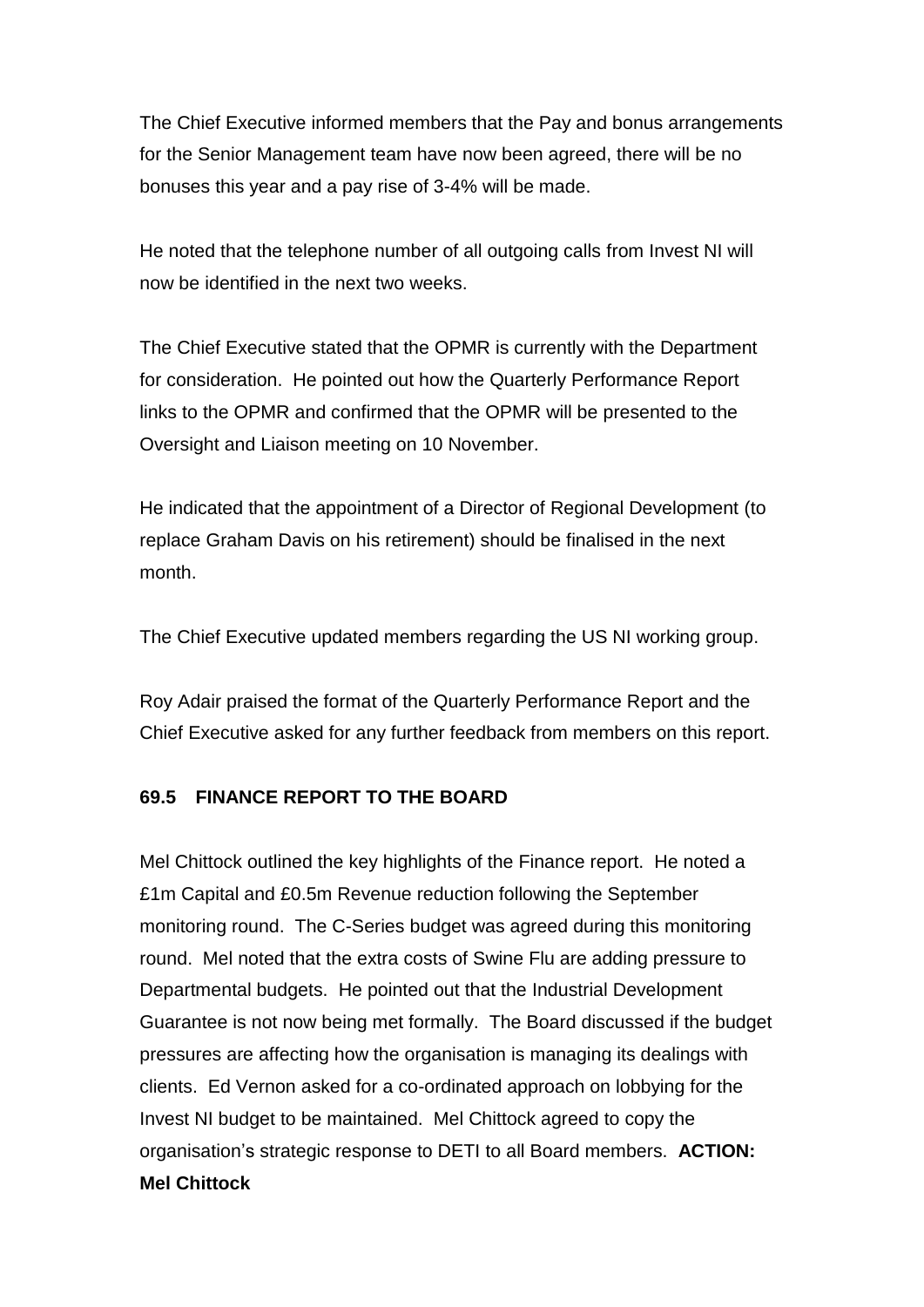# **69.6 MARKETING AND COMMUNICATIONS REPORT TO THE BOARD**

Mel Chittock highlighted a number of points in the Marketing and Communications Report to the Board.

# **69.7 CASEWORK REPORT TO THE BOARD**

Members were asked to note the Casework report.

# **69.8 UDATE FROM BOARD SUB COMMITTEES**

# **Strategy and Policy Board Sub Committee**

Bryan Keating confirmed that the scheduled meeting of the committee had been deferred to allow for the Board's discussion on IREP.

# **International Board Sub Committee**

Ed Vernon, confirmed that the Committee met on 23 September. He noted the Committee had discussed the reduction of SFA support levels and the possible need to lobby FM/dFM on this. Also, other issues discussed were marketing NI in the future, concerns of strategy drift from the Corporate Plan, discussion around NI diaspora with Invest NI participating but not leading on promoting this, and the International Committee's role in working with Declan Kelly.

# **Audit Board Sub-Committee**

In the absence of the Committee Chairman Gerry McGinn, Stephen Kingon provided an update. The Departmental Audit Committee took place on 21 September and the Invest NI Board Audit Committee met on 8 October. The next departmental Audit Committee is scheduled for 4 November. Stephen Kingon updated on the issues of the Professional Indemnity Guidance, feedback on the Committee Terms of Reference, training for staff on Corporate Governance, dealing with NICO in relation to Invest NI Annual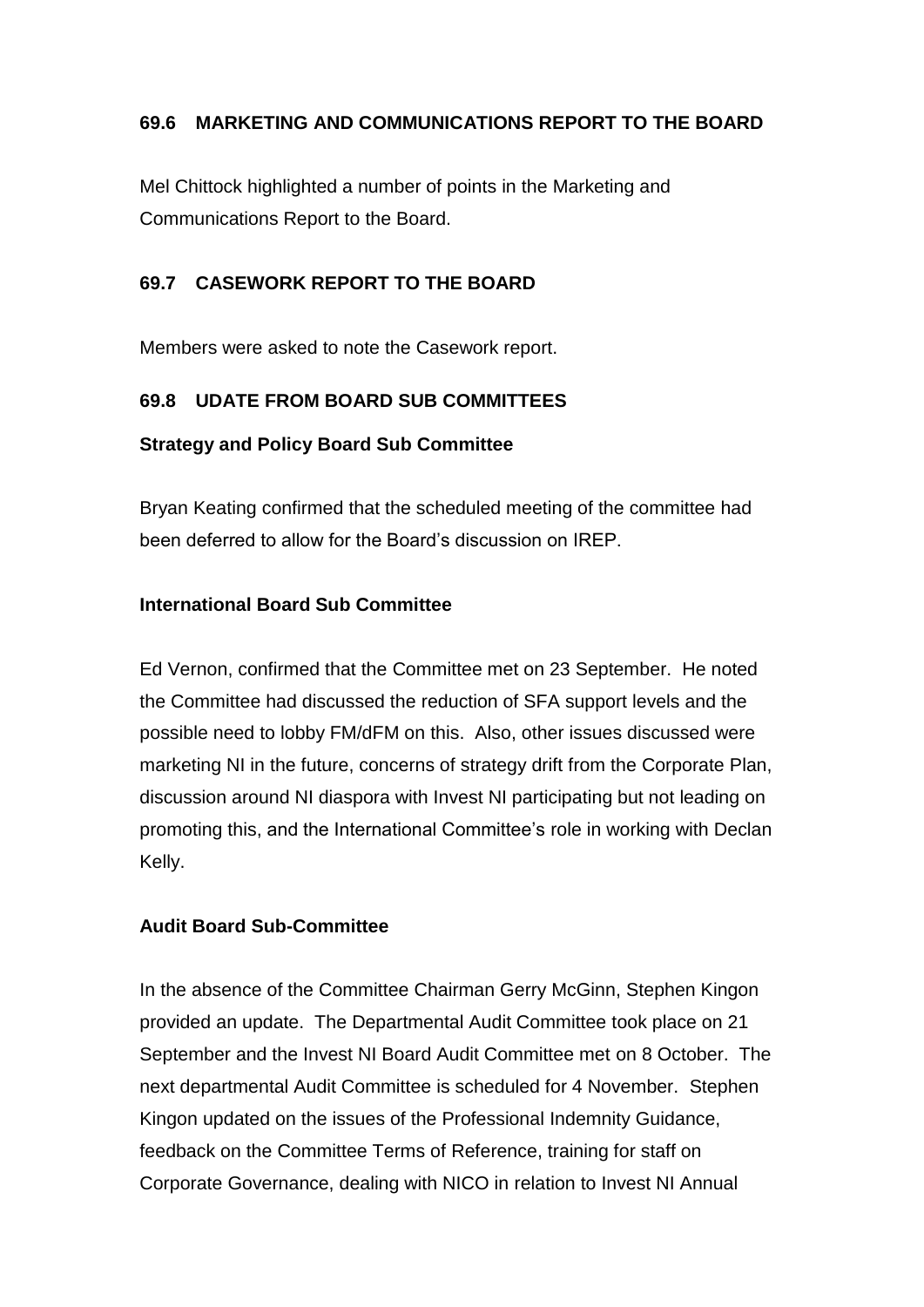accounts, Campsie Business Park and NIAO Report. Also, Valence PAC hearing discussions, EDO review and Management letter from NIAO report were highlighted.

#### **Marketing and Communications Board Sub Committee**

The Committee Chairman, John Brady confirmed that the Marketing and Communications Committee met before this Board meeting. The main topic for discussion was IREP and what Invest NI needed to do going forward from the launch of the report. The Committee had agreed that Invest NI's reputation had suffered damage during the launch of the report, however, the organisation's response since that launch has been positive. John Brady noted that going forward it is critical that Invest NI develop a comprehensive PR plan. He stated that the Committee members had suggested that external advice is sought on these points and also advice taken on how to maximise Invest NI's good news stories (in the press and on the Internet). John Brady noted that the possibility of an article on Invest NI in the Financial Times was also discussed.

#### **69.9 CHAIRMAN'S BUSINESS**

The Chairman and the Board discussed the response to the consultation on IREP and the longer term programme of responding to its recommendations. Members discussed the possibility of the Board members developing a relationship with the Press/Media and it was suggested that an external Public Affairs Advisor is consulted on this. The Chief Executive noted that it is important to understand the ground rules in this area, in particular with the Department, before proceeding.

Ed Vernon raised the impact of IREP on Invest NI staff and the Chairman praised the Chief Executive and the Minister's liaisons with staff since the launch of the report. The Chairman updated the Board on Invest NI's interaction with the Business Organisation's and noted the importance of getting Invest NI's message across to these bodies.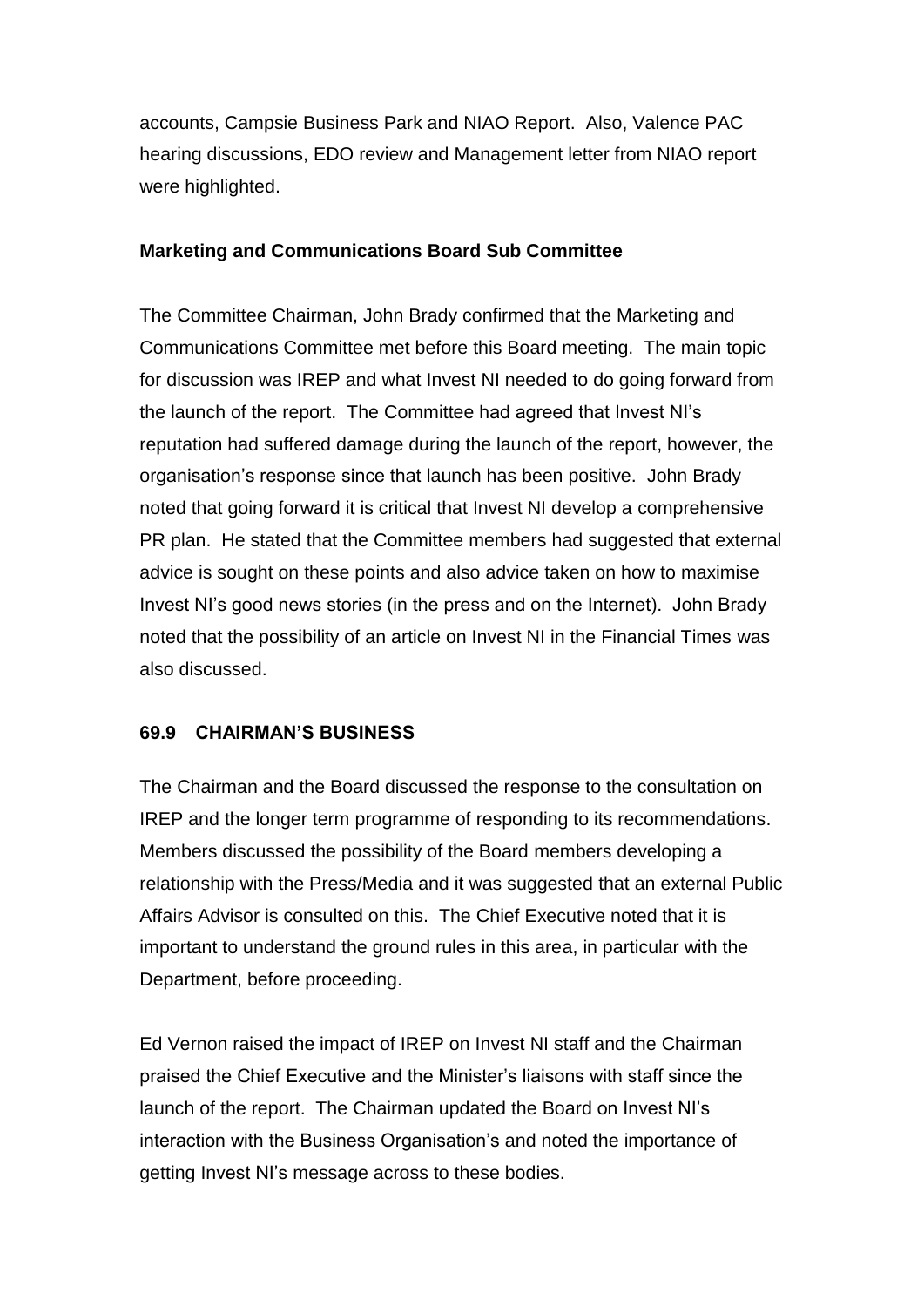# **TOPICS FOR DISCUSSION**

# **69.10 E-SYNERGY PRESENTATION (Item taken before Marketing and Communications report)**

Claire Hodson joined the Board meeting to present on E-Synergy and NISPO. During the Questions and Answers session John Brady asked for more information on E-Synergy's experience in Northern Ireland to date. Claire stated that there are 90 companies involved in NI in the various stages of the process. Five of these are progressing via the Invest Growth Fund, eight in the Proof of Concept Fund and University funds are just getting underway with Queen's University and University of Ulster.

# **69.11 IREP UPDATE**

Members discussed the response to the Minister regarding the IREP Report. The Board agreed Tier 1 issues and considered the RAG status of the various recommendations.

#### **69.12 AOB**

# **CREDIT CRUNCH UPDATE**

This update was provided in the Chief Executive's Report through the Quarterly Performance Report.

# **69.13 DATE OF THE NEXT BOARD MEETING**

The Chairman confirmed that the next Board meeting is 25 November and will be held in Invest NI Headquarters.

The Board agreed to hold the January 2010 Board Away Day session in the Fermanagh area.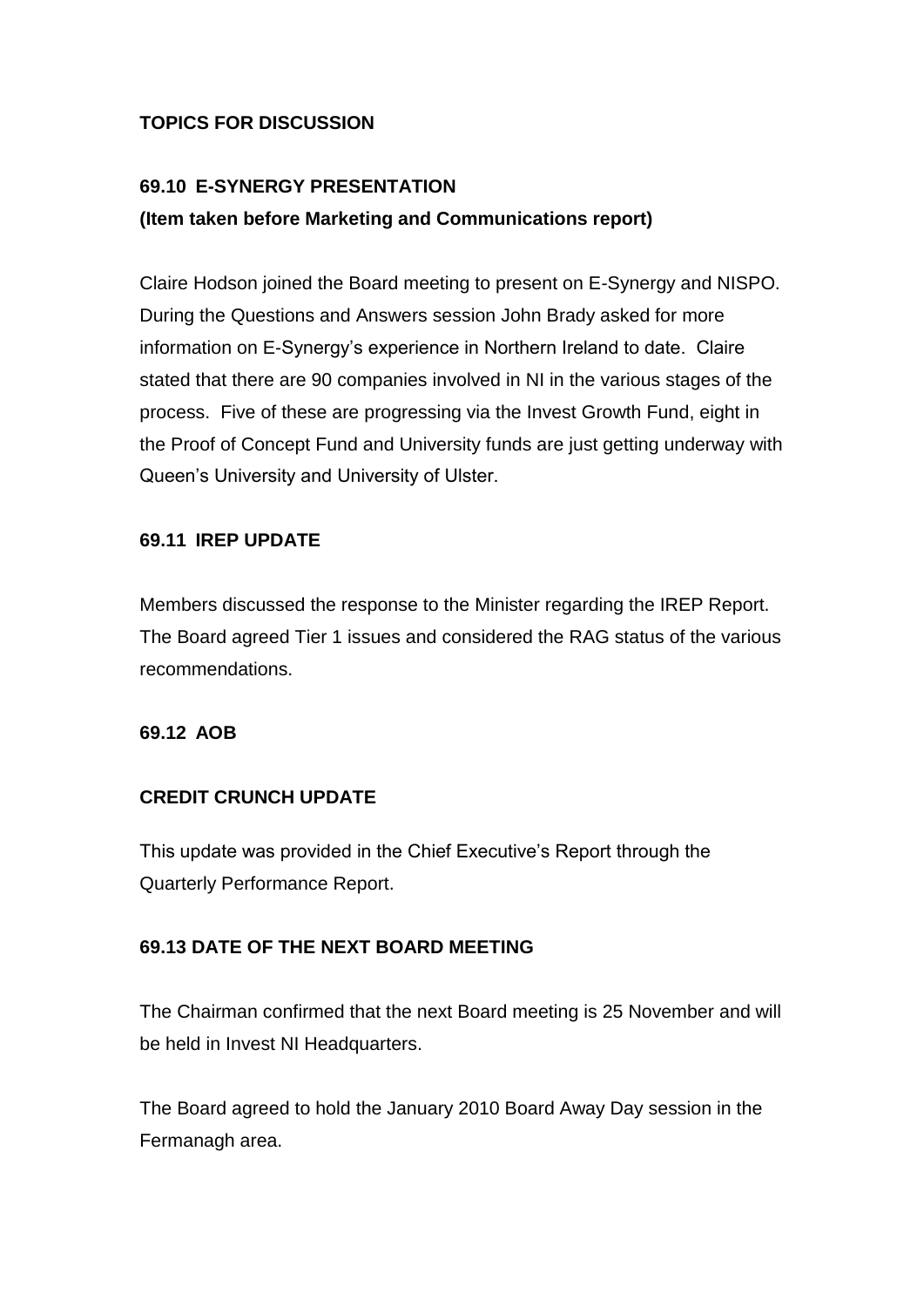# **SEVENTIETH MEETING OF THE INVEST NORTHERN IRELAND BOARD ON 25 NOVEMBER 2009**

#### **Present:**

John Brady **Dr Alan Lennon** Tim Brundle Gerry McGinn Mark Ennis **Mark Ennis Ending According Prof Gerry McCormac** Frank Hewitt **Example 2018** Frank Hewitt

Stephen Kingon (Chairman) Bryan Keating (Deputy Chair)

**Minute Taker:** Michelle McBride

**In Attendance:** Alastair Hamilton, Mel Chittock, Jeremy Fitch, Tracy Meharg, Ian Murphy, Damian McAuley, Charles Hamilton, Alison Gowdy

## **69.1 APOLOGIES**

Roy Adair and Dr Alan Lennon.

The Chairman asked Board Members to declare any conflicts of interests:

Tim Brundle and Prof Gerry McCormac declared that both Universities have an interest in the Cresent Capital fund, item 5 on the agenda. Bryan Keating also noted that he had served on the Advisory Board of the Cresent Capital Fund.

# **69.2 MINUTES OF LAST MEETING**

The minutes of the October Board meeting were agreed as a true record of that meeting.

# **69.3 MATTERS ARISING**

The Chairman gave an overview of the Outstanding Actions Arising paper.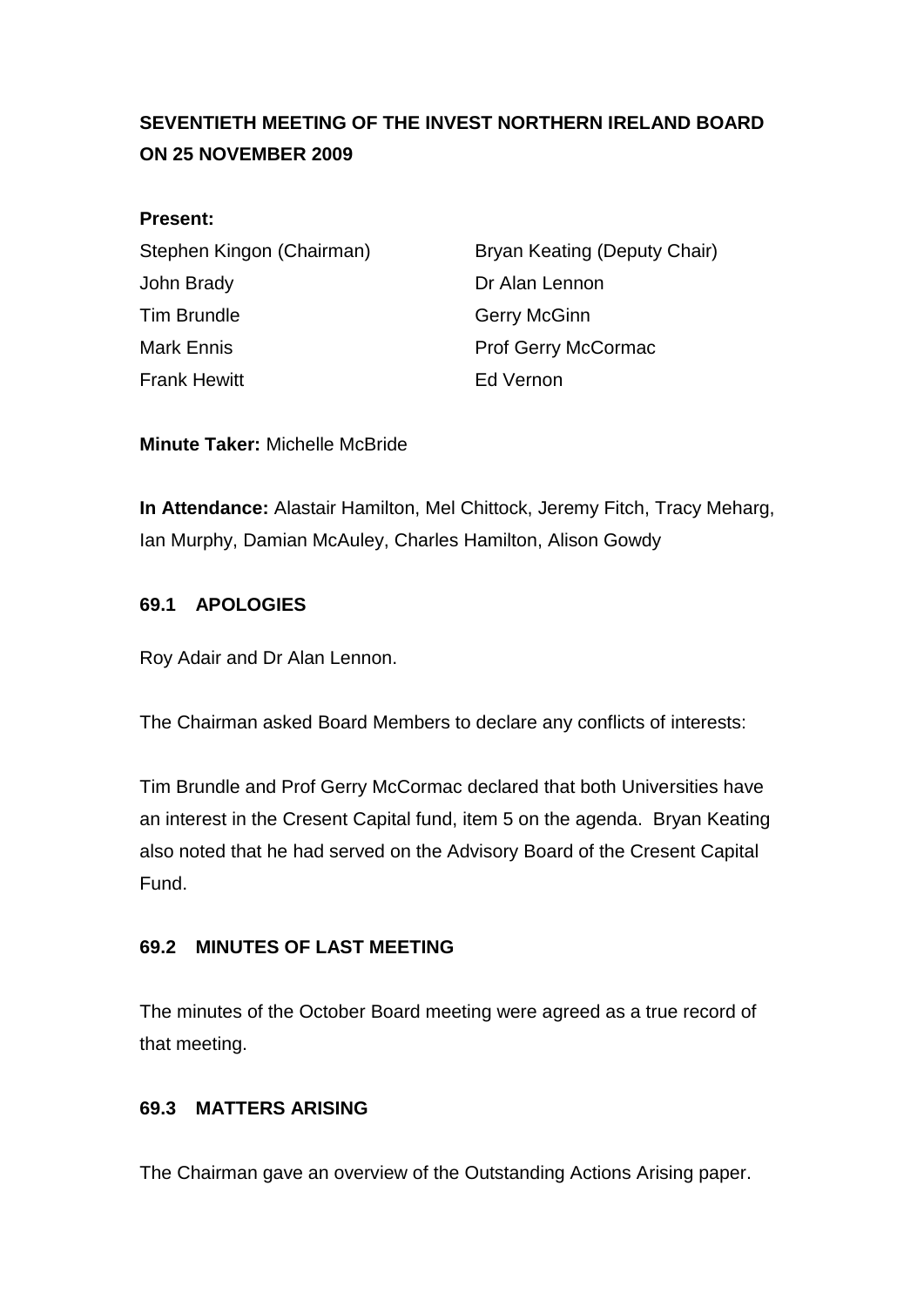Mel Chittock confirmed that he has now updated the Risk Register, TMT have agreed changes and the Register will be copied to the Audit Committee. Advice re shadow directorships was received from Cleaver Fulton Rankin and internal guidance will be updated.

The Chairman asked Michelle McBride to contact Board members to check their availability to attend the Board Strategy Away Day on the  $26<sup>th</sup>$  and  $27<sup>th</sup>$ January. **ACTION: Michelle McBride**

The Chairman reminded members to pass their completed Assessments for 2008-2009 to Michelle McBride.

# **69.4 CHIEF EXECUTIVE'S REPORT**

The Chief Executive gave a verbal update on his report. Jeremy Fitch provided background information in the changes to the RAG status in the report. The Chief Executive updated on sickness absence for October 2009.

The Chief Executive informed the Board of his recent media interaction, his interview with Paul Clark for UTV and his article in the Irish Times. He noted that there had been some negative press regarding Invest NI property issues.

The Board discussed the North West region. The Chairman agreed to consider meeting with the President of the Derry Chamber of Commerce. **ACTION: Chairman**

Ed Vernon provided an update regarding West Belfast and noted that he has been working with the Chairman and the Chief Executive on the issues he raised.

Gerry McCormac stated that more interaction with political parties should be considered.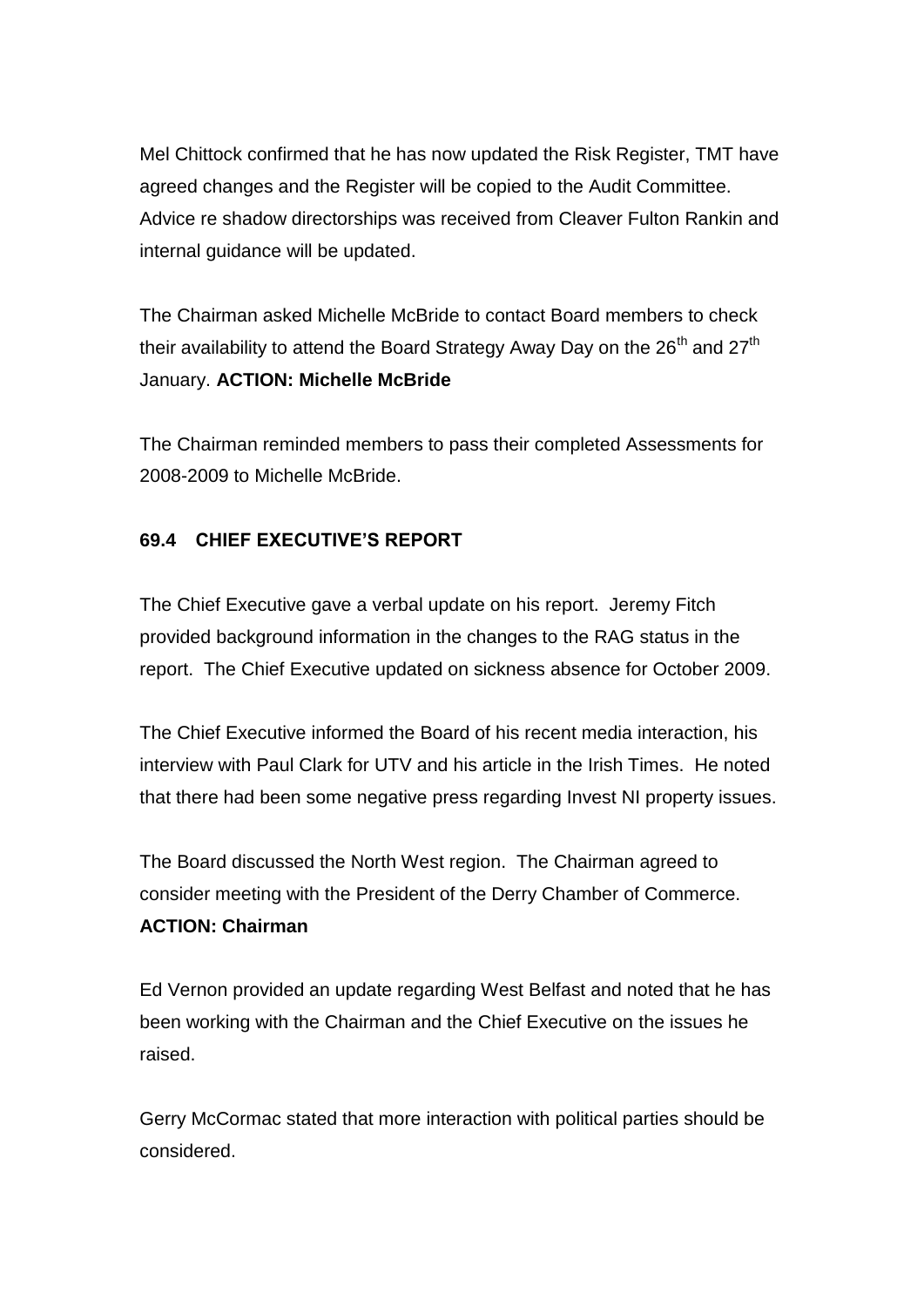The Chief Executive and Mel Chittock updated the Board regarding Cam Benchmarking.

The Chief Executive informed Board members of the campaign against Rose Energy.

It was noted that to avoid Conflicts of Interests, Board members are asked to deal only with Managing Directors in relation to queries regarding companies with which they are involved or have a perceived beneficial interest, as per agreed protocols. The Chief Executive agreed to ensure that Client Executive's are reminded of this protocol. **ACTION: Chief Executive**

# **69.5 FINANCE REPORT TO THE BOARD**

Mel Chittock outlined the key highlights of the Finance report.

# **69.6 MARKETING AND COMMUNICATIONS REPORT TO THE BOARD**

Alison Gowdy provided an update to the Board on the Marketing and Communications. The Chairman asked about the Enterprise strategy and Ian Murphy and Alison Gowdy explained that they are meeting to discuss this issue.

Tracy Meharg noted that the levels of activity in Trade have increased. Bryan Keating stated that the recent Innovation Masterclass was excellent. Alison Gowdy agreed to confirm that the Board had been informed about the Innovation Masterclass- Designing for Business Growth Breakfast Seminar, held on 5 November. **ACTION: Alison Gowdy**

# **69.7 CASEWORK REPORT TO THE BOARD**

Members were asked to note the Casework report.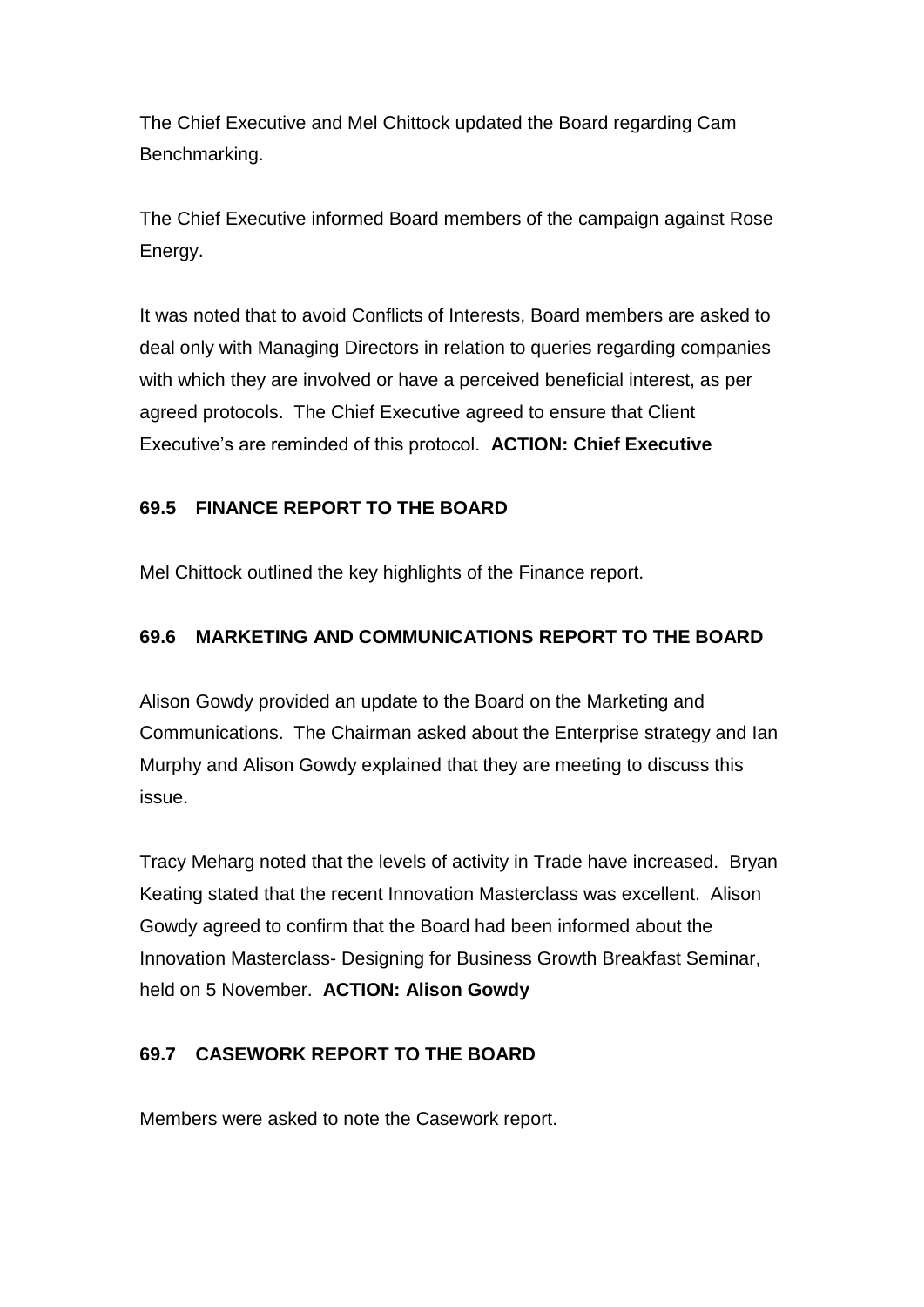Tim Brundle asked that the 'Project summary' in the report regarding the BT project is expanded to provide more information. **ACTION: Damian McAuley to ensure that the narrative is updated**

# **69.8 UDATE FROM BOARD SUB COMMITTEES**

# **Strategy and Policy Board Sub Committee**

Bryan Keating confirmed that the scheduled meeting of the committee had been deferred to allow for the Board's discussion on IREP. The next meeting was scheduled for the dated of the Board Away-Day in January and it will be used by the whole Board for Strategic discussion.

# **International Board Sub Committee**

Ed Vernon, confirmed that the Committee met before this Board meeting. He noted that the Committee members are all part of the Declan Kelly's US NI working group. Other issues discussed were NI diaspora and workshops with the Universities.

#### **Audit Board Sub-Committee**

The Committee Chairman Gerry McGinn provided an update and noted that the Departmental Audit Committee met on 4 November 2009. Gerry McGinn agreed to distribute the revised Terms of Reference to the Committee in the next two/three weeks. **ACTION: Gerry McGinn**

The Chairman asked the Audit Committee to look at IFRS issues. **ACTION: Gerry McGinn**

#### **Marketing and Communications Board Sub Committee**

The Committee Chairman, John Brady confirmed that the Marketing and Communications Committee will meet on the 13 January 2010.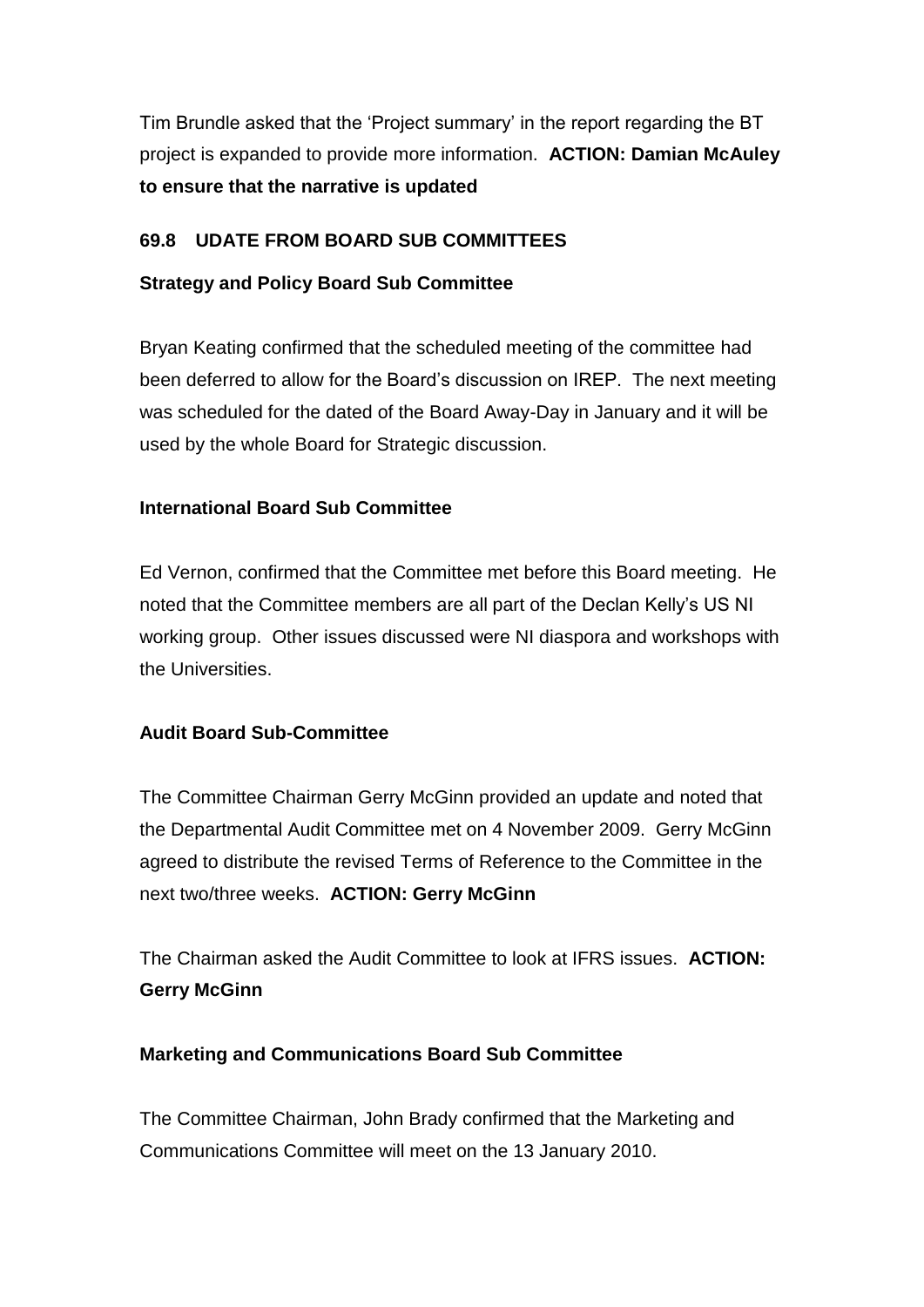## **69.9 CHAIRMAN'S BUSINESS**

The Chairman noted that he had discussed the organisation's ability as a Non Departmental Public Body to take forward its own Marketing and Communications policy at the DETI/Invest NI debrief and David Sterling has agreed this.

The Chairman flagged the Board's concerns regarding IREP at the debrief.

The Economic Development Forum met on the 12 November and the Chairman updated the Board regarding Professor Barnett's presentation to the forum and the forums agreed response to the IREP report. The Chairman asked Michelle McBride to distribute the Economic Development Forum's response to the IREP report to all Board members. **ACTION: Michelle McBride**

The Chairman confirmed that the Board's final response to the Minister regarding IREP had been circulated to all members on 17 November 2009. He noted that he met with Andrew Crawford on 20 November.

Alastair Hamilton explained that Invest NI's response and DETI's response was forwarded to the Minister as a comprehensive document. He pointed out that there were six key areas of difference, which were discussed and there are now two points of difference. These points are repeat assistance and selective assistance. Brian Dolaghan and Damian McAuley are working with the Department to take the agreed issues forward. Mel Chittock and Charles Hamilton are on a second group with the Department to take the issues where the view points differ forward. The Minister will announce the findings of the consultation process on IREP on the 11 January 2010.

The Board and the Executive agreed that it is important to agree the PR around the Minister's announcement post the consultation of IREP. **ACTION: Chief Executive, Managing Directors, Alison Gowdy and Damian McAuley**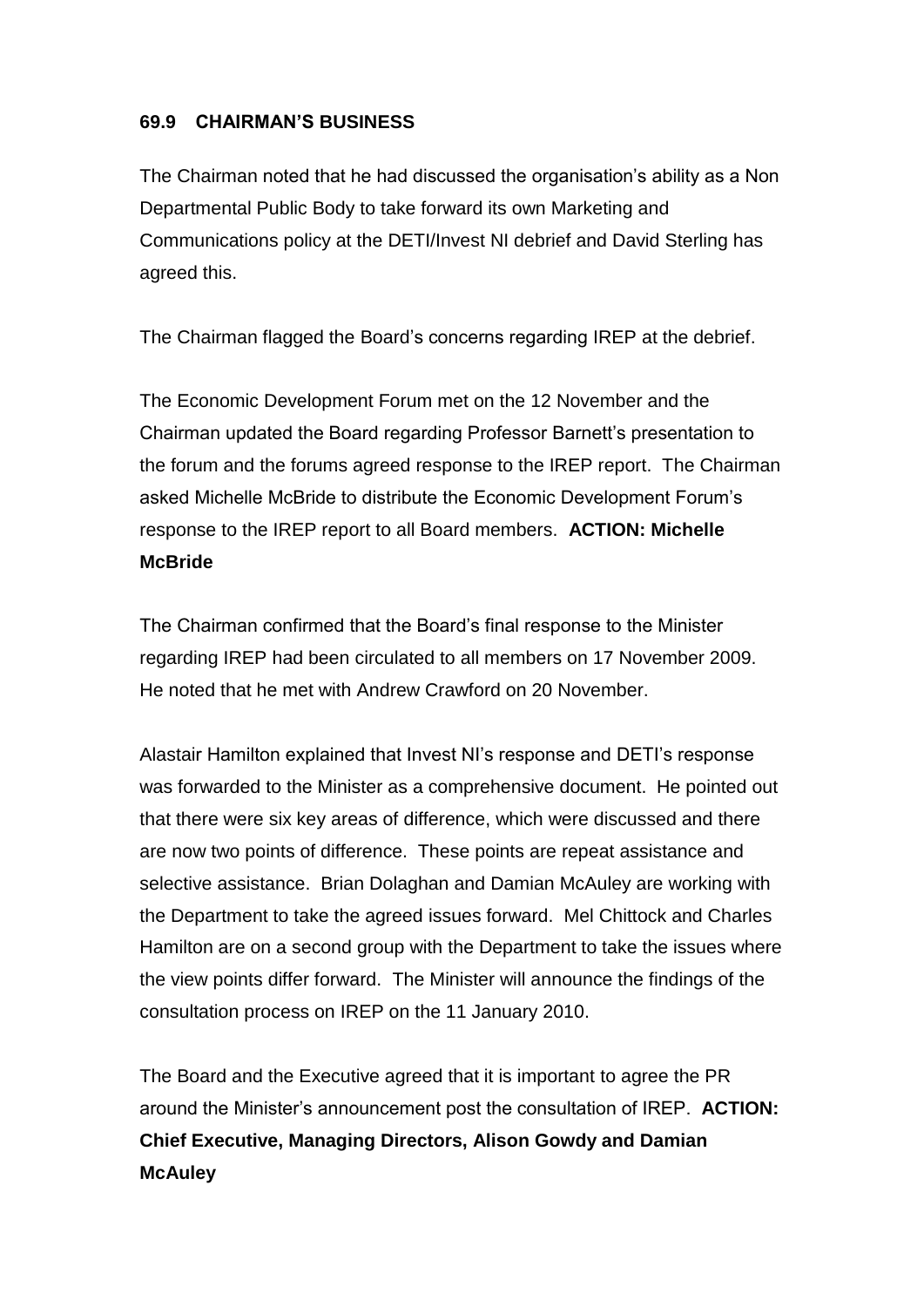The Chief Executive noted that he is meeting with his team in December to work on an implementation plan and this will be discussed with the Board at the January Away Day. **ACTION: Chief Executive and Managing Directors**

# **TOPICS FOR DISCUSSION**

# **69.10 CRESENT EVALUATION**

William McCulla, Helen Kirkpatrick and Gillian McKenna joined the Board meeting to present the Cresent Captial I and Venture Capital funds evaluation. A copy of the presentation was distributed to Board members.

The Board discussed the performance measurement of the operation of this fund and asked that this is taken into account going forward. **ACTION: William McCulla, Helen Kirkpatrick and Gillian McKenna**

The Chairman asked that the Board be kept informed of progress and that the appropriate approvals are sought in due course. **ACTION: William McCulla, Helen Kirkpatrick and Gillian McKenna**

#### **69.11 FUND OF FUNDS**

William McCulla, Helen Kirkpatrick and Gillian McKenna presented the Fund of Funds paper and distributed a copy of the presentation to Board members.

The Chairman asked that the Board be kept informed of progress and that the appropriate approvals are sought in due course. **ACTION: William McCulla, Helen Kirkpatrick and Gillian McKenna**